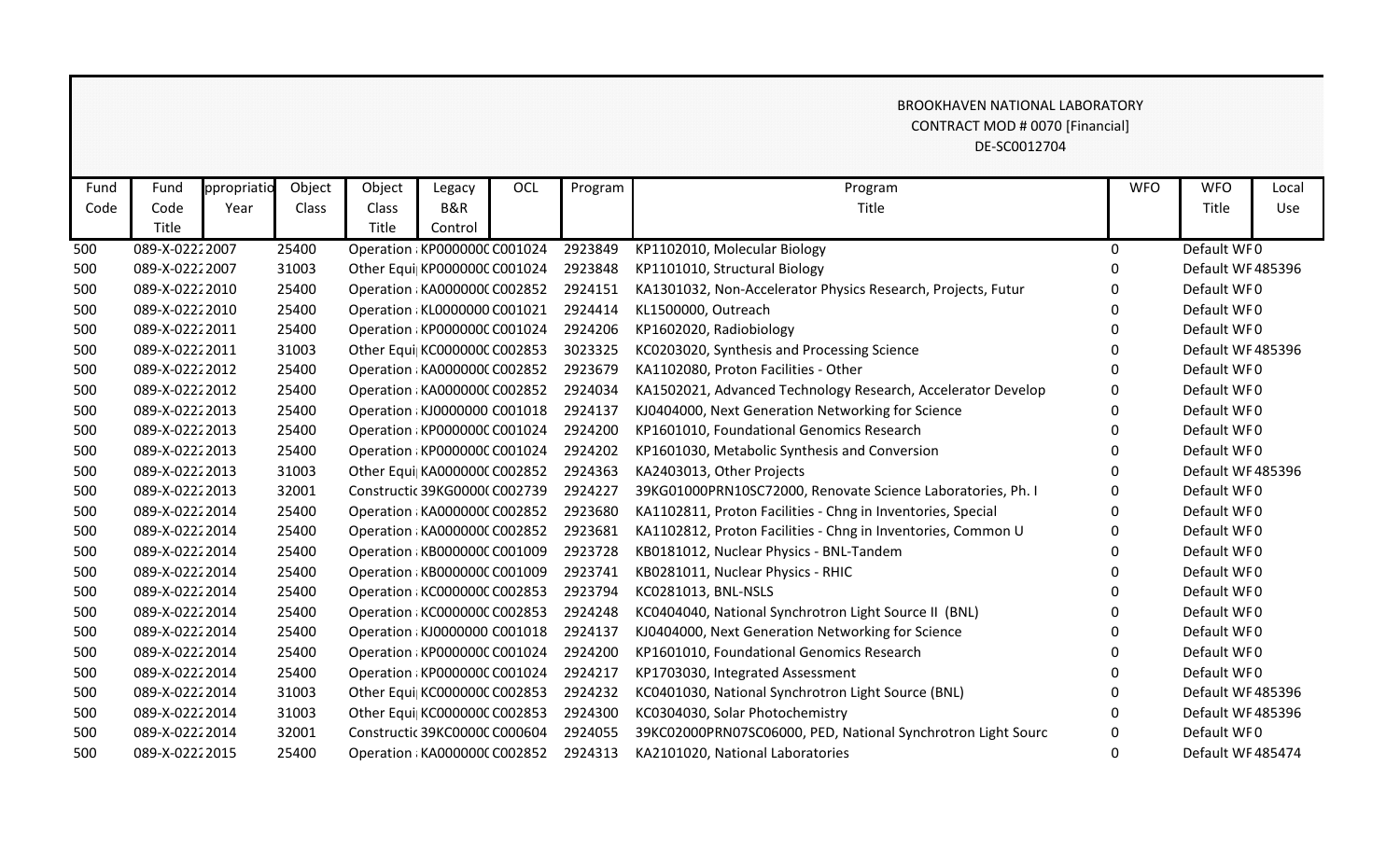| 500 | 089-X-02222015 | 25400 | Operation : KA0000000 C002852 | 2924314 | KA2101030, University Service Accounts                       | $\pmb{0}$   | Default WF0      |
|-----|----------------|-------|-------------------------------|---------|--------------------------------------------------------------|-------------|------------------|
| 500 | 089-X-02222015 | 25400 | Operation : KA0000000 C002852 | 2924336 | KA2202090, Other Facilities                                  | 0           | Default WF0      |
| 500 | 089-X-02222015 | 25400 | Operation : KA0000000 C002852 | 2924342 | KA2203012, Line Item OPC                                     | 0           | Default WF0      |
| 500 | 089-X-02222015 | 25400 | Operation : KA000000C C002852 | 2924363 | KA2403013, Other Projects                                    | 0           | Default WF0      |
| 500 | 089-X-02222015 | 25400 | Operation : KC000000C C002853 | 2924232 | KC0401030, National Synchrotron Light Source (BNL)           | $\mathbf 0$ | Default WF0      |
| 500 | 089-X-02222015 | 25400 | Operation : KC000000C C002853 | 2924447 | KC0213010, Computational Materials Sciences                  | $\mathbf 0$ | Default WF0      |
| 500 | 089-X-02222015 | 25400 | Operation : KJ0000000 C001018 | 2924135 | KJ0402000, Computer Sciences Research                        | 0           | Default WF0      |
| 500 | 089-X-02222015 | 25400 | Operation : KJ0000000 C001018 | 2924137 | KJ0404000, Next Generation Networking for Science            | 0           | Default WF0      |
| 500 | 089-X-02222015 | 25400 | Operation : KP000000C C001024 | 2924200 | KP1601010, Foundational Genomics Research                    | 0           | Default WF0      |
| 500 | 089-X-02222015 | 25400 | Operation : KP000000C C001024 | 2924209 | KP1605010, Structural Biology Infrastructure                 | 0           | Default WF0      |
| 500 | 089-X-02222015 | 25400 | Operation : KP000000C C001024 | 2924216 | KP1703020, Earth System Modeling                             | 0           | Default WF0      |
| 500 | 089-X-02222015 | 25400 | Operation : KP000000C C001024 | 2924417 | KP1606000, Mesoscale to Molecules                            | $\Omega$    | Default WF0      |
| 500 | 089-X-02222015 | 31003 | Other Equi KB000000C C001009  | 2923736 | KB0202011, Heavy Ion, RHIC Accelerator Operations            | $\mathbf 0$ | Default WF485396 |
| 500 | 089-X-02222015 | 31003 | Other Equi  KC000000C C002853 | 2923774 | KC0202020, Experimental Condensed Matter Physics             | 0           | Default WF485396 |
| 500 | 089-X-02222016 | 25400 | Operation : FS1000000 C000984 | 2923652 | FS1001000, Protective Forces                                 | $\mathbf 0$ | Default WF0      |
| 500 | 089-X-02222016 | 25400 | Operation : FS1000000 C000984 | 2923653 | FS1002000, Security Systems                                  | 0           | Default WF0      |
| 500 | 089-X-02222016 | 25400 | Operation : FS1000000 C000984 | 2923654 | FS1004000, Information Security                              | 0           | Default WF0      |
| 500 | 089-X-02222016 | 25400 | Operation : FS1000000 C000984 | 2923655 | FS1005000, Cyber Security                                    | $\Omega$    | Default WF0      |
| 500 | 089-X-02222016 | 25400 | Operation : FS1000000 C000984 | 2923656 | FS1006000, Personnel Security                                | $\Omega$    | Default WF0      |
| 500 | 089-X-02222016 | 25400 | Operation : FS1000000 C000984 | 2923657 | FS1007000, Material Control and Accountability               | $\mathbf 0$ | Default WF0      |
| 500 | 089-X-02222016 | 25400 | Operation : FS1000000 C000984 | 2923658 | FS1009000, Program Management                                | 0           | Default WF0      |
| 500 | 089-X-02222016 | 25400 | Operation : KA0000000 C002852 | 2924313 | KA2101020, National Laboratories                             | 0           | Default WF0      |
| 500 | 089-X-02222016 | 25400 | Operation : KA000000C C002852 | 2924314 | KA2101030, University Service Accounts                       | 0           | Default WF0      |
| 500 | 089-X-02222016 | 25400 | Operation : KA0000000 C002852 | 2924317 | KA2102021, ATLAS Detector and Computing Support              | 0           | Default WF0      |
| 500 | 089-X-02222016 | 25400 | Operation : KA0000000 C002852 | 2924319 | KA2102090, Other Facilities                                  | $\mathbf 0$ | Default WF0      |
| 500 | 089-X-02222016 | 25400 | Operation : KA0000000 C002852 | 2924320 | KA2103011, MIE                                               | 0           | Default WF485493 |
| 500 | 089-X-02222016 | 25400 | Operation : KA0000000 C002852 | 2924325 | KA2201020, National Laboratories                             | 0           | Default WF0      |
| 500 | 089-X-02222016 | 25400 | Operation : KA000000C C002852 | 2924328 | KA2202010, Experimental Operations and Support               | 0           | Default WF0      |
| 500 | 089-X-02222016 | 25400 | Operation : KA0000000 C002852 | 2924336 | KA2202090, Other Facilities                                  | 0           | Default WF0      |
| 500 | 089-X-02222016 | 25400 | Operation : KA0000000 C002852 | 2924346 | KA2301020, National Laboratories                             | $\mathbf 0$ | Default WF0      |
| 500 | 089-X-02222016 | 25400 | Operation : KA0000000 C002852 | 2924355 | KA2401012, National Laboratories                             | 0           | Default WF0      |
| 500 | 089-X-02222016 | 25400 | Operation : KA0000000 C002852 | 2924357 | KA2401021, Scientific Discovery through Advanced Computing ( | 0           | Default WF0      |
| 500 | 089-X-02222016 | 25400 | Operation : KA0000000 C002852 | 2924358 | KA2401022, Scientific Computing                              | 0           | Default WF0      |
| 500 | 089-X-02222016 | 25400 | Operation : KA000000C C002852 | 2924366 | KA2501012, National Laboratories                             | $\Omega$    | Default WF0      |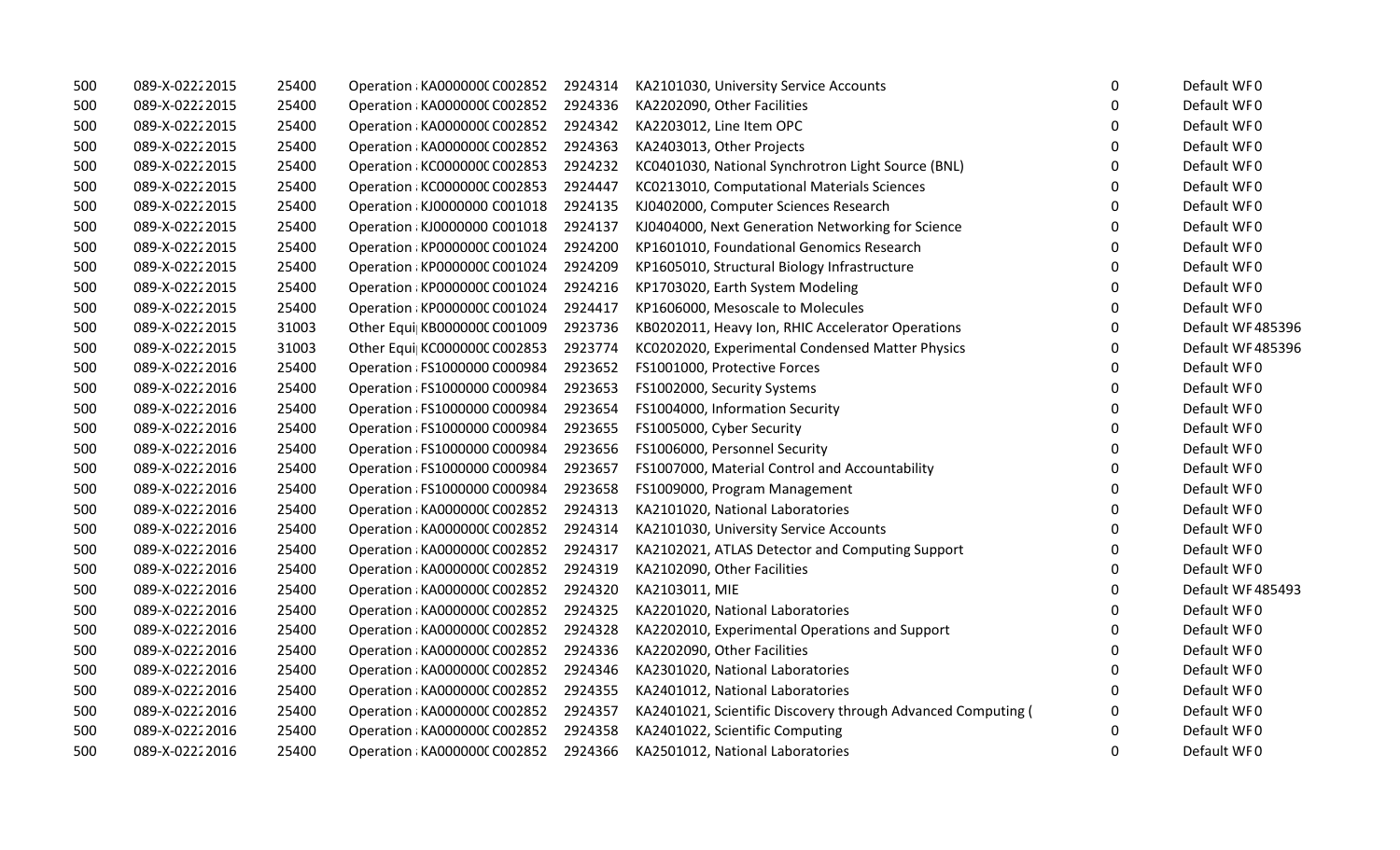| 500 | 089-X-02222016 | 25400 | Operation : KA0000000 C002852 | 2924368 | KA2501021, LHC Accelerator Research                          | 0        | Default WF0 |
|-----|----------------|-------|-------------------------------|---------|--------------------------------------------------------------|----------|-------------|
| 500 | 089-X-02222016 | 25400 | Operation : KA000000C C002852 | 2924369 | KA2501022, Muon Accelerators                                 | 0        | Default WF0 |
| 500 | 089-X-02222016 | 25400 | Operation : KA0000000 C002852 | 2924371 | KA2501032, National Laboratories                             | 0        | Default WF0 |
| 500 | 089-X-02222016 | 25400 | Operation : KA000000C C002852 | 2924380 | KA2601020, National Laboratories                             | 0        | Default WF0 |
| 500 | 089-X-02222016 | 25400 | Operation : KA000000C C002852 | 2924382 | KA2602010, Accelerator Operations and Support                | 0        | Default WF0 |
| 500 | 089-X-02222016 | 25400 | Operation : KB000000C C001009 | 2923721 | KB0101022, Medium Energy, Other National Laboratory Research | 0        | Default WF0 |
| 500 | 089-X-02222016 | 25400 | Operation : KB000000C C001009 | 2923733 | KB0201021, Heavy Ion, RHIC Research                          | 0        | Default WF0 |
| 500 | 089-X-02222016 | 25400 | Operation : KB000000C C001009 | 2923734 | KB0201022, Heavy Ion, Other National Laboratory Research     | 0        | Default WF0 |
| 500 | 089-X-02222016 | 25400 | Operation : KB000000C C001009 | 2923736 | KB0202011, Heavy Ion, RHIC Accelerator Operations            | 0        | Default WF0 |
| 500 | 089-X-02222016 | 25400 | Operation : KB000000C C001009 | 2923737 | KB0202012, Heavy Ion, RHIC Experimental Support              | 0        | Default WF0 |
| 500 | 089-X-02222016 | 25400 | Operation : KB000000C C001009 | 2923746 | KB0301020, Theory, National Laboratory Research              | 0        | Default WF0 |
| 500 | 089-X-02222016 | 25400 | Operation : KB000000C C001009 | 2923749 | KB0301042, Theory, Nuclear Data, National Laboratory Researc | $\Omega$ | Default WF0 |
| 500 | 089-X-02222016 | 25400 | Operation : KB000000C C001009 | 2923752 | KB0301052, Theory, SciDAC, National Laboratory Research      | 0        | Default WF0 |
| 500 | 089-X-02222016 | 25400 | Operation : KB000000C C001009 | 2923755 | KB0401022, Low Energy, Other National Laboratory Research    | $\Omega$ | Default WF0 |
| 500 | 089-X-02222016 | 25400 | Operation : KB000000C C001009 | 2924156 | KB0201052, Heavy Ion Accelerator R&D Natl Lab Research       | 0        | Default WF0 |
| 500 | 089-X-02222016 | 25400 | Operation : KC000000C C002853 | 2923769 | KC0201010, Structure Of Materials                            | 0        | Default WF0 |
| 500 | 089-X-02222016 | 25400 | Operation : KC000000C C002853 | 2923774 | KC0202020, Experimental Condensed Matter Physics             | 0        | Default WF0 |
| 500 | 089-X-02222016 | 25400 | Operation : KC000000C C002853 | 2923775 | KC0202030, Condensed Matter Theory, Particle-Solid Interacti | 0        | Default WF0 |
| 500 | 089-X-02222016 | 25400 | Operation : KC000000C C002853 | 2923803 | KC0301020, Chemical Physics                                  | 0        | Default WF0 |
| 500 | 089-X-02222016 | 25400 | Operation : KC000000C C002853 | 2923807 | KC0302010, Chemical Energy                                   | 0        | Default WF0 |
| 500 | 089-X-02222016 | 25400 | Operation : KC000000C C002853 | 2923809 | KC0302030, Heavy Element Chemistry                           | $\Omega$ | Default WF0 |
| 500 | 089-X-02222016 | 25400 | Operation : KC000000C C002853 | 2924192 | KC0207010, Energy Frontier Research Centers (EFRCs)          | $\Omega$ | Default WF0 |
| 500 | 089-X-02222016 | 25400 | Operation : KC000000C C002853 | 2924233 | KC0401040, National Synchrotron Light Source II (BNL)        | $\Omega$ | Default WF0 |
| 500 | 089-X-02222016 | 25400 | Operation : KC000000C C002853 | 2924242 | KC0403020, Center for Functional Nanomaterials (BNL)         | 0        | Default WF0 |
| 500 | 089-X-02222016 | 25400 | Operation : KC000000C C002853 | 2924295 | KC0202050, Physical Behavior of Materials                    | 0        | Default WF0 |
| 500 | 089-X-02222016 | 25400 | Operation : KC000000C C002853 | 2924299 | KC0304020, Physical Biosciences                              | $\Omega$ | Default WF0 |
| 500 | 089-X-02222016 | 25400 | Operation : KC000000C C002853 | 2924300 | KC0304030, Solar Photochemistry                              | $\Omega$ | Default WF0 |
| 500 | 089-X-02222016 | 25400 | Operation : KC000000C C002853 | 2924305 | KC0406020, Accelerator and Detector Research                 | 0        | Default WF0 |
| 500 | 089-X-02222016 | 25400 | Operation : KC000000C C002853 | 2924405 | KC0201060, Neutron and X-Ray Scatering                       | 0        | Default WF0 |
| 500 | 089-X-02222016 | 25400 | Operation : KC000000C C002853 | 2924421 | KC0406030, Long Term Surveillance and Maintenance            | 0        | Default WF0 |
| 500 | 089-X-02222016 | 25400 | Operation : KC000000C C002853 | 2924447 | KC0213010, Computational Materials Sciences                  | 0        | Default WF0 |
| 500 | 089-X-02222016 | 25400 | Operation : KC000000C C002853 | 2924460 | KC0301050, Condensed Phase & Interfacial Molecular Science   | 0        | Default WF0 |
| 500 | 089-X-02222016 | 25400 | Operation : KC000000C C002853 | 3023325 | KC0203020, Synthesis and Processing Science                  | 0        | Default WF0 |
| 500 | 089-X-02222016 | 25400 | Operation : KJ0000000 C001018 | 2924135 | KJ0402000, Computer Sciences Research                        | $\Omega$ | Default WF0 |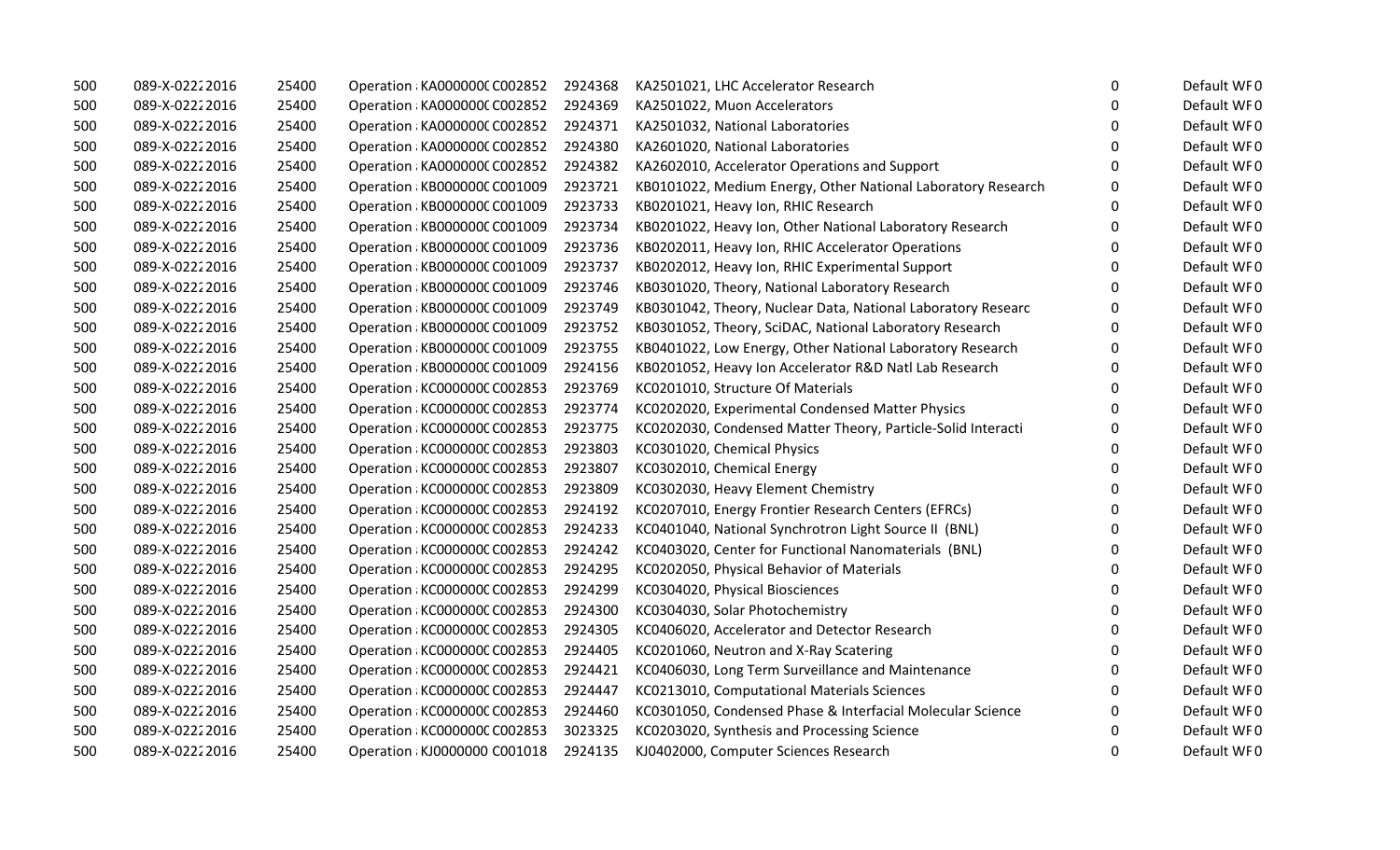| 500 | 089-X-02222016 | 25400 | Operation : KJ0000000 C001018 | 2924137 | KJ0404000, Next Generation Networking for Science            | 0            | Default WF0        |
|-----|----------------|-------|-------------------------------|---------|--------------------------------------------------------------|--------------|--------------------|
| 500 | 089-X-02222016 | 25400 | Operation : KL0000000 C001021 | 2924406 | KL1001000, Science Undergraduate Laboratory Internship       | 0            | Default WF0        |
| 500 | 089-X-02222016 | 25400 | Operation : KL0000000 C001021 | 2924407 | KL1002000, Community College Internship Program              | $\Omega$     | Default WF0        |
| 500 | 089-X-02222016 | 25400 | Operation : KL0000000 C001021 | 2924408 | KL1003000, Visiting Faculty Program                          | $\Omega$     | Default WF0        |
| 500 | 089-X-02222016 | 25400 | Operation : KL0000000 C001021 | 2924414 | KL1500000, Outreach                                          | $\Omega$     | Default WF0        |
| 500 | 089-X-02222016 | 25400 | Operation : KP000000C C001024 | 2924203 | KP1601040, Computational Biosciences                         | 0            | Default WF0        |
| 500 | 089-X-02222016 | 25400 | Operation : KP000000C C001024 | 2924205 | KP1602010, Radiochemistry and Imaging Instrumentation        | $\Omega$     | Default WF0        |
| 500 | 089-X-02222016 | 25400 | Operation : KP000000C C001024 | 2924209 | KP1605010, Structural Biology Infrastructure                 | $\Omega$     | Default WF0        |
| 500 | 089-X-02222016 | 25400 | Operation : KP000000C C001024 | 2924211 | KP1701000, Atmospheric System Research                       | $\mathbf 0$  | Default WF0        |
| 500 | 089-X-02222016 | 25400 | Operation : KP000000C C001024 | 2924462 | KP1703040, Climate Model Development and Validation          | $\mathbf 0$  | Default WF0        |
| 500 | 089-X-02222016 | 31001 | Major Item KA0000000 C002852  | 2924320 | KA2103011, MIE                                               | 0            | Default WF485486   |
| 500 | 089-X-02222016 | 31001 | Major Item KA000000C C002852  | 2924350 | KA2303011, MIE                                               | $\Omega$     | Default WF 4809008 |
| 500 | 089-X-02222016 | 31001 | Major Item KC000000C C002853  | 2924289 | KC0405060, NSLS-II Experimental Tools (NEXT)                 | $\Omega$     | Default WF485469   |
| 500 | 089-X-02222016 | 31003 | Other Equi  FS1000000 C000984 | 2923655 | FS1005000, Cyber Security                                    | $\Omega$     | Default WF485396   |
| 500 | 089-X-02222016 | 31003 | Other Equi  KB000000C C001009 | 2923736 | KB0202011, Heavy Ion, RHIC Accelerator Operations            | $\mathbf 0$  | Default WF485396   |
| 500 | 089-X-02222016 | 31003 | Other Equi KB000000C C001009  | 2923737 | KB0202012, Heavy Ion, RHIC Experimental Support              | 0            | Default WF485396   |
| 500 | 089-X-02222016 | 31003 | Other Equi  KC000000C C002853 | 2924233 | KC0401040, National Synchrotron Light Source II (BNL)        | 0            | Default WF485396   |
| 500 | 089-X-02222016 | 31003 | Other Equi  KC000000C C002853 | 2924242 | KC0403020, Center for Functional Nanomaterials (BNL)         | $\Omega$     | Default WF485396   |
| 500 | 089-X-02222016 | 31003 | Other Equi  KP000000C C001024 | 2924209 | KP1605010, Structural Biology Infrastructure                 | 0            | Default WF485396   |
| 500 | 089-X-02222016 | 32001 | Constructic 39KA0000C C002786 | 2924263 | 39KA00000PRN11SC40000, Long Baseline Neutrino Experiment (PE | $\mathbf 0$  | Default WF0        |
| 500 | 089-X-02222016 | 32003 | Accelerator KA0000000 C002852 | 2924382 | KA2602010, Accelerator Operations and Support                | 0            | Default WF485395   |
| 500 | 089-X-02222016 | 32003 | Accelerator KB000000C C001009 | 2923736 | KB0202011, Heavy Ion, RHIC Accelerator Operations            | $\Omega$     | Default WF485395   |
| 500 | 089-X-02222017 | 25400 | Operation : FS1000000 C000984 | 2923652 | FS1001000, Protective Forces                                 | $\Omega$     | Default WF0        |
| 500 | 089-X-02222017 | 25400 | Operation : FS1000000 C000984 | 2923653 | FS1002000, Security Systems                                  | $\Omega$     | Default WF0        |
| 500 | 089-X-02222017 | 25400 | Operation : FS1000000 C000984 | 2923654 | FS1004000, Information Security                              | $\mathbf 0$  | Default WF0        |
| 500 | 089-X-02222017 | 25400 | Operation : FS1000000 C000984 | 2923655 | FS1005000, Cyber Security                                    | $\Omega$     | Default WF0        |
| 500 | 089-X-02222017 | 25400 | Operation : FS1000000 C000984 | 2923656 | FS1006000, Personnel Security                                | $\Omega$     | Default WF0        |
| 500 | 089-X-02222017 | 25400 | Operation : FS1000000 C000984 | 2923657 | FS1007000, Material Control and Accountability               | $\Omega$     | Default WF0        |
| 500 | 089-X-02222017 | 25400 | Operation : FS1000000 C000984 | 2923658 | FS1009000, Program Management                                | $\Omega$     | Default WF0        |
| 500 | 089-X-02222017 | 25400 | Operation : KA000000C C002852 | 2924313 | KA2101020, National Laboratories                             | 0            | Default WF0        |
| 500 | 089-X-02222017 | 25400 | Operation : KA000000C C002852 | 2924317 | KA2102021, ATLAS Detector and Computing Support              | $\mathbf{0}$ | Default WF0        |
| 500 | 089-X-02222017 | 25400 | Operation : KA0000000 C002852 | 2924320 | KA2103011, MIE                                               | $\Omega$     | Default WF485493   |
| 500 | 089-X-02222017 | 25400 | Operation : KA000000C C002852 | 2924325 | KA2201020, National Laboratories                             | $\Omega$     | Default WF0        |
| 500 | 089-X-02222017 | 25400 | Operation : KA0000000 C002852 | 2924328 | KA2202010, Experimental Operations and Support               | $\Omega$     | Default WF0        |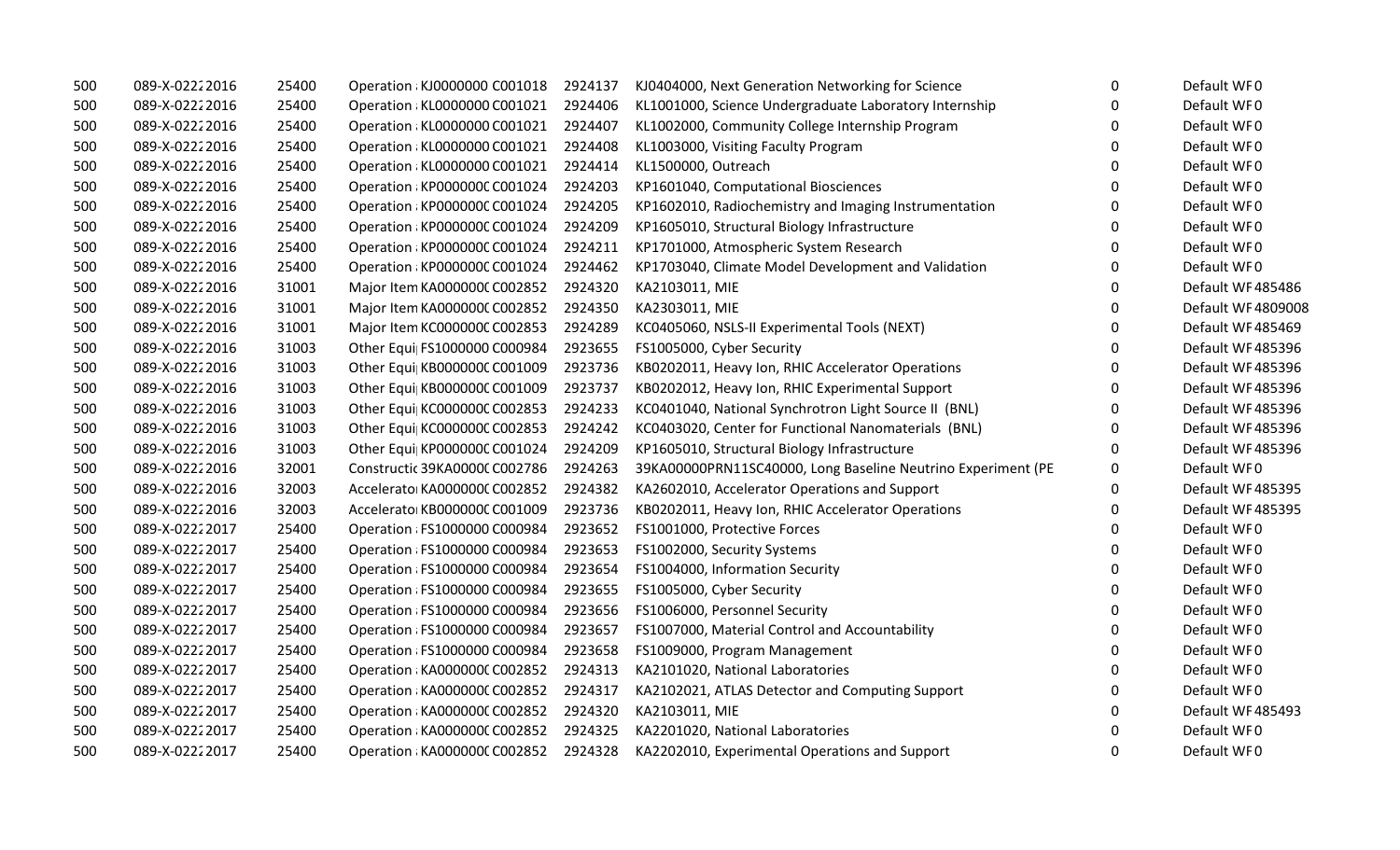| 500 | 089-X-02222017 | 25400 | Operation : KA0000000 C002852 | 2924336 | KA2202090, Other Facilities                                  | $\mathbf 0$      | Default WF0 |
|-----|----------------|-------|-------------------------------|---------|--------------------------------------------------------------|------------------|-------------|
| 500 | 089-X-02222017 | 25400 | Operation : KA000000C C002852 | 2924346 | KA2301020, National Laboratories                             | $\Omega$         | Default WF0 |
| 500 | 089-X-02222017 | 25400 | Operation : KA000000C C002852 | 2924355 | KA2401012, National Laboratories                             | $\Omega$         | Default WF0 |
| 500 | 089-X-02222017 | 25400 | Operation : KA0000000 C002852 | 2924358 | KA2401022, Scientific Computing                              | 0                | Default WF0 |
| 500 | 089-X-02222017 | 25400 | Operation : KA0000000 C002852 | 2924363 | KA2403013, Other Projects                                    | 0                | Default WF0 |
| 500 | 089-X-02222017 | 25400 | Operation : KA0000000 C002852 | 2924366 | KA2501012, National Laboratories                             | $\boldsymbol{0}$ | Default WF0 |
| 500 | 089-X-02222017 | 25400 | Operation : KA000000C C002852 | 2924368 | KA2501021, LHC Accelerator Research                          | 0                | Default WF0 |
| 500 | 089-X-02222017 | 25400 | Operation : KA000000C C002852 | 2924369 | KA2501022, Muon Accelerators                                 | $\Omega$         | Default WF0 |
| 500 | 089-X-02222017 | 25400 | Operation : KA000000C C002852 | 2924371 | KA2501032, National Laboratories                             | $\Omega$         | Default WF0 |
| 500 | 089-X-02222017 | 25400 | Operation : KA0000000 C002852 | 2924380 | KA2601020, National Laboratories                             | 0                | Default WF0 |
| 500 | 089-X-02222017 | 25400 | Operation : KA000000C C002852 | 2924382 | KA2602010, Accelerator Operations and Support                | 0                | Default WF0 |
| 500 | 089-X-02222017 | 25400 | Operation : KB000000C C001009 | 2923721 | KB0101022, Medium Energy, Other National Laboratory Research | 0                | Default WF0 |
| 500 | 089-X-02222017 | 25400 | Operation : KB000000C C001009 | 2923733 | KB0201021, Heavy Ion, RHIC Research                          | $\Omega$         | Default WF0 |
| 500 | 089-X-02222017 | 25400 | Operation : KB000000C C001009 | 2923734 | KB0201022, Heavy Ion, Other National Laboratory Research     | $\Omega$         | Default WF0 |
| 500 | 089-X-02222017 | 25400 | Operation : KB000000C C001009 | 2923736 | KB0202011, Heavy Ion, RHIC Accelerator Operations            | 0                | Default WF0 |
| 500 | 089-X-02222017 | 25400 | Operation : KB000000C C001009 | 2923737 | KB0202012, Heavy Ion, RHIC Experimental Support              | 0                | Default WF0 |
| 500 | 089-X-02222017 | 25400 | Operation : KB000000C C001009 | 2923746 | KB0301020, Theory, National Laboratory Research              | 0                | Default WF0 |
| 500 | 089-X-02222017 | 25400 | Operation : KB000000C C001009 | 2923749 | KB0301042, Theory, Nuclear Data, National Laboratory Researc | 0                | Default WF0 |
| 500 | 089-X-02222017 | 25400 | Operation : KB000000C C001009 | 2923755 | KB0401022, Low Energy, Other National Laboratory Research    | $\pmb{0}$        | Default WF0 |
| 500 | 089-X-02222017 | 25400 | Operation : KC000000C C002853 | 2923769 | KC0201010, Structure Of Materials                            | 0                | Default WF0 |
| 500 | 089-X-02222017 | 25400 | Operation : KC000000C C002853 | 2923774 | KC0202020, Experimental Condensed Matter Physics             | 0                | Default WF0 |
| 500 | 089-X-02222017 | 25400 | Operation : KC000000C C002853 | 2923775 | KC0202030, Condensed Matter Theory, Particle-Solid Interacti | 0                | Default WF0 |
| 500 | 089-X-02222017 | 25400 | Operation : KC000000C C002853 | 2923803 | KC0301020, Chemical Physics                                  | $\Omega$         | Default WF0 |
| 500 | 089-X-02222017 | 25400 | Operation : KC000000C C002853 | 2923807 | KC0302010, Chemical Energy                                   | 0                | Default WF0 |
| 500 | 089-X-02222017 | 25400 | Operation : KC000000C C002853 | 2923809 | KC0302030, Heavy Element Chemistry                           | 0                | Default WF0 |
| 500 | 089-X-02222017 | 25400 | Operation : KC000000C C002853 | 2924233 | KC0401040, National Synchrotron Light Source II (BNL)        | 0                | Default WF0 |
| 500 | 089-X-02222017 | 25400 | Operation : KC000000C C002853 | 2924242 | KC0403020, Center for Functional Nanomaterials (BNL)         | 0                | Default WF0 |
| 500 | 089-X-02222017 | 25400 | Operation : KC000000C C002853 | 2924294 | KC0202040, Mechanical Behavior and Radiation Effects         | $\mathbf 0$      | Default WF0 |
| 500 | 089-X-02222017 | 25400 | Operation : KC000000C C002853 | 2924295 | KC0202050, Physical Behavior of Materials                    | $\boldsymbol{0}$ | Default WF0 |
| 500 | 089-X-02222017 | 25400 | Operation : KC000000C C002853 | 2924299 | KC0304020, Physical Biosciences                              | $\pmb{0}$        | Default WF0 |
| 500 | 089-X-02222017 | 25400 | Operation : KC000000C C002853 | 2924300 | KC0304030, Solar Photochemistry                              | 0                | Default WF0 |
| 500 | 089-X-02222017 | 25400 | Operation : KC000000C C002853 | 2924305 | KC0406020, Accelerator and Detector Research                 | $\Omega$         | Default WF0 |
| 500 | 089-X-02222017 | 25400 | Operation : KC000000C C002853 | 2924405 | KC0201060, Neutron and X-Ray Scatering                       | $\Omega$         | Default WF0 |
| 500 | 089-X-02222017 | 25400 | Operation : KC000000C C002853 | 2924421 | KC0406030, Long Term Surveillance and Maintenance            | $\Omega$         | Default WF0 |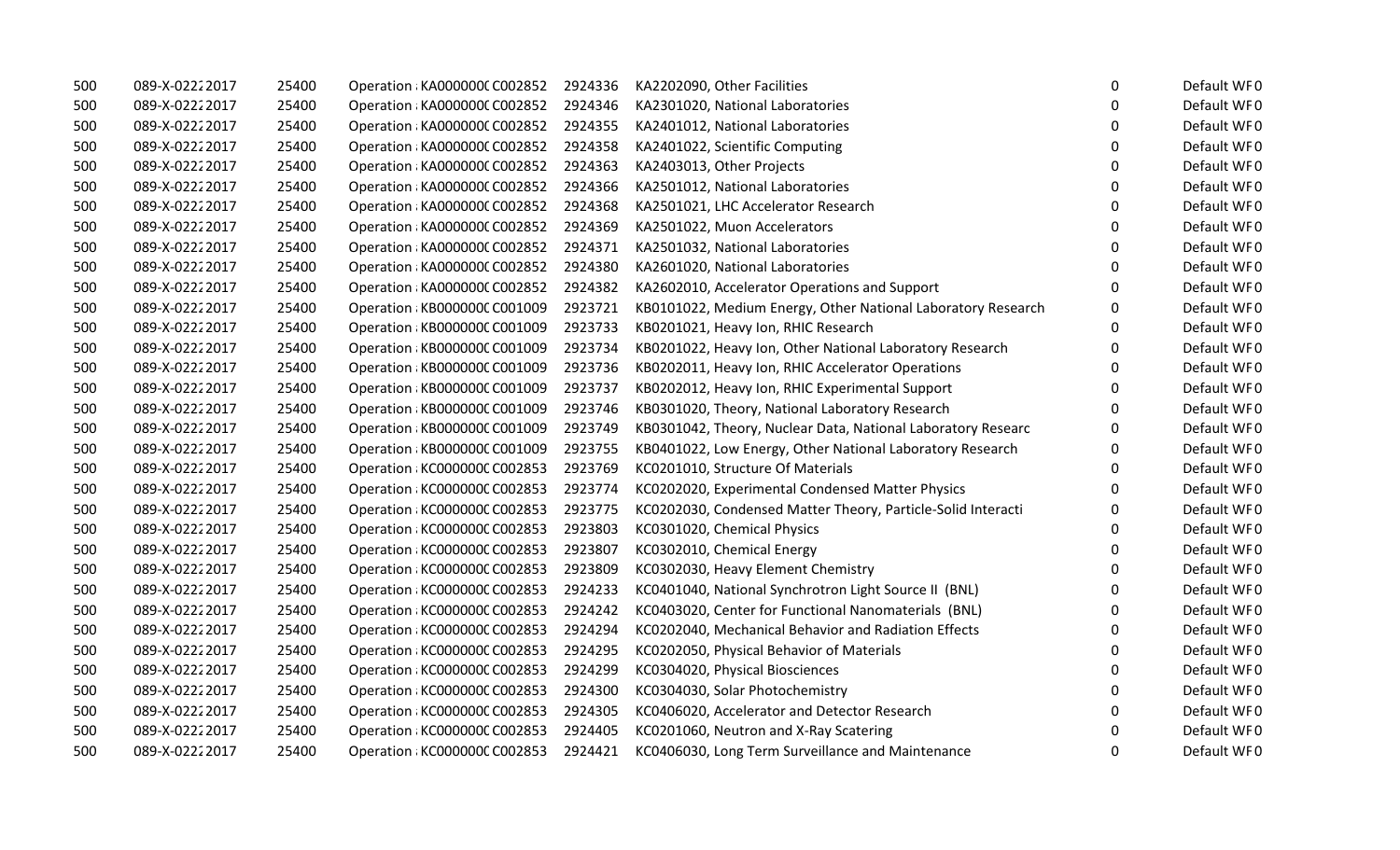| 500 | 089-X-02222017 | 25400 | Operation : KC000000C C002853   | 2924460 | KC0301050, Condensed Phase & Interfacial Molecular Science   | 0           | Default WF0       |
|-----|----------------|-------|---------------------------------|---------|--------------------------------------------------------------|-------------|-------------------|
| 500 | 089-X-02222017 | 25400 | Operation : KC000000C C002853   | 2924472 | KC0201070, X-Ray Scattering                                  | $\Omega$    | Default WF0       |
| 500 | 089-X-02222017 | 25400 | Operation : KC000000C C002853   | 3023325 | KC0203020, Synthesis and Processing Science                  | $\mathbf 0$ | Default WF0       |
| 500 | 089-X-02222017 | 25400 | Operation : KJ0000000 C001018   | 2924137 | KJ0404000, Next Generation Networking for Science            | $\Omega$    | Default WF0       |
| 500 | 089-X-02222017 | 25400 | Operation : KJ0000000 C001018   | 2924474 | KJ0402010, Computer Sciences - Research                      | 0           | Default WF0       |
| 500 | 089-X-02222017 | 25400 | Operation : KL0000000 C001021   | 2924406 | KL1001000, Science Undergraduate Laboratory Internship       | 0           | Default WF0       |
| 500 | 089-X-02222017 | 25400 | Operation : KL0000000 C001021   | 2924407 | KL1002000, Community College Internship Program              | 0           | Default WF0       |
| 500 | 089-X-02222017 | 25400 | Operation : KL0000000 C001021   | 2924408 | KL1003000, Visiting Faculty Program                          | $\mathbf 0$ | Default WF0       |
| 500 | 089-X-02222017 | 25400 | Operation : KP000000C C001024   | 2924203 | KP1601040, Computational Biosciences                         | $\mathbf 0$ | Default WF0       |
| 500 | 089-X-02222017 | 25400 | Operation : KP000000C C001024   | 2924209 | KP1605010, Structural Biology Infrastructure                 | $\mathbf 0$ | Default WF0       |
| 500 | 089-X-02222017 | 25400 | Operation : KP000000C C001024   | 2924211 | KP1701000, Atmospheric System Research                       | 0           | Default WF0       |
| 500 | 089-X-02222017 | 25400 | Operation : KP000000C C001024   | 2924216 | KP1703020, Earth System Modeling                             | $\Omega$    | Default WF0       |
| 500 | 089-X-02222017 | 25400 | Operation : KP000000C C001024   | 2924462 | KP1703040, Climate Model Development and Validation          | $\Omega$    | Default WF0       |
| 500 | 089-X-02222017 | 31001 | Major Item KA0000000 C002852    | 2924320 | KA2103011, MIE                                               | $\Omega$    | Default WF485486  |
| 500 | 089-X-02222017 | 31001 | Major Item KA0000000 C002852    | 2924350 | KA2303011, MIE                                               | 0           | Default WF4809008 |
| 500 | 089-X-02222017 | 31003 | Other Equi  KA000000C C002852   | 2924363 | KA2403013, Other Projects                                    | 0           | Default WF485396  |
| 500 | 089-X-02222017 | 31003 | Other Equi KB000000C C001009    | 2923736 | KB0202011, Heavy Ion, RHIC Accelerator Operations            | $\Omega$    | Default WF485396  |
| 500 | 089-X-02222017 | 31003 | Other Equi KB000000C C001009    | 2923737 | KB0202012, Heavy Ion, RHIC Experimental Support              | 0           | Default WF485396  |
| 500 | 089-X-02222017 | 32001 | Constructic 39KA0000C C002786   | 2924263 | 39KA00000PRN11SC40000, Long Baseline Neutrino Experiment (PE | $\mathbf 0$ | Default WF0       |
| 500 | 089-X-02222017 | 32003 | Accelerator KA0000000 C002852   | 2924382 | KA2602010, Accelerator Operations and Support                | $\mathbf 0$ | Default WF485395  |
| 500 | 089-X-02222017 | 32003 | Accelerator KB000000C C001009   | 2923736 | KB0202011, Heavy Ion, RHIC Accelerator Operations            | 0           | Default WF485395  |
| 510 | 089-X-02222014 | 25400 | Operation : 4.56E+08 C003005    | 6600199 | 456165021, Cooperative Research And Development Agreements   | 4860866     | CHAGR8720         |
| 510 | 089-X-02222015 | 25400 | Operation : 4.56E+08 C003005    | 6600199 | 456165021, Cooperative Research And Development Agreements   | 4860797     | <b>CHAGR8710</b>  |
| 510 | 089-X-02222015 | 25400 | Operation : 4.56E+08 C003005    | 6600199 | 456165021, Cooperative Research And Development Agreements   | 4860839     | CHAGR8720         |
| 510 | 089-X-02222016 | 25400 | Operation : 4.56E+08 C003005    | 6600199 | 456165021, Cooperative Research And Development Agreements   | 4860747     | <b>CHAGR8710</b>  |
| 510 | 089-X-02222016 | 25400 | Operation : 4.56E+08<br>C003005 | 6600199 | 456165021, Cooperative Research And Development Agreements   | 4860892     | <b>CHAGR8720</b>  |
| 510 | 089-X-02222016 | 25400 | C003005<br>Operation : 4.56E+08 | 6600199 | 456165021, Cooperative Research And Development Agreements   | 4860926     | <b>CHAGR8720</b>  |
| 510 | 089-X-02222016 | 25400 | Operation : 4.56E+08<br>C003005 | 6600199 | 456165021, Cooperative Research And Development Agreements   | 4860934     | <b>CHAGR8730</b>  |
| 510 | 089-X-02222016 | 25400 | C003005<br>Operation : 4.56E+08 | 6600199 | 456165021, Cooperative Research And Development Agreements   | 4860958     | <b>CHAGR8730</b>  |
| 510 | 089-X-02222016 | 25400 | C003005<br>Operation : 4.56E+08 | 6600199 | 456165021, Cooperative Research And Development Agreements   | 4860983     | <b>CHAGR8400</b>  |
| 510 | 089-X-02222016 | 25400 | C003005<br>Operation : 4.56E+08 | 6600199 | 456165021, Cooperative Research And Development Agreements   | 4861014     | CHAGR8400         |
| 510 | 089-X-02222017 | 25400 | Operation : 4.56E+08<br>C003005 | 6600199 | 456165021, Cooperative Research And Development Agreements   | 4860747     | <b>CHAGR8710</b>  |
| 510 | 089-X-02222017 | 25400 | Operation : 4.56E+08<br>C003005 | 6600199 | 456165021, Cooperative Research And Development Agreements   | 4861004     | <b>CHAGR8410</b>  |
| 511 | 089-X-02222014 | 25400 | Operation : 4.56E+08 C003005    | 6600146 | 456160031, Industry - Domestic                               | 4860840     | <b>CHAGR8720</b>  |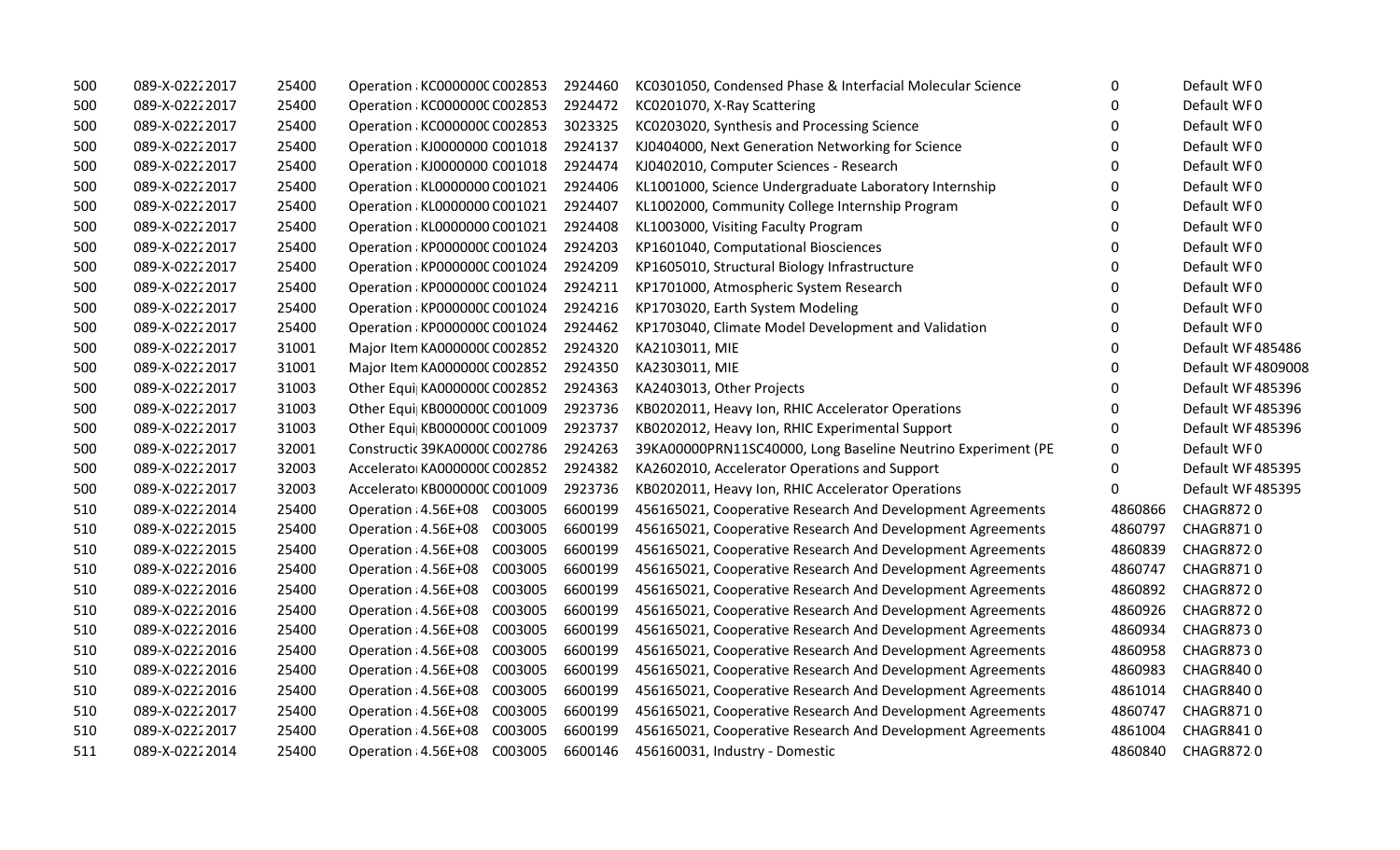| 511 | 089-X-02222014 | 25400 | Operation : 4.56E+08         | C003005 | 6600146 | 456160031, Industry - Domestic | 4860871 | <b>CHAGR8720</b> |
|-----|----------------|-------|------------------------------|---------|---------|--------------------------------|---------|------------------|
| 511 | 089-X-02222015 | 25400 | Operation : 4.56E+08         | C003005 | 6600146 | 456160031, Industry - Domestic | 4860857 | CHAGR8720        |
| 511 | 089-X-02222015 | 25400 | Operation : 4.56E+08 C003005 |         | 6600146 | 456160031, Industry - Domestic | 4860868 | <b>CHAGR8720</b> |
| 511 | 089-X-02222015 | 25400 | Operation : 4.56E+08         | C003005 | 6600146 | 456160031, Industry - Domestic | 4860880 | <b>CHAGR8720</b> |
| 511 | 089-X-02222015 | 25400 | Operation : 4.56E+08         | C003005 | 6600146 | 456160031, Industry - Domestic | 4860883 | <b>CHAGR8720</b> |
| 511 | 089-X-02222016 | 25400 | Operation : 4.56E+08         | C003005 | 6600146 | 456160031, Industry - Domestic | 4860577 | CHAGR8700        |
| 511 | 089-X-02222016 | 25400 | Operation : 4.56E+08         | C003005 | 6600146 | 456160031, Industry - Domestic | 4860686 | CHAGR8780        |
| 511 | 089-X-02222016 | 25400 | Operation : 4.56E+08         | C003005 | 6600146 | 456160031, Industry - Domestic | 4860731 | CHAGR8730        |
| 511 | 089-X-02222016 | 25400 | Operation : 4.56E+08         | C003005 | 6600146 | 456160031, Industry - Domestic | 4860748 | <b>CHAGR8710</b> |
| 511 | 089-X-02222016 | 25400 | Operation : 4.56E+08         | C003005 | 6600146 | 456160031, Industry - Domestic | 4860811 | <b>CHAGR8720</b> |
| 511 | 089-X-02222016 | 25400 | Operation : 4.56E+08         | C003005 | 6600146 | 456160031, Industry - Domestic | 4860831 | CHAGR8720        |
| 511 | 089-X-02222016 | 25400 | Operation : 4.56E+08         | C003005 | 6600146 | 456160031, Industry - Domestic | 4860854 | <b>CHAGR8720</b> |
| 511 | 089-X-02222016 | 25400 | Operation : 4.56E+08         | C003005 | 6600146 | 456160031, Industry - Domestic | 4860868 | <b>CHAGR8720</b> |
| 511 | 089-X-02222016 | 25400 | Operation : 4.56E+08         | C003005 | 6600146 | 456160031, Industry - Domestic | 4860871 | CHAGR8720        |
| 511 | 089-X-02222016 | 25400 | Operation : 4.56E+08         | C003005 | 6600146 | 456160031, Industry - Domestic | 4860878 | CHAGR8720        |
| 511 | 089-X-02222016 | 25400 | Operation : 4.56E+08         | C003005 | 6600146 | 456160031, Industry - Domestic | 4860880 | <b>CHAGR8720</b> |
| 511 | 089-X-02222016 | 25400 | Operation : 4.56E+08         | C003005 | 6600146 | 456160031, Industry - Domestic | 4860883 | <b>CHAGR8720</b> |
| 511 | 089-X-02222016 | 25400 | Operation : 4.56E+08         | C003005 | 6600146 | 456160031, Industry - Domestic | 4860893 | CHAGR8730        |
| 511 | 089-X-02222016 | 25400 | Operation : 4.56E+08         | C003005 | 6600146 | 456160031, Industry - Domestic | 4860916 | <b>CHAGR8720</b> |
| 511 | 089-X-02222016 | 25400 | Operation : 4.56E+08         | C003005 | 6600146 | 456160031, Industry - Domestic | 4860922 | CHAGR8720        |
| 511 | 089-X-02222016 | 25400 | Operation : 4.56E+08         | C003005 | 6600146 | 456160031, Industry - Domestic | 4860928 | <b>CHAGR8730</b> |
| 511 | 089-X-02222016 | 25400 | Operation : 4.56E+08         | C003005 | 6600146 | 456160031, Industry - Domestic | 4860929 | <b>CHAGR8720</b> |
| 511 | 089-X-02222016 | 25400 | Operation : 4.56E+08         | C003005 | 6600146 | 456160031, Industry - Domestic | 4860931 | CHAGR8720        |
| 511 | 089-X-02222016 | 25400 | Operation : 4.56E+08         | C003005 | 6600146 | 456160031, Industry - Domestic | 4860935 | <b>CHAGR8720</b> |
| 511 | 089-X-02222016 | 25400 | Operation : 4.56E+08         | C003005 | 6600146 | 456160031, Industry - Domestic | 4860936 | CHAGR8720        |
| 511 | 089-X-02222016 | 25400 | Operation : 4.56E+08         | C003005 | 6600146 | 456160031, Industry - Domestic | 4860943 | <b>CHAGR8730</b> |
| 511 | 089-X-02222016 | 25400 | Operation : 4.56E+08         | C003005 | 6600146 | 456160031, Industry - Domestic | 4860944 | <b>CHAGR8730</b> |
| 511 | 089-X-02222016 | 25400 | Operation : 4.56E+08         | C003005 | 6600146 | 456160031, Industry - Domestic | 4860946 | <b>CHAGR8730</b> |
| 511 | 089-X-02222016 | 25400 | Operation : 4.56E+08         | C003005 | 6600146 | 456160031, Industry - Domestic | 4860949 | <b>CHAGR8730</b> |
| 511 | 089-X-02222016 | 25400 | Operation : 4.56E+08         | C003005 | 6600146 | 456160031, Industry - Domestic | 4860963 | <b>CHAGR8730</b> |
| 511 | 089-X-02222016 | 25400 | Operation : 4.56E+08         | C003005 | 6600146 | 456160031, Industry - Domestic | 4860969 | CHAGR8730        |
| 511 | 089-X-02222016 | 25400 | Operation : 4.56E+08         | C003005 | 6600146 | 456160031, Industry - Domestic | 4860971 | <b>CHAGR8730</b> |
| 511 | 089-X-02222016 | 25400 | Operation : 4.56E+08         | C003005 | 6600146 | 456160031, Industry - Domestic | 4860972 | CHAGR8730        |
| 511 | 089-X-02222016 | 25400 | Operation : 4.56E+08 C003005 |         | 6600146 | 456160031, Industry - Domestic | 4860976 | <b>CHAGR8730</b> |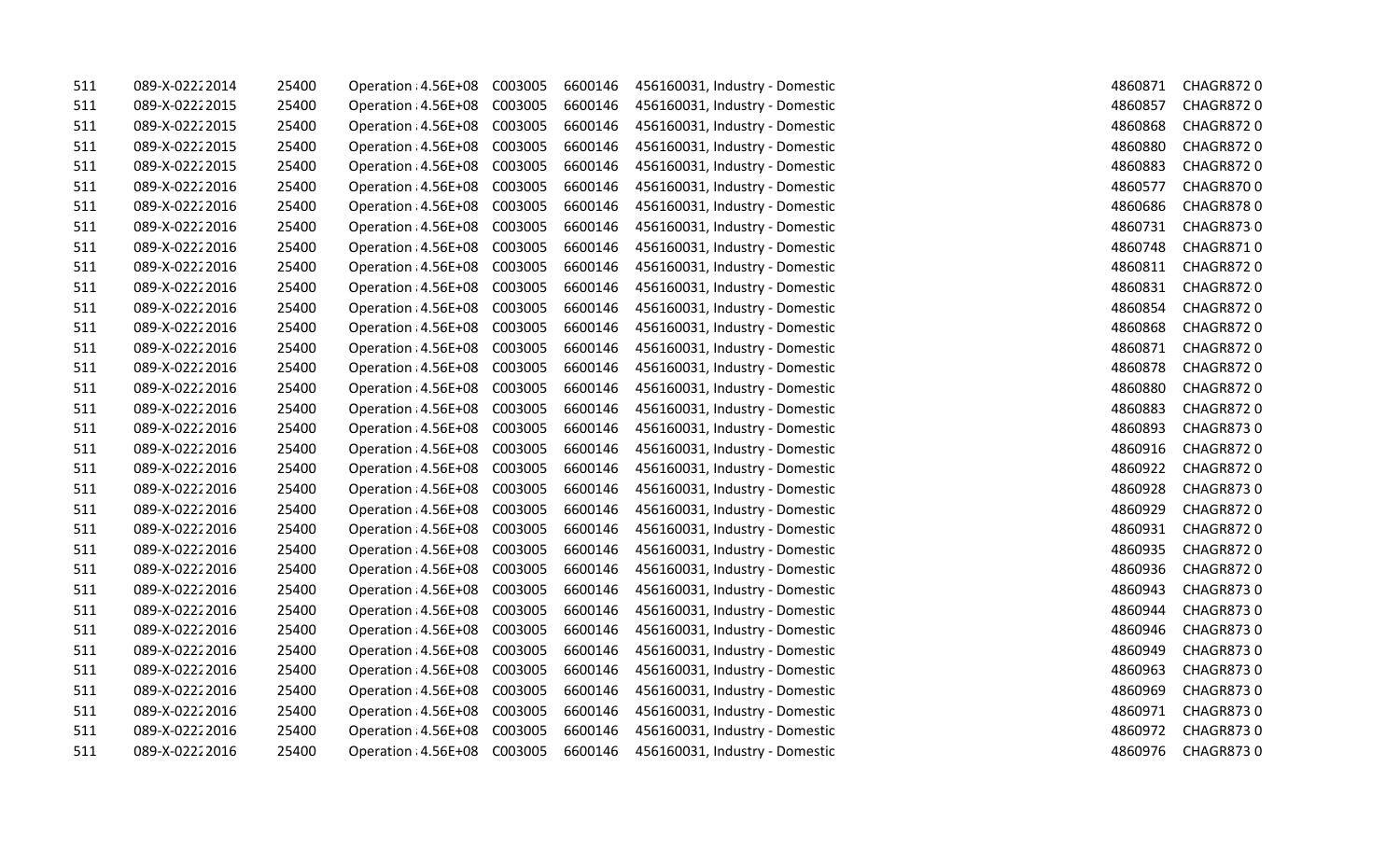| 511 | 089-X-02222016 | 25400 | Operation : 4.56E+08         | C003005 | 6600146 | 456160031, Industry - Domestic | 4860977 | <b>CHAGR8730</b> |
|-----|----------------|-------|------------------------------|---------|---------|--------------------------------|---------|------------------|
| 511 | 089-X-02222016 | 25400 | Operation : 4.56E+08         | C003005 | 6600146 | 456160031, Industry - Domestic | 4860981 | <b>CHAGR8730</b> |
| 511 | 089-X-02222016 | 25400 | Operation : 4.56E+08 C003005 |         | 6600146 | 456160031, Industry - Domestic | 4860985 | <b>CHAGR8400</b> |
| 511 | 089-X-02222016 | 25400 | Operation : 4.56E+08         | C003005 | 6600146 | 456160031, Industry - Domestic | 4860986 | <b>CHAGR8400</b> |
| 511 | 089-X-02222016 | 25400 | Operation : 4.56E+08         | C003005 | 6600146 | 456160031, Industry - Domestic | 4860987 | <b>CHAGR8400</b> |
| 511 | 089-X-02222016 | 25400 | Operation : 4.56E+08         | C003005 | 6600146 | 456160031, Industry - Domestic | 4860990 | CHAGR8400        |
| 511 | 089-X-02222016 | 25400 | Operation : 4.56E+08         | C003005 | 6600146 | 456160031, Industry - Domestic | 4860998 | CHAGR8400        |
| 511 | 089-X-02222016 | 25400 | Operation : 4.56E+08         | C003005 | 6600146 | 456160031, Industry - Domestic | 4860999 | CHAGR8410        |
| 511 | 089-X-02222016 | 25400 | Operation : 4.56E+08         | C003005 | 6600146 | 456160031, Industry - Domestic | 4861003 | <b>CHAGR8400</b> |
| 511 | 089-X-02222016 | 25400 | Operation : 4.56E+08         | C003005 | 6600147 | 456160032, Industry - Foreign  | 4801577 | CH AGR8780       |
| 511 | 089-X-02222016 | 25400 | Operation : 4.56E+08         | C003005 | 6600147 | 456160032, Industry - Foreign  | 4860800 | CHAGR8710        |
| 511 | 089-X-02222016 | 25400 | Operation : 4.56E+08         | C003005 | 6600147 | 456160032, Industry - Foreign  | 4860813 | <b>CHAGR8720</b> |
| 511 | 089-X-02222016 | 25400 | Operation : 4.56E+08         | C003005 | 6600147 | 456160032, Industry - Foreign  | 4860874 | <b>CHAGR8720</b> |
| 511 | 089-X-02222016 | 25400 | Operation : 4.56E+08         | C003005 | 6600147 | 456160032, Industry - Foreign  | 4860908 | CHAGR8720        |
| 511 | 089-X-02222016 | 25400 | Operation : 4.56E+08         | C003005 | 6600147 | 456160032, Industry - Foreign  | 4860919 | <b>CHAGR8730</b> |
| 511 | 089-X-02222016 | 25400 | Operation : 4.56E+08         | C003005 | 6600147 | 456160032, Industry - Foreign  | 4860924 | <b>CHAGR8740</b> |
| 511 | 089-X-02222016 | 25400 | Operation : 4.56E+08         | C003005 | 6600147 | 456160032, Industry - Foreign  | 4860956 | <b>CHAGR8730</b> |
| 511 | 089-X-02222016 | 25400 | Operation : 4.56E+08         | C003005 | 6600147 | 456160032, Industry - Foreign  | 4860975 | <b>CHAGR8730</b> |
| 511 | 089-X-02222016 | 25400 | Operation : 4.56E+08         | C003005 | 6600147 | 456160032, Industry - Foreign  | 4860978 | <b>CHAGR8730</b> |
| 511 | 089-X-02222016 | 25400 | Operation : 4.56E+08         | C003005 | 6600147 | 456160032, Industry - Foreign  | 4860984 | <b>CHAGR8400</b> |
| 511 | 089-X-02222016 | 25400 | Operation : 4.56E+08         | C003005 | 6600147 | 456160032, Industry - Foreign  | 4860988 | <b>CHAGR8400</b> |
| 511 | 089-X-02222016 | 25400 | Operation : 4.56E+08         | C003005 | 6600147 | 456160032, Industry - Foreign  | 4861000 | <b>CHAGR8400</b> |
| 511 | 089-X-02222016 | 25400 | Operation : 4.56E+08         | C003005 | 6600147 | 456160032, Industry - Foreign  | 4861001 | <b>CHAGR8410</b> |
| 511 | 089-X-02222017 | 25400 | Operation : 4.56E+08         | C003005 | 6600146 | 456160031, Industry - Domestic | 4860731 | <b>CHAGR8730</b> |
| 511 | 089-X-02222017 | 25400 | Operation : 4.56E+08         | C003005 | 6600146 | 456160031, Industry - Domestic | 4860748 | <b>CHAGR8710</b> |
| 511 | 089-X-02222017 | 25400 | Operation : 4.56E+08         | C003005 | 6600146 | 456160031, Industry - Domestic | 4860916 | <b>CHAGR8720</b> |
| 511 | 089-X-02222017 | 25400 | Operation : 4.56E+08         | C003005 | 6600146 | 456160031, Industry - Domestic | 4860922 | <b>CHAGR8720</b> |
| 511 | 089-X-02222017 | 25400 | Operation : 4.56E+08         | C003005 | 6600146 | 456160031, Industry - Domestic | 4860936 | <b>CHAGR8720</b> |
| 511 | 089-X-02222017 | 25400 | Operation : 4.56E+08         | C003005 | 6600146 | 456160031, Industry - Domestic | 4860949 | <b>CHAGR8730</b> |
| 511 | 089-X-02222017 | 25400 | Operation : 4.56E+08         | C003005 | 6600146 | 456160031, Industry - Domestic | 4860971 | <b>CHAGR8730</b> |
| 511 | 089-X-02222017 | 25400 | Operation : 4.56E+08         | C003005 | 6600146 | 456160031, Industry - Domestic | 4860977 | <b>CHAGR8730</b> |
| 511 | 089-X-02222017 | 25400 | Operation : 4.56E+08         | C003005 | 6600146 | 456160031, Industry - Domestic | 4860982 | <b>CHAGR8400</b> |
| 511 | 089-X-02222017 | 25400 | Operation : 4.56E+08         | C003005 | 6600146 | 456160031, Industry - Domestic | 4860986 | CHAGR8400        |
| 511 | 089-X-02222017 | 25400 | Operation : 4.56E+08         | C003005 | 6600146 | 456160031, Industry - Domestic | 4861003 | <b>CHAGR8400</b> |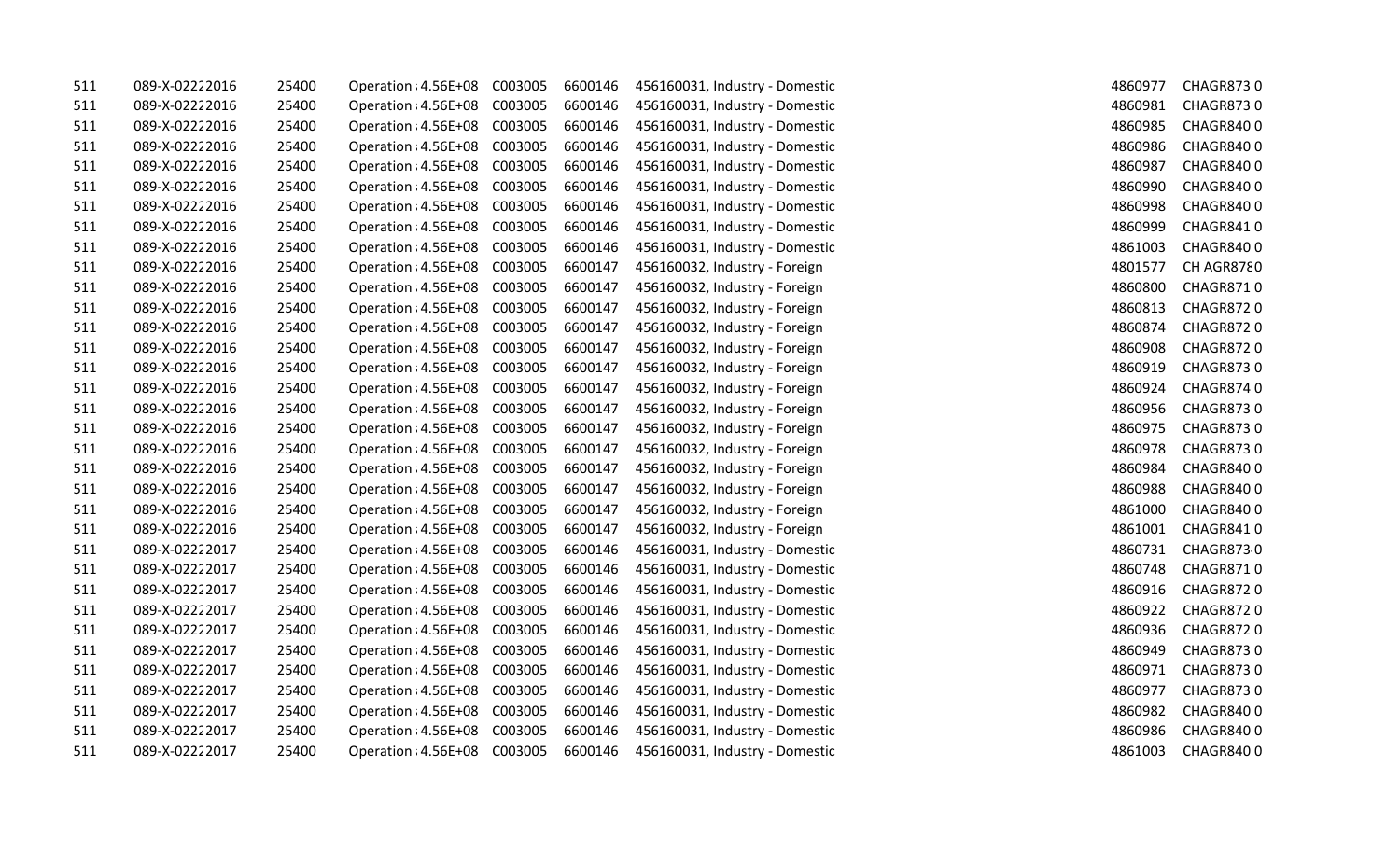| 511 | 089-X-02222017 | 25400 | Operation : 4.56E+08<br>C003005 | 6600146 | 456160031, Industry - Domestic                               | 4861009  | <b>CHAGR8410</b>  |
|-----|----------------|-------|---------------------------------|---------|--------------------------------------------------------------|----------|-------------------|
| 511 | 089-X-02222017 | 25400 | Operation : 4.56E+08<br>C003005 | 6600146 | 456160031, Industry - Domestic                               | 4861016  | CHAGR8400         |
| 511 | 089-X-02222017 | 25400 | Operation : 4.56E+08 C003005    | 6600146 | 456160031, Industry - Domestic                               | 4861017  | CHAGR8410         |
| 511 | 089-X-02222017 | 25400 | Operation : 4.56E+08<br>C003005 | 6600146 | 456160031, Industry - Domestic                               | 4861018  | <b>CHAGR8400</b>  |
| 511 | 089-X-02222017 | 25400 | C003005<br>Operation : 4.56E+08 | 6600146 | 456160031, Industry - Domestic                               | 4861019  | CHAGR8400         |
| 511 | 089-X-02222017 | 25400 | C003005<br>Operation : 4.56E+08 | 6600146 | 456160031, Industry - Domestic                               | 4861020  | <b>CHAGR8400</b>  |
| 511 | 089-X-02222017 | 25400 | C003005<br>Operation : 4.56E+08 | 6600146 | 456160031, Industry - Domestic                               | 4861021  | CHAGR8400         |
| 511 | 089-X-02222017 | 25400 | C003005<br>Operation : 4.56E+08 | 6600146 | 456160031, Industry - Domestic                               | 4861022  | CHAGR8410         |
| 511 | 089-X-02222017 | 25400 | Operation : 4.56E+08<br>C003005 | 6600146 | 456160031, Industry - Domestic                               | 4861023  | <b>CHAGR8400</b>  |
| 511 | 089-X-02222017 | 25400 | C003005<br>Operation : 4.56E+08 | 6600147 | 456160032, Industry - Foreign                                | 4860800  | CHAGR8710         |
| 511 | 089-X-02222017 | 25400 | C003005<br>Operation : 4.56E+08 | 6600147 | 456160032, Industry - Foreign                                | 4860813  | <b>CHAGR8720</b>  |
| 511 | 089-X-02222017 | 25400 | C003005<br>Operation : 4.56E+08 | 6600147 | 456160032, Industry - Foreign                                | 4860874  | CHAGR8720         |
| 511 | 089-X-02222017 | 25400 | C003005<br>Operation : 4.56E+08 | 6600147 | 456160032, Industry - Foreign                                | 4860975  | CHAGR8730         |
| 511 | 089-X-02222017 | 25400 | C003005<br>Operation : 4.56E+08 | 6600147 | 456160032, Industry - Foreign                                | 4860978  | <b>CHAGR8730</b>  |
| 511 | 089-X-02222017 | 25400 | C003005<br>Operation : 4.56E+08 | 6600147 | 456160032, Industry - Foreign                                | 4860984  | <b>CHAGR8400</b>  |
| 511 | 089-X-02222017 | 25400 | C003005<br>Operation : 4.56E+08 | 6600147 | 456160032, Industry - Foreign                                | 4861001  | <b>CHAGR8410</b>  |
| 511 | 089-X-02222017 | 25400 | C003005<br>Operation : 4.56E+08 | 6600147 | 456160032, Industry - Foreign                                | 4861015  | CHAGR8400         |
| 517 | 089-X-02222015 | 25400 | C003005<br>Operation : 4.56E+08 | 6600207 | 456167SC0, Office of Science (SC)                            | 4860823  | CHAGR8720         |
| 517 | 089-X-02222016 | 25400 | Operation : 4.56E+08 C003005    | 6600207 | 456167SC0, Office of Science (SC)                            | 4860826  | <b>CHAGR8720</b>  |
| 517 | 089-X-02222016 | 25400 | Operation : 4.56E+08 C003005    | 6600207 | 456167SC0, Office of Science (SC)                            | 4860834  | <b>CHAGR8720</b>  |
| 679 | 089-15/16-2015 | 25400 | Operation : WA220000 C001104    | 2822390 | WA2230100, Other Related Expenses - Contractual Services     | 0        | Default WF 302064 |
| 681 | 089-14/15-2014 | 25400 | Operation : WA220000 C001104    | 2822390 | WA2230100, Other Related Expenses - Contractual Services     | 0        | Default WF0       |
| 692 | 089-14/15-2014 | 25400 | Operation: WN00000C C001118     | 1721222 | WN0219060, State and Local Governments and Non-Profit Organi | 4860825  | <b>CHAGR8720</b>  |
| 900 | 089-X-024(2014 | 25400 | Operation : DP120400(C000912    | 2220743 | DP1204010, Secondary Assessment Technologies                 | 0        | Default WF0       |
| 900 | 089-X-024(2014 | 25400 | Operation : DP400000(C000925    | 2222480 | DP4011093, Nuclear Counterterrorism                          | 0        | Default WF0       |
| 900 | 089-X-024(2015 | 25400 | Operation : DP400000(C000925    | 2221775 | DP4015011 - Radiological Assistance Program                  | 0        | Default WF0       |
| 900 | 089-X-024(2015 | 25400 | Operation : DP400000(C000925    | 2221791 | DP4015042 - Direct Response Program                          | 0        | Default WF0       |
| 900 | 089-X-024(2015 | 25400 | Operation : DP400000(C000925    | 2221792 | DP4015043 - Exercise Program                                 | $\Omega$ | Default WF0       |
| 900 | 089-X-024(2015 | 25400 | Operation : DP800000(C002982    | 2222989 | DP8000000, Counterterrorism and Counterproliferation Program | 0        | Default WF0       |
| 900 | 089-X-024(2016 | 25400 | Operation : DP090900(C002955    | 2223112 | DP0909010, Nuclear Criticality Safety Program                | 0        | Default WF0       |
| 900 | 089-X-024(2017 | 25400 | Operation : DP090900(C002955    | 2223112 | DP0909010, Nuclear Criticality Safety Program                | $\Omega$ | Default WF0       |
| 910 | 089-X-024(2005 | 25400 | Operation : 4.56E+08 C003005    | 6600014 | 456140075, Army - Other                                      | 4806308  | CHAGR4ED0         |
| 910 | 089-X-024(2005 | 25400 | Operation : 4.56E+08 C003005    | 6600020 | 456140086, Navy - Other                                      | 4860274  | CHAGRN000         |
| 910 | 089-X-024(2005 | 25400 | Operation : 4.56E+08 C003005    | 6600033 | 456140124, DNA - Other                                       | 4860301  | CHAGR0540         |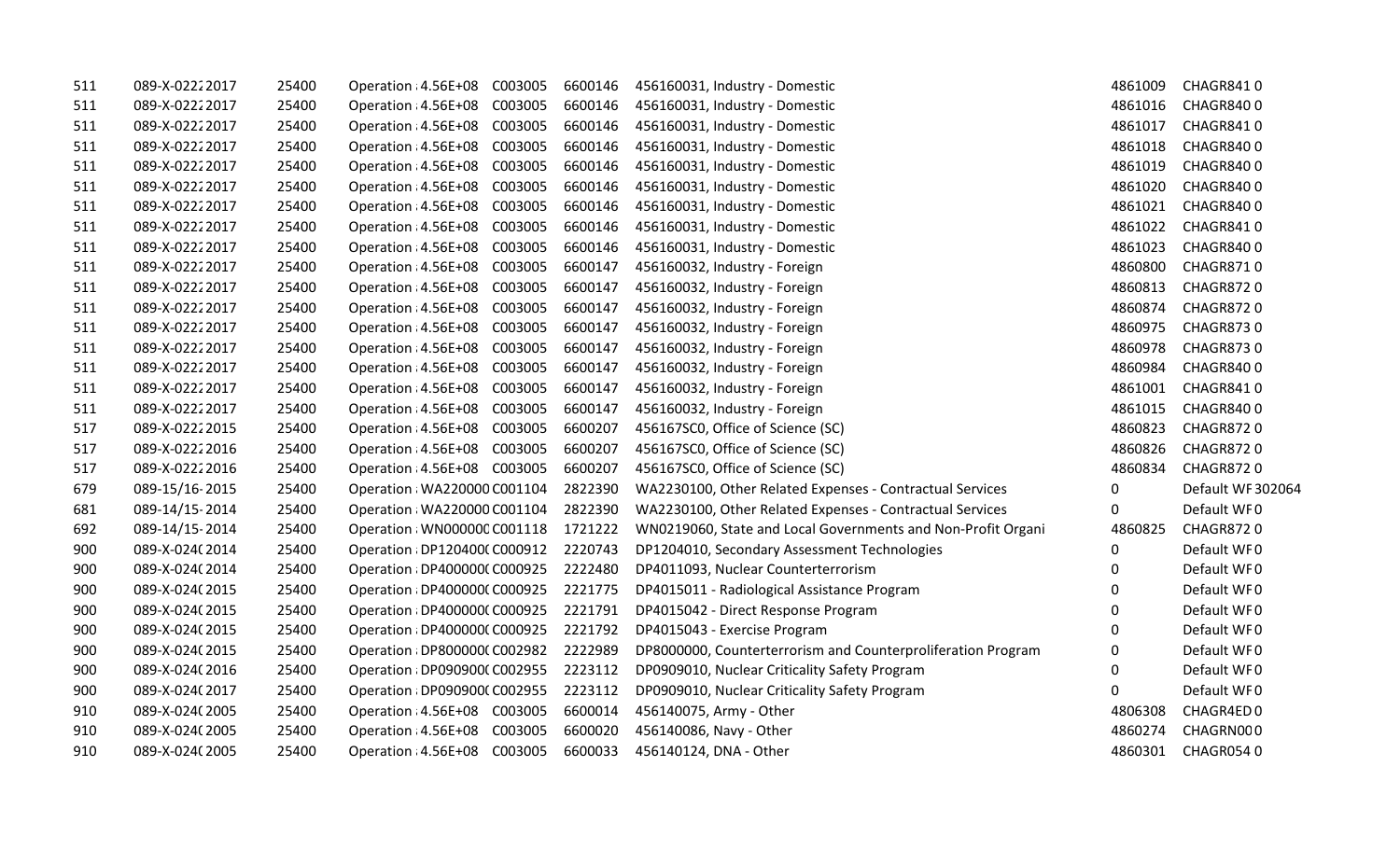| 910  | 089-X-024(2006  | 25400 | Operation : 4.56E+08 C003005    | 6600020 | 456140086, Navy - Other                                      | 4860345 | CHAGRN000              |
|------|-----------------|-------|---------------------------------|---------|--------------------------------------------------------------|---------|------------------------|
| 910  | 089-X-024(2006  | 25400 | C003005<br>Operation : 4.56E+08 | 6600020 | 456140086, Navy - Other                                      | 4860374 | CHAGRDSA0              |
| 910  | 089-X-024(2006  | 25400 | Operation : 4.56E+08 C003005    | 6600084 | 45614036B, Science and Technology - Other                    | 4860348 | CHAGRHSH0              |
| 910  | 089-X-024(2007  | 25400 | C003005<br>Operation : 4.56E+08 | 6600033 | 456140124, DNA - Other                                       | 4860447 | CHAGRB060              |
| 910  | 089-X-0240 2007 | 25400 | C003005<br>Operation : 4.56E+08 | 6600109 | 456140063, Air Force - Other                                 | 4860461 | CHAGRF3K0              |
| 910  | 089-X-0240 2008 | 25400 | C003005<br>Operation : 4.56E+08 | 6600033 | 456140124, DNA - Other                                       | 4860521 | CHAGRB080              |
| 910  | 089-X-024(2009  | 25400 | C003005<br>Operation : 4.56E+08 | 6600033 | 456140124, DNA - Other                                       | 4860545 | CHAGRB080              |
| 910  | 089-X-0240 2009 | 25400 | C003005<br>Operation : 4.56E+08 | 6600109 | 456140063, Air Force - Other                                 | 4860615 | CHAGRF1A0              |
| 910  | 089-X-024(2014  | 25400 | C003005<br>Operation : 4.56E+08 | 6600014 | 456140075, Army - Other                                      | 4860884 | CHAGRW7 <sup>2</sup> 0 |
| 910  | 089-X-024(2014  | 25400 | C003005<br>Operation : 4.56E+08 | 6600014 | 456140075, Army - Other                                      | 4860885 | <b>CHAGR1050</b>       |
| 910  | 089-X-024(2014  | 25400 | Operation : 4.56E+08<br>C003005 | 6600072 | 456140357, Department of State - Other                       | 4860787 | CHAGRSIA/0             |
| 910  | 089-X-024(2014  | 25400 | Operation : 4.56E+08 C003005    | 6600084 | 45614036B, Science and Technology - Other                    | 4841247 | CHAGRHSH0              |
| 910  | 089-X-024(2014  | 25400 | Operation : 4.56E+08 C003005    | 6600084 | 45614036B, Science and Technology - Other                    | 4860789 | CHAGRHSH0              |
| 910  | 089-X-024(2014  | 25400 | Operation : 4.56E+08 C003005    | 6600084 | 45614036B, Science and Technology - Other                    | 4860915 | CHAGRHSH0              |
| 910  | 089-X-024(2015  | 25400 | Operation : 4.56E+08 C003005    | 6600014 | 456140075, Army - Other                                      | 4860884 | CHAGRW7 <sup>2</sup> 0 |
| 910  | 089-X-024(2015  | 25400 | Operation : 4.56E+08 C003005    | 6600084 | 45614036B, Science and Technology - Other                    | 4860847 | CHAGRHSH0              |
| 1050 | 089-X-02432015  | 25400 | Operation : HQ000000 C002425    | 3184701 | HQ1001000, Worker Advocacy                                   | 0       | Default WF0            |
| 1050 | 089-X-02432017  | 25400 | Operation : HQ000000 C002425    | 3184701 | HQ1001000, Worker Advocacy                                   | 0       | Default WF0            |
| 1060 | 089-X-02432015  | 25400 | Operation : GD250000 C002546    | 3203755 | GD2540250, CI Training                                       | 0       | Default WF0            |
| 1060 | 089-X-02432016  | 25400 | Operation : GD600000 C002970    | 3203761 | GD6020100, Analysis                                          | 0       | Default WF0            |
| 1060 | 089-X-02432016  | 25400 | Operation (GD600000 C002970     | 3203763 | GD6020300, Investigations                                    | 0       | Default WF0            |
| 1060 | 089-X-02432016  | 25400 | Operation : GD600000 C002970    | 3203764 | GD6020400, CI Training                                       | 0       | Default WF0            |
| 1060 | 089-X-02432016  | 25400 | Operation : GD600000 C002970    | 3203769 | GD6020900, Office of The SCIO                                | 0       | Default WF0            |
| 1060 | 089-X-02432016  | 25400 | Operation : GD600000 C002970    | 3203779 | GD6050100, CYBER & OPERATIONS                                | 0       | Default WF0            |
| 1060 | 089-X-02432017  | 25400 | Operation (GD600000 C002970     | 3203761 | GD6020100, Analysis                                          | 0       | Default WF0            |
| 1060 | 089-X-02432017  | 25400 | Operation : GD600000 C002970    | 3203763 | GD6020300, Investigations                                    | 0       | Default WF0            |
| 1060 | 089-X-02432017  | 25400 | Operation : GD600000 C002970    | 3203764 | GD6020400, CI Training                                       | 0       | Default WF0            |
| 1060 | 089-X-02432017  | 25400 | Operation : GD600000 C002970    | 3203769 | GD6020900, Office of The SCIO                                | 0       | Default WF0            |
| 1060 | 089-X-02432017  | 25400 | Operation : GD600000 C002970    | 3203779 | GD6050100, CYBER & OPERATIONS                                | 0       | Default WF0            |
| 1060 | 089-X-02432017  | 25400 | Operation (GD600000 C002970     | 3203780 | GD6050200, Technical Services                                | 0       | Default WF0            |
| 1079 | 089-16/17-2016  | 25400 | Operation : CS0000000 C000892   | 1713352 | CS7000000, Integrated Joint Cybersecurity Coordination Cente | 0       | Default WF0            |
| 1551 | 089-X-0309 2013 | 25400 | Operation : NN400000 C001056    | 2222721 | NN4010010, International Nonproliferation Export Control     | 0       | Default WF0            |
| 1551 | 089-X-0309 2013 | 25400 | Operation : NN500000 C001058    | 2221234 | NN5002010, U.S. Costs for Russia/Newly Independent States Pr | 0       | Default WF0            |
| 1551 | 089-X-0309 2013 | 25400 | Operation : NN500000 C001058    | 2221240 | NN5004010, U.S. Costs for Russia/Newly Independent States Pr | 0       | Default WF0            |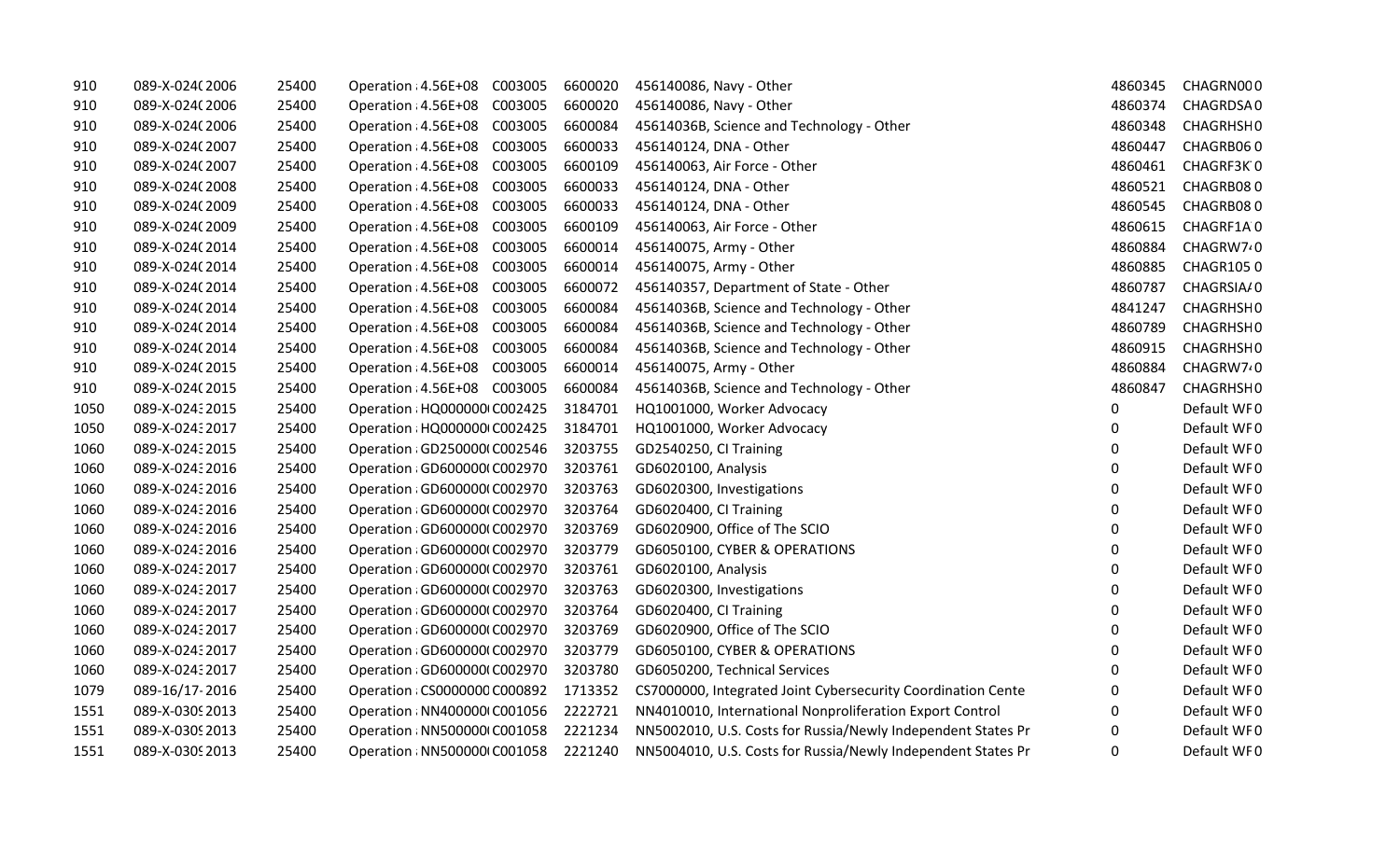| 1551 | 089-X-0309 2013 | 25400 | Operation : NN500000 C001058  | 2222811 | NN5003040, US Costs for Non Russia/Non-Newly Independent Sta | 0        | Default WF0 |
|------|-----------------|-------|-------------------------------|---------|--------------------------------------------------------------|----------|-------------|
| 1551 | 089-X-0309 2014 | 25400 | Operation : NN400000 C001056  | 2222722 | NN4010021, US Costs for Russia/Newly Independent States      | $\Omega$ | Default WF0 |
| 1551 | 089-X-0309 2014 | 25400 | Operation : NN500000 C001058  | 2221231 | NN5001010, U.S. Costs for Russia/Newly Independent States Pr | 0        | Default WF0 |
| 1551 | 089-X-0309 2014 | 25400 | Operation : NN500000 C001058  | 2221235 | NN5002020, In-Country Costs for Russia/Newly Independent Sta | 0        | Default WF0 |
| 1551 | 089-X-0309 2014 | 25400 | Operation : NN500000 C001058  | 2221240 | NN5004010, U.S. Costs for Russia/Newly Independent States Pr | 0        | Default WF0 |
| 1551 | 089-X-0309 2014 | 25400 | Operation : NN500000 C001058  | 2221241 | NN5004020, In-Country Costs for Russia/Newly Independent Sta | 0        | Default WF0 |
| 1551 | 089-X-0309 2014 | 25400 | Operation : NN500000 C001058  | 2221249 | NN5006010, U.S. Costs for Russia/Newly Independent States Pr | 0        | Default WF0 |
| 1551 | 089-X-0309 2014 | 25400 | Operation : NN500000 C001058  | 2222878 | NN5070010, U.S. Costs for Russia/Newly Independent States Pr | 0        | Default WF0 |
| 1551 | 089-X-0309 2014 | 25400 | Operation : NN500000 C001058  | 2222881 | NN5070040, US Costs for Non Russia/Non-Newly Independent Sta | $\Omega$ | Default WF0 |
| 1551 | 089-X-0309 2014 | 25400 | Operation : NN500000 C001058  | 2720208 | NN500W000, M&O Contractor Employee Costs (at Headquarters)   | 0        | Default WF0 |
| 1551 | 089-X-0309 2014 | 25400 | Operation : NN930000 C002936  | 2222890 | NN9301000, Domestic Nuclear and Radiological Material Protec | 0        | Default WF0 |
| 1551 | 089-X-0309 2015 | 25400 | Operation : NN200000 C001052  | 2221132 | NN2001000, Nonproliferation Detection                        | 0        | Default WF0 |
| 1551 | 089-X-0309 2015 | 25400 | Operation : NN400000 C001056  | 2222717 | NN4009010, Safeguards Policy and Human Resources             | 0        | Default WF0 |
| 1551 | 089-X-0309 2015 | 25400 | Operation : NN400000 C001056  | 2222718 | NN4009020, DO NOT USE!!! Safeguards Engagement               | 0        | Default WF0 |
| 1551 | 089-X-0309 2015 | 25400 | Operation : NN400000 C001056  | 2222719 | NN4009030, Safeguards Technology Development                 | 0        | Default WF0 |
| 1551 | 089-X-0309 2015 | 25400 | Operation : NN400000 C001056  | 2222727 | NN4011010, Warhead Dismantlement and Fissile Material Transp | 0        | Default WF0 |
| 1551 | 089-X-0309 2015 | 25400 | Operation : NN400000 C001056  | 2222728 | NN4011020, Nuclear Noncompliance Verification                | 0        | Default WF0 |
| 1551 | 089-X-0309 2015 | 25400 | Operation : NN400000 C001056  | 2222730 | NN4012010, Global Regimes                                    | 0        | Default WF0 |
| 1551 | 089-X-0309 2015 | 25400 | Operation : NN400000 C001056  | 2222732 | NN4012030, Multilateral Supplier Policy                      | 0        | Default WF0 |
| 1551 | 089-X-0309 2015 | 25400 | Operation : NN400000 C001056  | 2222733 | NN4012040, Policy Studies and Support                        | $\Omega$ | Default WF0 |
| 1551 | 089-X-0309 2015 | 25400 | Operation : NN500000 C001058  | 2221234 | NN5002010, U.S. Costs for Russia/Newly Independent States Pr | 0        | Default WF0 |
| 1551 | 089-X-0309 2015 | 25400 | Operation : NN500000 C001058  | 2221235 | NN5002020, In-Country Costs for Russia/Newly Independent Sta | 0        | Default WF0 |
| 1551 | 089-X-0309 2015 | 25400 | Operation : NN500000 C001058  | 2221240 | NN5004010, U.S. Costs for Russia/Newly Independent States Pr | $\Omega$ | Default WF0 |
| 1551 | 089-X-0309 2015 | 25400 | Operation : NN500000 C001058  | 2221241 | NN5004020, In-Country Costs for Russia/Newly Independent Sta | 0        | Default WF0 |
| 1551 | 089-X-0309 2015 | 25400 | Operation : NN500000 C001058  | 2221243 | NN5005011, U.S. Costs for Russia/Newly Independent States Pr | 0        | Default WF0 |
| 1551 | 089-X-0309 2015 | 25400 | Operation : NN500000 C001058  | 2222810 | NN5002040, US Costs for Non Russia/Non-Newly Independent Sta | 0        | Default WF0 |
| 1551 | 089-X-0309 2015 | 25400 | Operation : NN500000 C001058  | 2222878 | NN5070010, U.S. Costs for Russia/Newly Independent States Pr | 0        | Default WF0 |
| 1551 | 089-X-0309 2015 | 25400 | Operation : NN500000 C001058  | 2222881 | NN5070040, US Costs for Non Russia/Non-Newly Independent Sta | 0        | Default WF0 |
| 1551 | 089-X-0309 2015 | 25400 | Operation : NN910000 C002938  | 2222883 | NN9100000, Highly Enriched Uranium (HEU) Reactor Conversion  | 0        | Default WF0 |
| 1551 | 089-X-0309 2015 | 25400 | Operation : NN930000 C002936  | 2222890 | NN9301000, Domestic Nuclear and Radiological Material Protec | 0        | Default WF0 |
| 1551 | 089-X-0309 2016 | 25400 | Operation : CT000000C C003007 | 2223014 | CT8101000, Nuclear Incident Policy and Cooperation           | 0        | Default WF0 |
| 1551 | 089-X-0309 2016 | 25400 | Operation : CT000000C C003007 | 2223020 | CT8401000, Radiological Assistance Program (RAP)             | 0        | Default WF0 |
| 1551 | 089-X-0309 2016 | 25400 | Operation : CT000000C C003007 | 2223023 | CT8404010, Evaluation, Exercise, Readiness, and Response Sup | 0        | Default WF0 |
| 1551 | 089-X-0309 2016 | 25400 | Operation : CT000000C C003007 | 2223025 | CT8405010, Technology Integration (TI)                       | $\Omega$ | Default WF0 |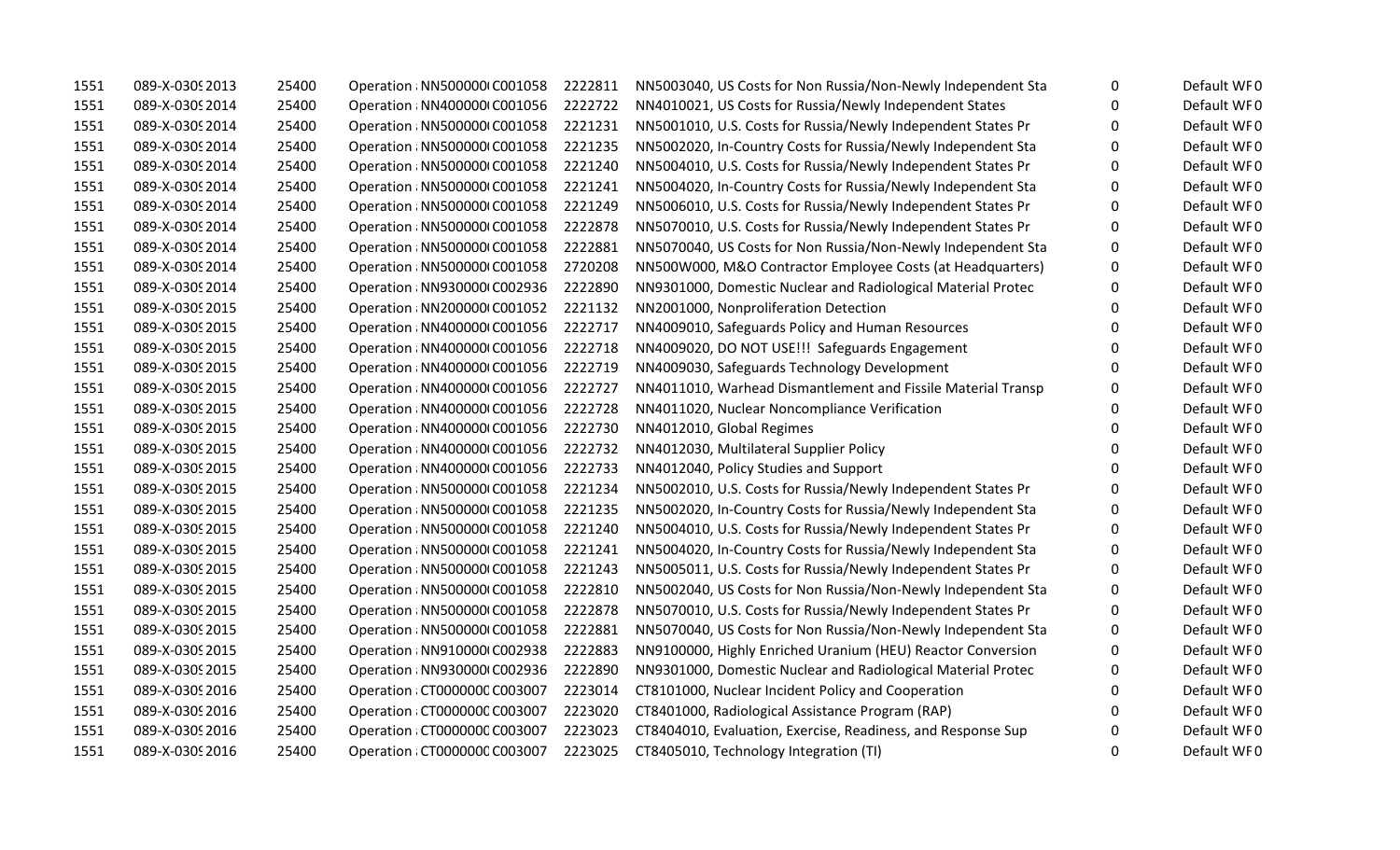| 1551 | 089-X-0309 2016 | 25400 | Operation : DN100100 C003034  | 2223049 | DN1001011, U.S. Costs for Russia/Newly Independent State Pro | 0           | Default WF0      |
|------|-----------------|-------|-------------------------------|---------|--------------------------------------------------------------|-------------|------------------|
| 1551 | 089-X-0309 2016 | 25400 | Operation : DN100100 C003034  | 2223053 | DN1001021, U.S. Costs for Russia/Newly Independent State Pro | 0           | Default WF0      |
| 1551 | 089-X-0309 2016 | 25400 | Operation : DN100300 C003036  | 2223063 | DN1003011, U.S. Costs for Russia/Newly Independent State Pro | 0           | Default WF0      |
| 1551 | 089-X-0309 2016 | 25400 | Operation : DN200000 C003038  | 2223076 | DN2001000, Proliferation Detection                           | 0           | Default WF0      |
| 1551 | 089-X-0309 2016 | 25400 | Operation : DN300100 C003039  | 2223079 | DN3001010, Highly Enriched Uranium (HEU) Reactor Conversion  | 0           | Default WF0      |
| 1551 | 089-X-0309 2016 | 25400 | Operation : DN400000 C003042  | 2223094 | DN4001010, Safeguards Policy                                 | $\mathbf 0$ | Default WF0      |
| 1551 | 089-X-0309 2016 | 25400 | Operation : DN400000 C003042  | 2223095 | DN4001020, Safeguards Engagement (INSEP)                     | $\Omega$    | Default WF0      |
| 1551 | 089-X-0309 2016 | 25400 | Operation : DN400000 C003042  | 2223096 | DN4001030, Safeguards Technology Development                 | $\Omega$    | Default WF0      |
| 1551 | 089-X-0309 2016 | 25400 | Operation : DN400000 C003042  | 2223101 | DN4003010, Warhead Dismantlement and Fissile Material Transp | $\Omega$    | Default WF0      |
| 1551 | 089-X-0309 2016 | 25400 | Operation : DN400000 C003042  | 2223102 | DN4003020, Nuclear Noncompliance Verification                | 0           | Default WF0      |
| 1551 | 089-X-0309 2016 | 25400 | Operation : DN400000 C003042  | 2223103 | DN4004010, Global Regimes                                    | 0           | Default WF0      |
| 1551 | 089-X-0309 2016 | 25400 | Operation : DN400000 C003042  | 2223105 | DN4004030, Multilateral Supplier Policy                      | 0           | Default WF0      |
| 1551 | 089-X-0309 2017 | 25400 | Operation : CT000000C C003007 | 2223014 | CT8101000, Nuclear Incident Policy and Cooperation           | $\Omega$    | Default WF0      |
| 1551 | 089-X-0309 2017 | 25400 | Operation : CT000000C C003007 | 2223020 | CT8401000, Radiological Assistance Program (RAP)             | 0           | Default WF0      |
| 1551 | 089-X-0309 2017 | 25400 | Operation : CT000000C C003007 | 2223023 | CT8404010, Evaluation, Exercise, Readiness, and Response Sup | 0           | Default WF0      |
| 1551 | 089-X-0309 2017 | 25400 | Operation : CT000000C C003007 | 2223025 | CT8405010, Technology Integration (TI)                       | 0           | Default WF0      |
| 1551 | 089-X-0309 2017 | 25400 | Operation : DN100100 C003034  | 2223049 | DN1001011, U.S. Costs for Russia/Newly Independent State Pro | $\Omega$    | Default WF0      |
| 1551 | 089-X-0309 2017 | 25400 | Operation : DN200000 C003038  | 2223076 | DN2001000, Proliferation Detection                           | 0           | Default WF0      |
| 1551 | 089-X-0309 2017 | 25400 | Operation : DN300100 C003039  | 2223079 | DN3001010, Highly Enriched Uranium (HEU) Reactor Conversion  | $\mathbf 0$ | Default WF0      |
| 1551 | 089-X-0309 2017 | 25400 | Operation : DN300100 C003039  | 2223080 | DN3001020, Molybdenum-99 (Mo-99)                             | 0           | Default WF0      |
| 1551 | 089-X-0309 2017 | 25400 | Operation : DN400000 C003042  | 2223094 | DN4001010, Safeguards Policy                                 | 0           | Default WF0      |
| 1551 | 089-X-0309 2017 | 25400 | Operation : DN400000 C003042  | 2223095 | DN4001020, Safeguards Engagement (INSEP)                     | $\Omega$    | Default WF0      |
| 1551 | 089-X-0309 2017 | 25400 | Operation : DN400000 C003042  | 2223096 | DN4001030, Safeguards Technology Development                 | 0           | Default WF0      |
| 1551 | 089-X-0309 2017 | 25400 | Operation : DN400000 C003042  | 2223102 | DN4003020, Nuclear Noncompliance Verification                | $\mathbf 0$ | Default WF0      |
| 1551 | 089-X-0309 2017 | 25400 | Operation : DN400000 C003042  | 2223103 | DN4004010, Global Regimes                                    | 0           | Default WF0      |
| 1557 | 089-X-03092012  | 25400 | Operation : NN500000 C001058  | 2222290 | NN5010000, International Contributions UK                    | 0           | Default WF0      |
| 1650 | 089-X-03132010  | 25400 | Operation : PS0000000 C001075 | 2221514 | PS0202132, Advisory and Assistance, Diversity Programs       | 0           | Default WF0      |
| 1689 | 089-14/15-2014  | 25400 | Operation : PS0000000 C001075 | 2222565 | PS0202200, A&A, Counterterrorism                             | $\Omega$    | Default WF0      |
| 1751 | 089-X-0315 2013 | 25400 | Operation : EZ5000000 C002226 | 1110981 | EZ5012300 - BRNL-0030 Soil and Water Remediation - Brookhave | $\mathbf 0$ | Default WF0      |
| 1751 | 089-X-0315 2015 | 25400 | Operation : EZ5000000 C002226 | 1110981 | EZ5012300 - BRNL-0030 Soil and Water Remediation - Brookhave | 0           | Default WF0      |
| 2300 | 089-X-418(2014  | 25400 | Operation : ST0000000 C001087 | 2720714 | ST5001020, Brookhaven Linear Isotope Producer (BLIP)         | 0           | Default WF0      |
| 2300 | 089-X-418(2014  | 25400 | Operation : ST0000000 C001087 | 2924424 | ST5001040, Actinium-225 Technology Research and Integration  | 0           | Default WF0      |
| 2300 | 089-X-418(2014  | 32003 | Accelerator ST0000000 C001087 | 2924281 | ST6001034, Facility Upgrades                                 | 0           | Default WF485395 |
| 2300 | 089-X-418(2015  | 25400 | Operation : ST0000000 C001087 | 2720715 | ST5001030, Other National Lab Research                       | $\Omega$    | Default WF0      |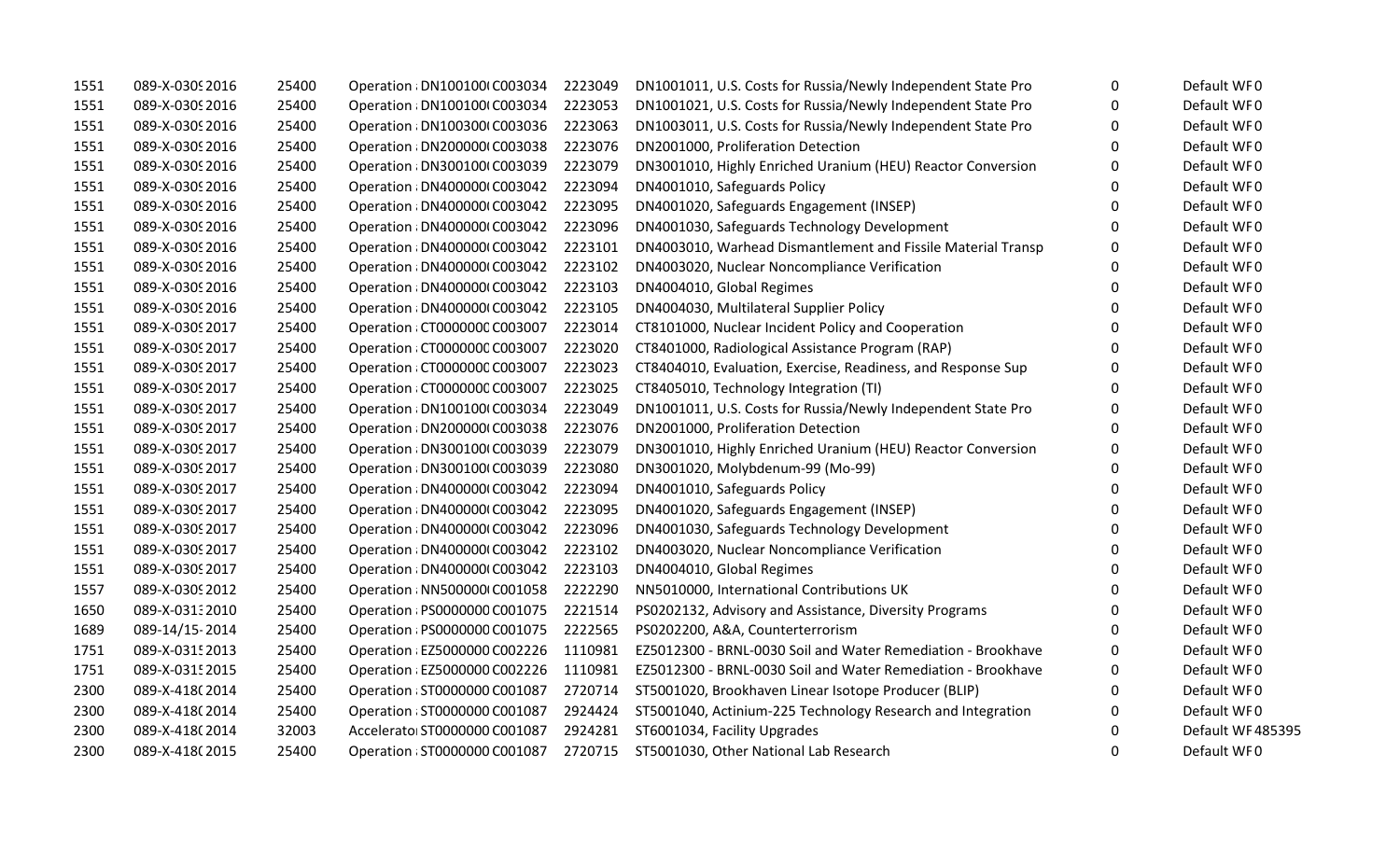| 2300 | 089-X-418(2015  | 25400 | Operation : ST0000000 C001087 | 2924281 | ST6001034, Facility Upgrades                                 | $\boldsymbol{0}$ | Default WF0       |
|------|-----------------|-------|-------------------------------|---------|--------------------------------------------------------------|------------------|-------------------|
| 2300 | 089-X-418(2015  | 32003 | Accelerator ST0000000 C001087 | 2924281 | ST6001034, Facility Upgrades                                 | 0                | Default WF485395  |
| 2300 | 089-X-418(2016  | 25400 | Operation : ST0000000 C001087 | 2720715 | ST5001030, Other National Lab Research                       | $\mathbf 0$      | Default WF0       |
| 2300 | 089-X-418(2016  | 25400 | Operation : ST0000000 C001087 | 2720716 | ST5002000, University Research                               | $\Omega$         | Default WF0       |
| 2300 | 089-X-418(2016  | 25400 | Operation : ST0000000 C001087 | 2720718 | ST6001020, Brookhaven Linear Isotope Producer (BLIP)         | $\boldsymbol{0}$ | Default WF0       |
| 2300 | 089-X-418(2016  | 25400 | Operation : ST0000000 C001087 | 2924280 | ST6001032, Hot Cell and Other National Lab Facilities        | $\overline{0}$   | Default WF0       |
| 2300 | 089-X-418(2016  | 25400 | Operation : ST0000000 C001087 | 2924282 | ST6001036, Technical Services                                | $\mathbf 0$      | Default WF0       |
| 2300 | 089-X-418(2016  | 25400 | Operation : ST0000000 C001087 | 2924306 | ST6001031, Production                                        | $\mathbf 0$      | Default WF0       |
| 2300 | 089-X-418(2016  | 25400 | Operation : ST0000000 C001087 | 2924424 | ST5001040, Actinium-225 Technology Research and Integration  | $\Omega$         | Default WF0       |
| 2300 | 089-X-418(2017  | 25400 | Operation : ST0000000 C001087 | 2924306 | ST6001031, Production                                        | $\boldsymbol{0}$ | Default WF0       |
| 5300 | 089-X-0318 2014 | 25400 | Operation : TE1100000 C002798 | 3123785 | TE1103000, Advanced Modeling Grid Research                   | $\mathbf 0$      | Default WF0       |
| 5300 | 089-X-0318 2014 | 25400 | Operation : TE1200000 C002799 | 3123792 | TE1201000, Smart Grid                                        | $\mathbf 0$      | Default WF0       |
| 5300 | 089-X-03182015  | 25400 | Operation : TE1100000 C002798 | 3123785 | TE1103000, Advanced Modeling Grid Research                   | $\mathbf 0$      | Default WF0       |
| 5300 | 089-X-03182015  | 25400 | Operation : TE1200000 C002799 | 3123792 | TE1201000, Smart Grid                                        | $\Omega$         | Default WF0       |
| 5300 | 089-X-03182015  | 25400 | Operation : TE1400000 C002801 | 3123795 | TE1400000, Energy Storage                                    | $\mathbf 0$      | Default WF0       |
| 5300 | 089-X-03182015  | 25400 | Operation : TG0000000 C002803 | 3123806 | TG0100000, Infrastructure Security and Energy Restoration    | 0                | Default WF0       |
| 5300 | 089-X-03182016  | 25400 | Operation : TE1100000 C002798 | 3123785 | TE1103000, Advanced Modeling Grid Research                   | $\Omega$         | Default WF0       |
| 5300 | 089-X-0318 2016 | 25400 | Operation : TE1100000 C002798 | 3123789 | TE1101000, Transmission Reliability & Renewables Integration | $\Omega$         | Default WF0       |
| 5300 | 089-X-03182016  | 25400 | Operation : TE1100000 C002798 | 3123802 | TE1104000, Energy Systems Predictive Capability              | $\Omega$         | Default WF0       |
| 5300 | 089-X-03182016  | 25400 | Operation : TE1200000 C002799 | 3123792 | TE1201000, Smart Grid                                        | $\boldsymbol{0}$ | Default WF0       |
| 5300 | 089-X-0318 2016 | 25400 | Operation : TE1200000 C002799 | 3123809 | TE1203000, Advance Distribution Management System            | 0                | Default WF0       |
| 5300 | 089-X-03182016  | 25400 | Operation : TE1200000 C002799 | 3123810 | TE1204000, Market-Based Control Signal                       | $\mathbf 0$      | Default WF0       |
| 5300 | 089-X-03182016  | 25400 | Operation : TE1200000 C002799 | 3123811 | TE1205000, Resilient Electric Distribution Grid R&D          | $\Omega$         | Default WF0       |
| 5300 | 089-X-03182016  | 25400 | Operation : TE1200000 C002799 | 3123812 | TE1206000, Advanced Secure Low-cost Sensors                  | $\mathbf 0$      | Default WF0       |
| 5300 | 089-X-03182016  | 25400 | Operation : TE1300000 C002800 | 3123803 | TE1301000, Cyber for Energy Security R&D                     | $\mathbf 0$      | Default WF0       |
| 5300 | 089-X-03182016  | 25400 | Operation : TE1300000 C002800 | 3123804 | TE1302000, Cyber for Energy Security OPS                     | $\Omega$         | Default WF0       |
| 5300 | 089-X-03182016  | 25400 | Operation : TE1300000 C002800 | 3123815 | TE1305000, Virtual Energy Sector Forensics Analysis Platform | $\mathbf 0$      | Default WF0       |
| 5300 | 089-X-03182016  | 25400 | Operation : TE1400000 C002801 | 3123795 | TE1400000, Energy Storage                                    | $\Omega$         | Default WF0       |
| 5300 | 089-X-03182016  | 25400 | Operation : TF0000000 C002802 | 3123796 | TF0000000, National Electricity Delivery                     | $\mathbf 0$      | Default WF0       |
| 5350 | 089-X-0319 2013 | 25400 | Operation : NT010000(C002769  | 2720775 | NT0104000, Reactor Materials                                 | $\mathbf 0$      | Default WF0       |
| 5350 | 089-X-0319 2014 | 25400 | Operation : AF580000C C000822 | 2720875 | AF5832030, Program Assessment & Coordination                 | $\Omega$         | Default WF 301604 |
| 5350 | 089-X-03192016  | 25400 | Operation : AF040000C C002768 | 2720880 | AF0440000, Program Support                                   | $\Omega$         | Default WF0       |
| 5350 | 089-X-0319 2016 | 25400 | Operation : AF580000C C000822 | 2720625 | AF5855000, Fuel Resources R&D                                | $\Omega$         | Default WF0       |
| 5350 | 089-X-0319 2016 | 25400 | Operation : AF580000C C000822 | 2720667 | AF5810000, Advanced Fuels Research, Development and Testing  | $\Omega$         | Default WF0       |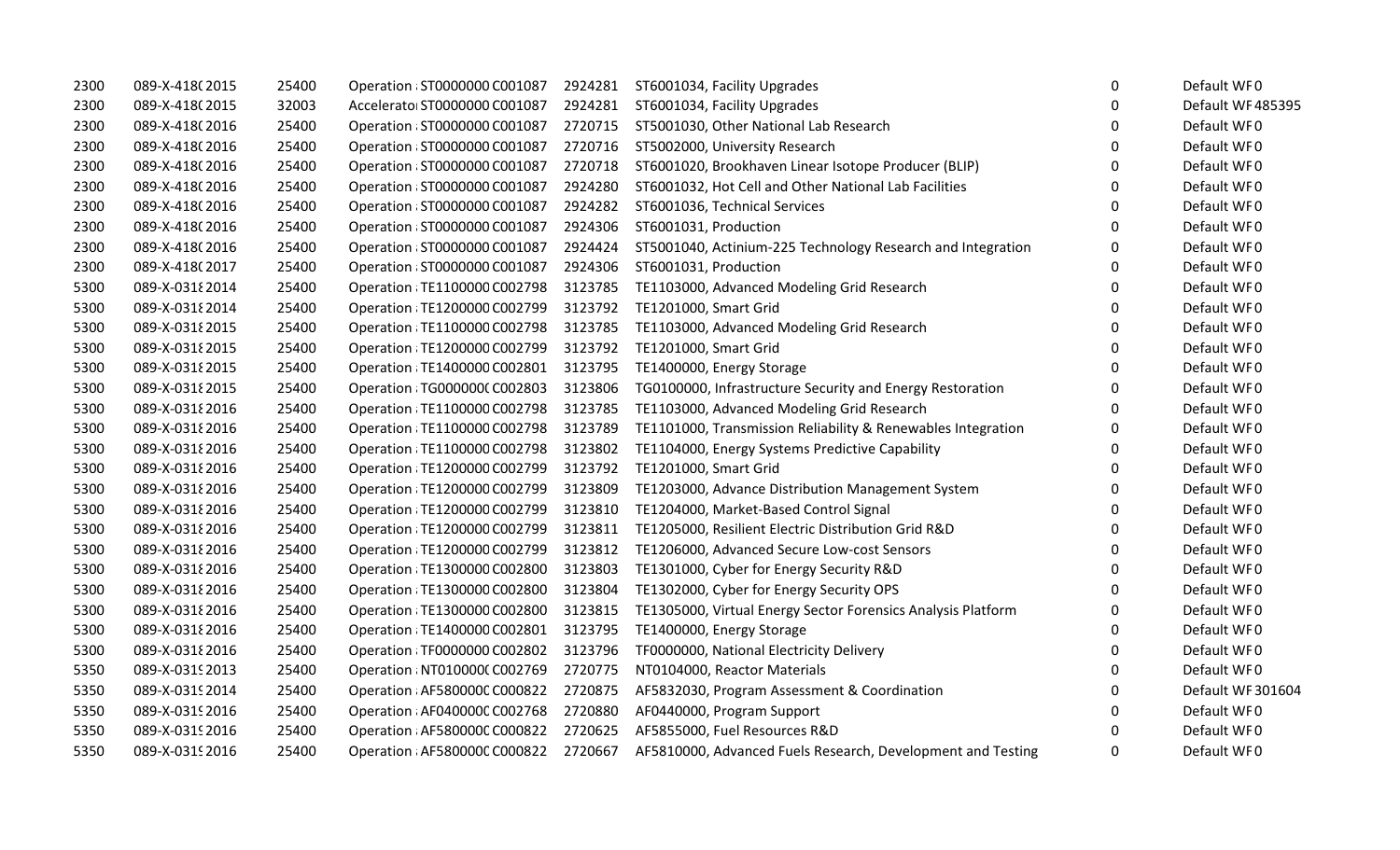| 5350 | 089-X-0319 2016 | 25400 | Operation : AF580000C C000822 | 2720874 | AF5832020, Systems Analysis                                  | 0            | Default WF0       |
|------|-----------------|-------|-------------------------------|---------|--------------------------------------------------------------|--------------|-------------------|
| 5350 | 089-X-03192016  | 25400 | Operation : AF580000C C000822 | 2720875 | AF5832030, Program Assessment & Coordination                 | 0            | Default WF0       |
| 5350 | 089-X-0319 2016 | 25400 | Operation : RC040000C C002775 | 2720918 | RC0424000, ARC International Collaborations                  | 0            | Default WF0       |
| 5350 | 089-X-03192017  | 25400 | Operation : AF040000C C002768 | 2720877 | AF0410000, Bilateral Cooperation                             | 0            | Default WF0       |
| 5350 | 089-X-0319 2017 | 25400 | Operation : AF580000C C000822 | 2720625 | AF5855000, Fuel Resources R&D                                | $\Omega$     | Default WF0       |
| 5350 | 089-X-0319 2017 | 25400 | Operation : AF580000C C000822 | 2720667 | AF5810000, Advanced Fuels Research, Development and Testing  | 0            | Default WF0       |
| 5350 | 089-X-0319 2017 | 25400 | Operation : AF580000C C000822 | 2720874 | AF5832020, Systems Analysis                                  | 0            | Default WF0       |
| 5350 | 089-X-0319 2017 | 25400 | Operation : AF580000C C000822 | 2720875 | AF5832030, Program Assessment & Coordination                 | 0            | Default WF0       |
| 5350 | 089-X-03192017  | 25400 | Operation : RC040000C C002775 | 2720918 | RC0424000, ARC International Collaborations                  | 0            | Default WF0       |
| 5450 | 089-X-03212013  | 25400 | Operation : EL1700000 C000955 | 1005091 | EL1708000, DOE Specific Investments                          | 0            | Default WF0       |
| 5450 | 089-X-03212014  | 25400 | Operation : BM010000 C000846  | 1009218 | BM0107000, Biopower                                          | $\mathbf 0$  | Default WF0       |
| 5450 | 089-X-03212014  | 25400 | Operation : GT000000(C002910  | 1005612 | GT0100000, Enhanced Geothermal Systems                       | 0            | Default WF0       |
| 5450 | 089-X-03212014  | 25400 | Operation : VT000000C C001096 | 1004893 | VT0204000, Vehicle Technologies Deployment                   | 0            | Default WF0       |
| 5450 | 089-X-03212015  | 25400 | Operation : HT0000000 C002796 | 1009190 | HT0100000, Fuel Cell Systems R&D                             | $\Omega$     | Default WF0       |
| 5450 | 089-X-03212015  | 25400 | Operation : SL0000000 C002911 | 1005616 | SL0300000, Systems Integration (Balance of Systems and Power | 0            | Default WF0       |
| 5450 | 089-X-03212015  | 25400 | Operation : VT000000C C001096 | 1005556 | VT1301000, Vehicle and System Simulation and Testing - Vehic | 0            | Default WF0       |
| 5450 | 089-X-03212016  | 25400 | Operation (GT0000000 C002910  | 1005613 | GT0300000, Hydrothermal                                      | 0            | Default WF0       |
| 5450 | 089-X-03212016  | 25400 | Operation : HT0000000 C002796 | 1009190 | HT0100000, Fuel Cell Systems R&D                             | 0            | Default WF0       |
| 5450 | 089-X-03212016  | 25400 | Operation : HT0000000 C002796 | 1009190 | HT0100000, Fuel Cell Systems R&D                             | 0            | Default WF 302017 |
| 5450 | 089-X-03212016  | 25400 | Operation : HT0000000 C002796 | 1009198 | HT0800000, Technology Validation                             | $\mathbf 0$  | Default WF0       |
| 5450 | 089-X-03212016  | 25400 | Operation : PG000000(C002840  | 1005604 | PG0400000, Innovation & Deployment                           | $\Omega$     | Default WF0       |
| 5450 | 089-X-03212016  | 25400 | Operation : VT000000C C001096 | 1005554 | VT1201000, Batteries & Electric Drive Technology - Energy St | 0            | Default WF0       |
| 5450 | 089-X-03212016  | 25400 | Operation : VT000000C C001096 | 1005556 | VT1301000, Vehicle and System Simulation and Testing - Vehic | 0            | Default WF0       |
| 5450 | 089-X-03212017  | 25400 | Operation : GT000000(C002910  | 1005613 | GT0300000, Hydrothermal                                      | 0            | Default WF0       |
| 5450 | 089-X-03212017  | 25400 | Operation : HT0000000 C002796 | 1009190 | HT0100000, Fuel Cell Systems R&D                             | $\Omega$     | Default WF0       |
| 5450 | 089-X-03212017  | 25400 | Operation : VT000000C C001096 | 1005554 | VT1201000, Batteries & Electric Drive Technology - Energy St | 0            | Default WF0       |
| 5498 | 089-X-03212015  | 25400 | Operation : 4.56E+08 C003005  | 6600146 | 456160031, Industry - Domestic                               | 4860966      | <b>CHAGR8730</b>  |
| 5498 | 089-X-03212016  | 25400 | Operation : 4.56E+08 C003005  | 6600146 | 456160031, Industry - Domestic                               | 4860966      | <b>CHAGR8730</b>  |
| 6600 | 089X0337 2014   | 25400 | Operation : CJ0100000 C002599 | 3166012 | CJ0100000, ARPA-E Projects                                   | 0            | Default WF0       |
| 6600 | 089X0337 2014   | 25400 | Operation : CJ0100000 C002599 | 3166012 | CJ0100000, ARPA-E Projects                                   | 0            | Default WF1249    |
| 6600 | 089X0337 2014   | 25400 | Operation : CJ0100000 C002599 | 3166012 | CJ0100000, ARPA-E Projects                                   | $\mathbf{0}$ | Default WF1250    |

**Non-Appropriated Total DOE Appropriated Total**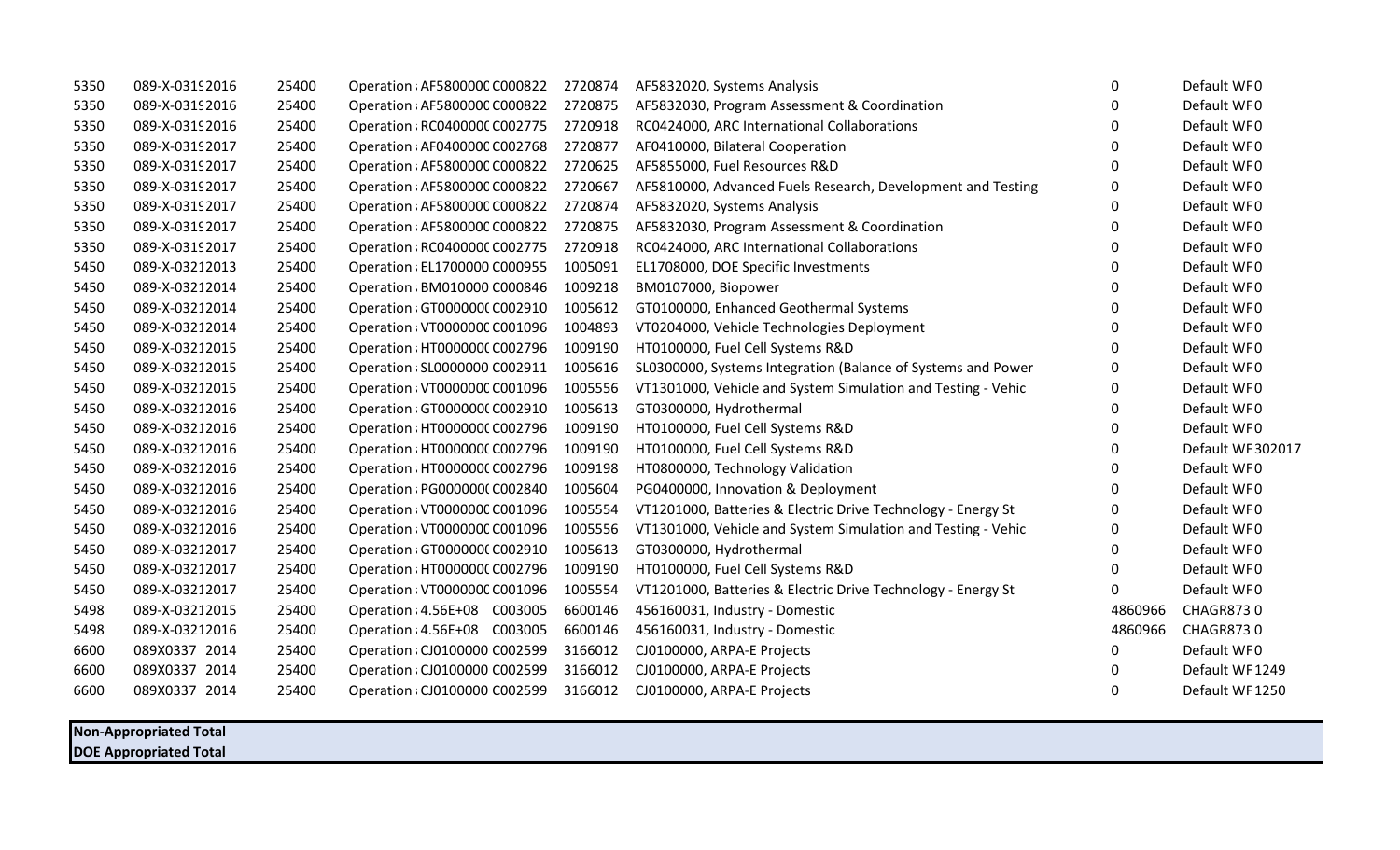## **SF-30 Total**

**FPDS-NG Total [Action Obligation] FPDS-NG Total [Base And Exercised Options Value] FPDS-NG Total [Base And All Options Value]**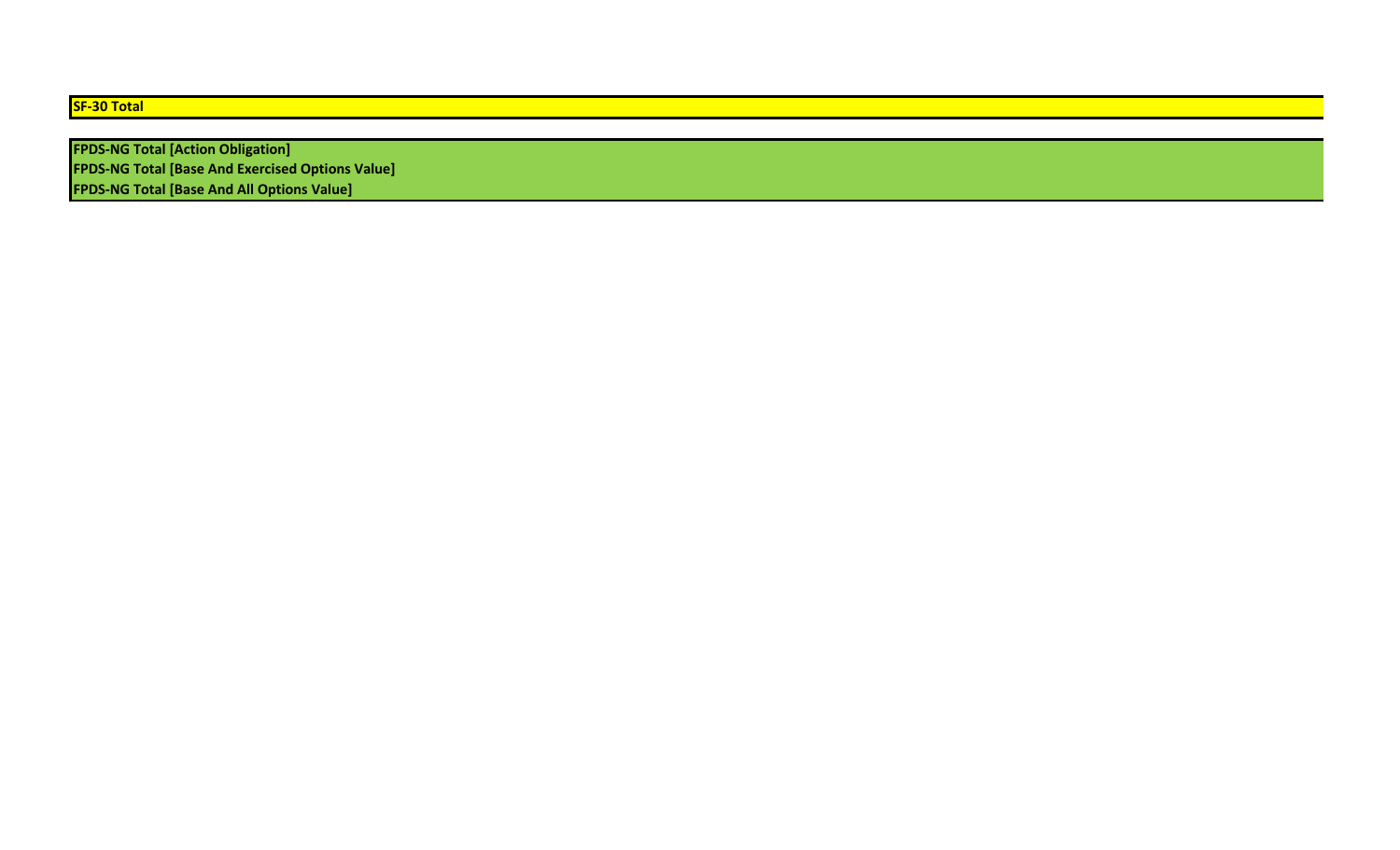| Local                  | Beginning                | <b>Budget</b> | <b>Budget</b> | <b>Budget</b> | Total        |
|------------------------|--------------------------|---------------|---------------|---------------|--------------|
| Use                    | Uncosted                 | Authority     | Authority     | Authority     | Available    |
| Code                   | Obligations              | Previous      | Change        | Revised       |              |
| Default Loc \$1,581.19 |                          | \$0.00        | \$0.00        | \$0.00        | \$1,581.19   |
| CHEQU                  | \$39,292.45              | \$0.00        | \$0.00        | \$0.00        | \$39,292.45  |
| Default Loc \$3,865.54 |                          | \$0.00        | \$0.00        | \$0.00        | \$3,865.54   |
| Default Loc \$2,180.42 |                          | \$0.00        | \$0.00        | \$0.00        | \$2,180.42   |
|                        | Default Loc \$133,299.29 | \$0.00        | \$0.00        | \$0.00        | \$133,299.29 |
| CHEQU                  | \$2,515.98               | \$0.00        | \$0.00        | \$0.00        | \$2,515.98   |
|                        | Default Loc \$22,965.75  | \$0.00        | \$0.00        | \$0.00        | \$22,965.75  |
| Default Loc \$3,459.35 |                          | \$0.00        | \$0.00        | \$0.00        | \$3,459.35   |
|                        | Default Loc \$88,613.67  | \$0.00        | \$0.00        | \$0.00        | \$88,613.67  |
|                        | Default Loc \$108,136.82 | \$0.00        | \$0.00        | \$0.00        | \$108,136.82 |
|                        | Default Loc \$31,958.69  | \$0.00        | $-$31,958.69$ | $-531,958.69$ | \$0.00       |
| CHEQU                  | \$13,302.54              | $-$13,302.54$ | \$0.00        | $-$13,302.54$ | \$0.00       |
|                        | Default Loc \$13,328.21  | \$0.00        | \$0.00        | \$0.00        | \$13,328.21  |
|                        | Default Loc \$25,126.18  | \$0.00        | \$0.00        | \$0.00        | \$25,126.18  |
|                        | Default Loc \$212,904.79 | \$0.00        | \$0.00        | \$0.00        | \$212,904.79 |
|                        | Default Loc \$34,228.17  | \$0.00        | \$0.00        | \$0.00        | \$34,228.17  |
|                        | Default Loc \$440,766.74 | \$0.00        | \$0.00        | \$0.00        | \$440,766.74 |
|                        | Default Loc \$165,193.55 | \$0.00        | \$0.00        | \$0.00        | \$165,193.55 |
|                        | Default Loc \$708,710.29 | \$0.00        | \$0.00        | \$0.00        | \$708,710.29 |
| Default Loc \$6,172.14 |                          | \$0.00        | \$0.00        | \$0.00        | \$6,172.14   |
|                        | Default Loc \$180,000.00 | \$0.00        | \$0.00        | \$0.00        | \$180,000.00 |
| Default Loc \$66.09    |                          | \$0.00        | \$0.00        | \$0.00        | \$66.09      |
| CHEQU                  | \$0.35                   | \$0.00        | \$0.00        | \$0.00        | \$0.35       |
| CHEQU                  | \$1,164.17               | \$0.00        | \$0.00        | \$0.00        | \$1,164.17   |
| Default Loc \$2,399.33 |                          | \$0.00        | \$0.00        | \$0.00        | \$2,399.33   |
|                        | CHOPEMIE \$620,981.62    | \$0.00        | \$0.00        | \$0.00        | \$620,981.62 |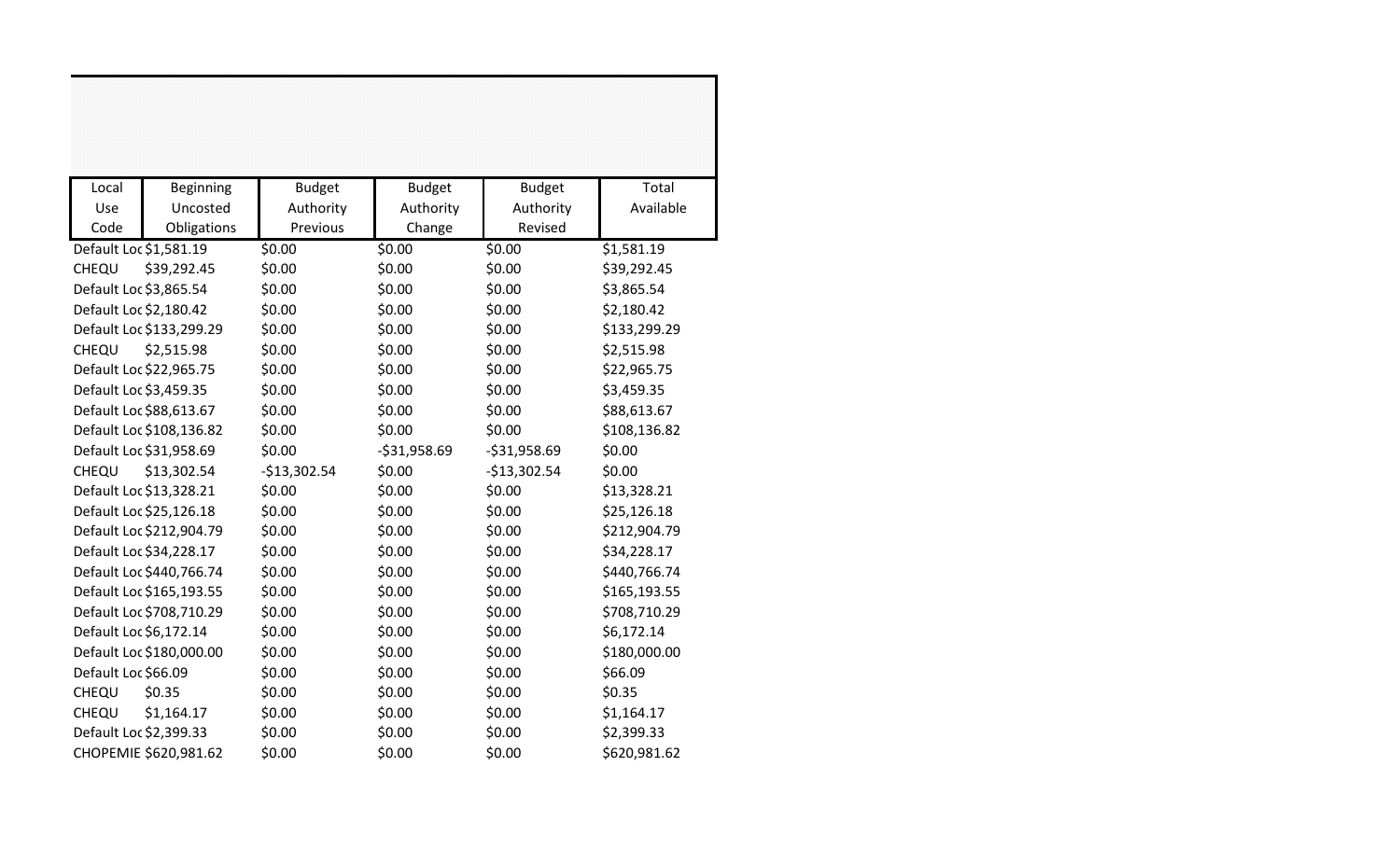| Default Loc \$52,821.41    | \$0.00 | \$0.00       | \$0.00       | \$52,821.41    |
|----------------------------|--------|--------------|--------------|----------------|
| Default Loc \$284,282.14   | \$0.00 | \$0.00       | \$0.00       | \$284,282.14   |
| Default Loc \$119,515.33   | \$0.00 | \$0.00       | \$0.00       | \$119,515.33   |
| Default Loc \$9,984.80     | \$0.00 | \$0.00       | \$0.00       | \$9,984.80     |
| Default Loc \$90,348.79    | \$0.00 | \$0.00       | \$0.00       | \$90,348.79    |
| Default Loc \$1,781,003.95 | \$0.00 | \$0.00       | \$0.00       | \$1,781,003.95 |
| Default Loc \$177,483.60   | \$0.00 | \$0.00       | \$0.00       | \$177,483.60   |
| Default Loc \$220,490.65   | \$0.00 | $-$1,707.12$ | $-$1,707.12$ | \$218,783.53   |
| Default Loc \$180,000.00   | \$0.00 | \$0.00       | \$0.00       | \$180,000.00   |
| Default Loc \$2,286,067.89 | \$0.00 | \$0.00       | \$0.00       | \$2,286,067.89 |
| Default Loc \$42,767.36    | \$0.00 | \$0.00       | \$0.00       | \$42,767.36    |
| Default Loc \$800,505.82   | \$0.00 | \$0.00       | \$0.00       | \$800,505.82   |
| CHEQU<br>\$52,139.75       | \$0.00 | \$0.00       | \$0.00       | \$52,139.75    |
| \$3,393.61<br>CHEQU        | \$0.00 | \$0.00       | \$0.00       | \$3,393.61     |
| Default Loc \$1,141,759.68 | \$0.00 | \$0.00       | \$0.00       | \$1,141,759.68 |
| Default Loc \$631,209.37   | \$0.00 | \$0.00       | \$0.00       | \$631,209.37   |
| Default Loc \$219,425.15   | \$0.00 | \$0.00       | \$0.00       | \$219,425.15   |
| Default Loc \$718,695.99   | \$0.00 | \$0.00       | \$0.00       | \$718,695.99   |
| Default Loc \$205,594.31   | \$0.00 | \$0.00       | \$0.00       | \$205,594.31   |
| Default Loc \$324,477.63   | \$0.00 | \$0.00       | \$0.00       | \$324,477.63   |
| Default Loc \$502,270.24   | \$0.00 | \$0.00       | \$0.00       | \$502,270.24   |
| Default Loc \$1,606,137.72 | \$0.00 | \$0.00       | \$0.00       | \$1,606,137.72 |
| Default Loc \$242,500.00   | \$0.00 | \$0.00       | \$0.00       | \$242,500.00   |
| Default Loc \$9,468,950.42 | \$0.00 | \$0.00       | \$0.00       | \$9,468,950.42 |
| Default Loc \$167,707.69   | \$0.00 | \$0.00       | \$0.00       | \$167,707.69   |
| CHOPEMIE \$8,877.94        | \$0.00 | \$0.00       | \$0.00       | \$8,877.94     |
| Default Loc \$1,044,141.64 | \$0.00 | \$0.00       | \$0.00       | \$1,044,141.64 |
| Default Loc \$325,922.19   | \$0.00 | \$0.00       | \$0.00       | \$325,922.19   |
| Default Loc \$385,000.00   | \$0.00 | \$0.00       | \$0.00       | \$385,000.00   |
| Default Loc \$515,439.32   | \$0.00 | \$0.00       | \$0.00       | \$515,439.32   |
| Default Loc \$872,897.65   | \$0.00 | \$0.00       | \$0.00       | \$872,897.65   |
| Default Loc \$250,572.30   | \$0.00 | \$0.00       | \$0.00       | \$250,572.30   |
| Default Loc \$31,794.97    | \$0.00 | \$0.00       | \$0.00       | \$31,794.97    |
| Default Loc \$119,962.39   | \$0.00 | \$0.00       | \$0.00       | \$119,962.39   |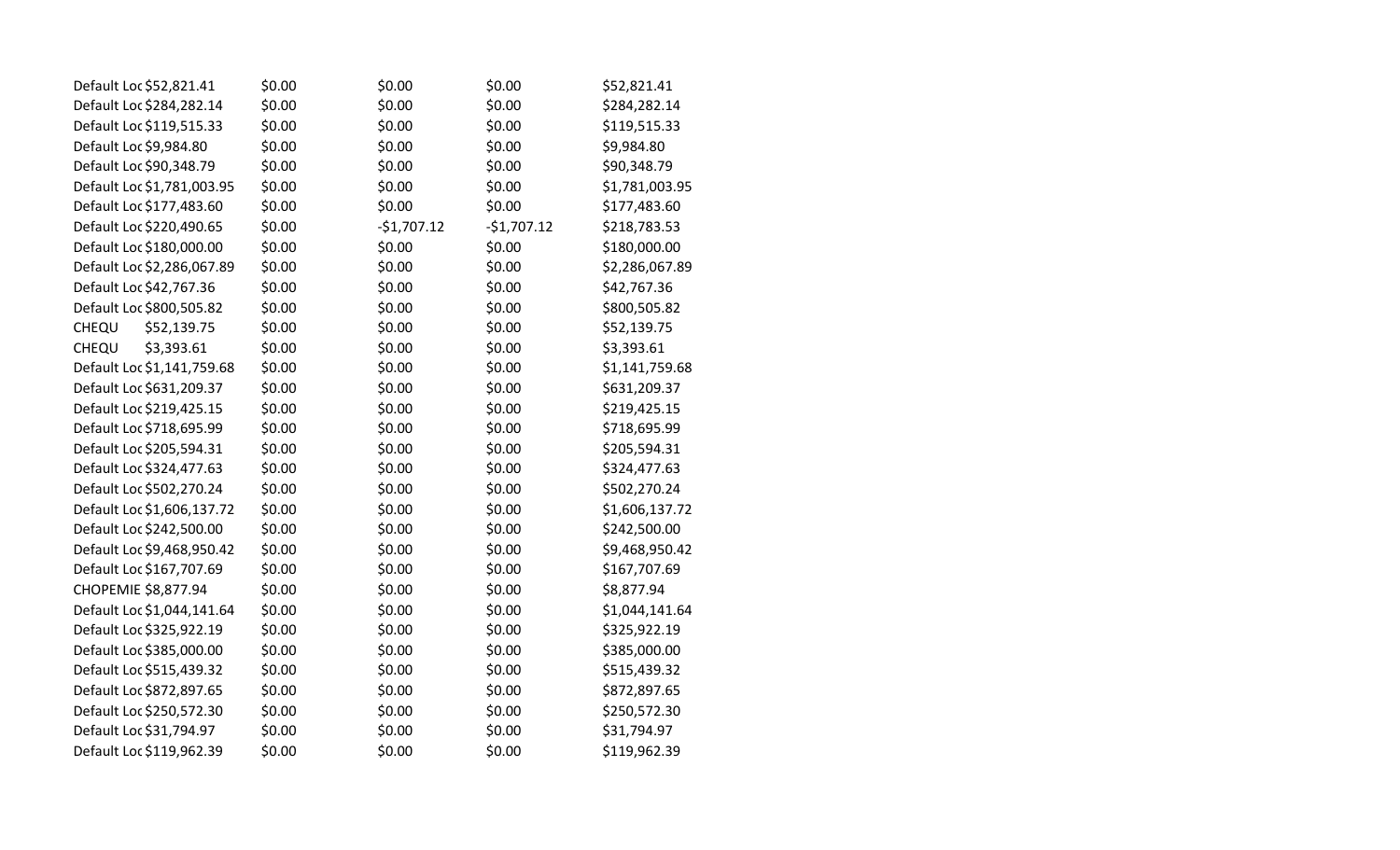| Default Loc \$171,563.78    | \$0.00           | \$0.00 | \$0.00          | \$171,563.78    |
|-----------------------------|------------------|--------|-----------------|-----------------|
| Default Loc \$624,552.42    | \$0.00           | \$0.00 | \$0.00          | \$624,552.42    |
| Default Loc \$597,568.28    | \$0.00           | \$0.00 | \$0.00          | \$597,568.28    |
| Default Loc \$97,745.06     | \$0.00           | \$0.00 | \$0.00          | \$97,745.06     |
| Default Loc \$439,869.04    | \$0.00           | \$0.00 | \$0.00          | \$439,869.04    |
| Default Loc \$332,163.64    | \$0.00           | \$0.00 | \$0.00          | \$332,163.64    |
| Default Loc \$1,156,414.54  | \$0.00           | \$0.00 | \$0.00          | \$1,156,414.54  |
| Default Loc \$3,451.68      | \$0.00           | \$0.00 | \$0.00          | \$3,451.68      |
| Default Loc \$5,608,896.89  | \$0.00           | \$0.00 | \$0.00          | \$5,608,896.89  |
| Default Loc \$3,890,030.59  | \$0.00           | \$0.00 | \$0.00          | \$3,890,030.59  |
| Default Loc \$1,702,019.19  | \$0.00           | \$0.00 | \$0.00          | \$1,702,019.19  |
| Default Loc \$435,882.54    | \$0.00           | \$0.00 | \$0.00          | \$435,882.54    |
| Default Loc \$214,542.85    | \$0.00           | \$0.00 | \$0.00          | \$214,542.85    |
| Default Loc \$72,507.28     | \$0.00           | \$0.00 | \$0.00          | \$72,507.28     |
| Default Loc \$473,078.72    | \$0.00           | \$0.00 | \$0.00          | \$473,078.72    |
| Default Loc \$1,977,142.14  | \$0.00           | \$0.00 | \$0.00          | \$1,977,142.14  |
| Default Loc \$188,786.71    | \$0.00           | \$0.00 | \$0.00          | \$188,786.71    |
| Default Loc \$240,339.63    | \$0.00           | \$0.00 | \$0.00          | \$240,339.63    |
| Default Loc \$268,939.89    | \$0.00           | \$0.00 | \$0.00          | \$268,939.89    |
| Default Loc \$330,284.74    | \$0.00           | \$0.00 | \$0.00          | \$330,284.74    |
| Default Loc \$383,021.77    | \$0.00           | \$0.00 | \$0.00          | \$383,021.77    |
| Default Loc \$3,286,893.63  | \$0.00           | \$0.00 | \$0.00          | \$3,286,893.63  |
| Default Loc \$25,785,995.15 | $-55,600,000.00$ | \$0.00 | -\$5,600,000.00 | \$20,185,995.15 |
| Default Loc \$7,853,607.86  | \$0.00           | \$0.00 | \$0.00          | \$7,853,607.86  |
| Default Loc \$20,444.56     | \$0.00           | \$0.00 | \$0.00          | \$20,444.56     |
| Default Loc \$1,357,113.79  | \$0.00           | \$0.00 | \$0.00          | \$1,357,113.79  |
| Default Loc \$2,017,288.63  | \$0.00           | \$0.00 | \$0.00          | \$2,017,288.63  |
| Default Loc \$514,401.99    | \$0.00           | \$0.00 | \$0.00          | \$514,401.99    |
| Default Loc \$974,600.96    | \$0.00           | \$0.00 | \$0.00          | \$974,600.96    |
| Default Loc \$688,593.25    | \$0.00           | \$0.00 | \$0.00          | \$688,593.25    |
| Default Loc \$2,875,000.00  | \$0.00           | \$0.00 | \$0.00          | \$2,875,000.00  |
| Default Loc \$63,125.86     | \$0.00           | \$0.00 | \$0.00          | \$63,125.86     |
| Default Loc \$79,184.60     | \$0.00           | \$0.00 | \$0.00          | \$79,184.60     |
| Default Loc \$500,000.00    | \$0.00           | \$0.00 | \$0.00          | \$500,000.00    |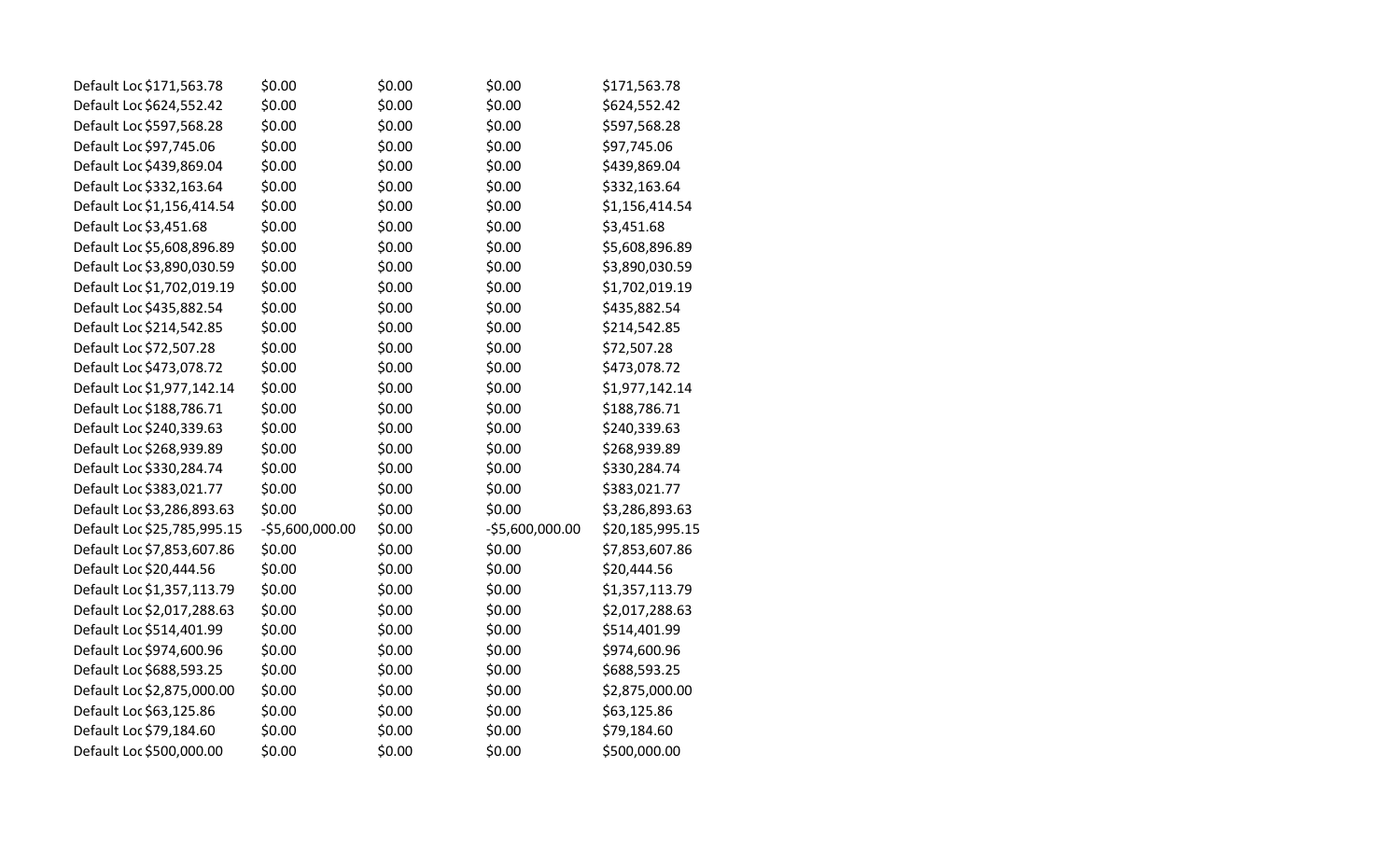|                          | Default Loc \$471,000.00   | \$0.00           | \$0.00 | \$0.00           | \$471,000.00    |
|--------------------------|----------------------------|------------------|--------|------------------|-----------------|
| Default Loc \$657,357.42 |                            | \$0.00           | \$0.00 | \$0.00           | \$657,357.42    |
|                          | Default Loc \$139,000.95   | \$0.00           | \$0.00 | \$0.00           | \$139,000.95    |
|                          | Default Loc \$325,428.91   | \$0.00           | \$0.00 | \$0.00           | \$325,428.91    |
|                          | Default Loc \$40,000.00    | \$0.00           | \$0.00 | \$0.00           | \$40,000.00     |
|                          | Default Loc \$1,700,697.29 | \$0.00           | \$0.00 | \$0.00           | \$1,700,697.29  |
|                          | Default Loc \$719,579.18   | \$0.00           | \$0.00 | \$0.00           | \$719,579.18    |
|                          | Default Loc \$2,500,000.00 | $-$1,582,426.00$ | \$0.00 | $-51,582,426.00$ | \$917,574.00    |
|                          | Default Loc \$1,492,685.68 | \$0.00           | \$0.00 | \$0.00           | \$1,492,685.68  |
|                          | Default Loc \$1,338,617.23 | \$0.00           | \$0.00 | \$0.00           | \$1,338,617.23  |
|                          | CHEQUMIE \$9,394,807.12    | \$0.00           | \$0.00 | \$0.00           | \$9,394,807.12  |
|                          | CHEQUMII \$3,100,354.96    | \$0.00           | \$0.00 | \$0.00           | \$3,100,354.96  |
|                          | CHEQUMIE \$7,453,205.72    | \$0.00           | \$0.00 | \$0.00           | \$7,453,205.72  |
| CHEQU                    | \$720,000.00               | \$0.00           | \$0.00 | \$0.00           | \$720,000.00    |
| CHEQU                    | \$1,594,000.00             | \$0.00           | \$0.00 | \$0.00           | \$1,594,000.00  |
| CHEQU                    | \$1,086,299.63             | \$0.00           | \$0.00 | \$0.00           | \$1,086,299.63  |
| CHEQU                    | \$6,757,308.93             | \$5,600,000.00   | \$0.00 | \$5,600,000.00   | \$12,357,308.93 |
| CHEQU                    | \$2,135,454.47             | \$0.00           | \$0.00 | \$0.00           | \$2,135,454.47  |
| CHEQU                    | \$0.00                     | \$1,582,426.00   | \$0.00 | \$1,582,426.00   | \$1,582,426.00  |
|                          | Default Loc \$2,784,013.23 | \$0.00           | \$0.00 | \$0.00           | \$2,784,013.23  |
| <b>CHAIP</b>             | \$338,106.61               | \$0.00           | \$0.00 | \$0.00           | \$338,106.61    |
| <b>CHAIP</b>             | \$3,384,154.12             | \$0.00           | \$0.00 | \$0.00           | \$3,384,154.12  |
| Default Loc \$0.00       |                            | \$3,898,000.00   | \$0.00 | \$3,898,000.00   | \$3,898,000.00  |
| Default Loc \$0.00       |                            | \$515,000.00     | \$0.00 | \$515,000.00     | \$515,000.00    |
| Default Loc \$0.00       |                            | \$293,000.00     | \$0.00 | \$293,000.00     | \$293,000.00    |
| Default Loc \$0.00       |                            | \$1,206,000.00   | \$0.00 | \$1,206,000.00   | \$1,206,000.00  |
| Default Loc \$0.00       |                            | \$338,000.00     | \$0.00 | \$338,000.00     | \$338,000.00    |
| Default Loc \$0.00       |                            | \$407,000.00     | \$0.00 | \$407,000.00     | \$407,000.00    |
| Default Loc \$0.00       |                            | \$451,000.00     | \$0.00 | \$451,000.00     | \$451,000.00    |
| Default Loc \$0.00       |                            | \$2,838,000.00   | \$0.00 | \$2,838,000.00   | \$2,838,000.00  |
| Default Loc \$0.00       |                            | \$12,647,000.00  | \$0.00 | \$12,647,000.00  | \$12,647,000.00 |
| CHOPEMIE \$0.00          |                            | \$1,979,000.00   | \$0.00 | \$1,979,000.00   | \$1,979,000.00  |
| Default Loc \$0.00       |                            | \$2,477,000.00   | \$0.00 | \$2,477,000.00   | \$2,477,000.00  |
| Default Loc \$0.00       |                            | \$559,000.00     | \$0.00 | \$559,000.00     | \$559,000.00    |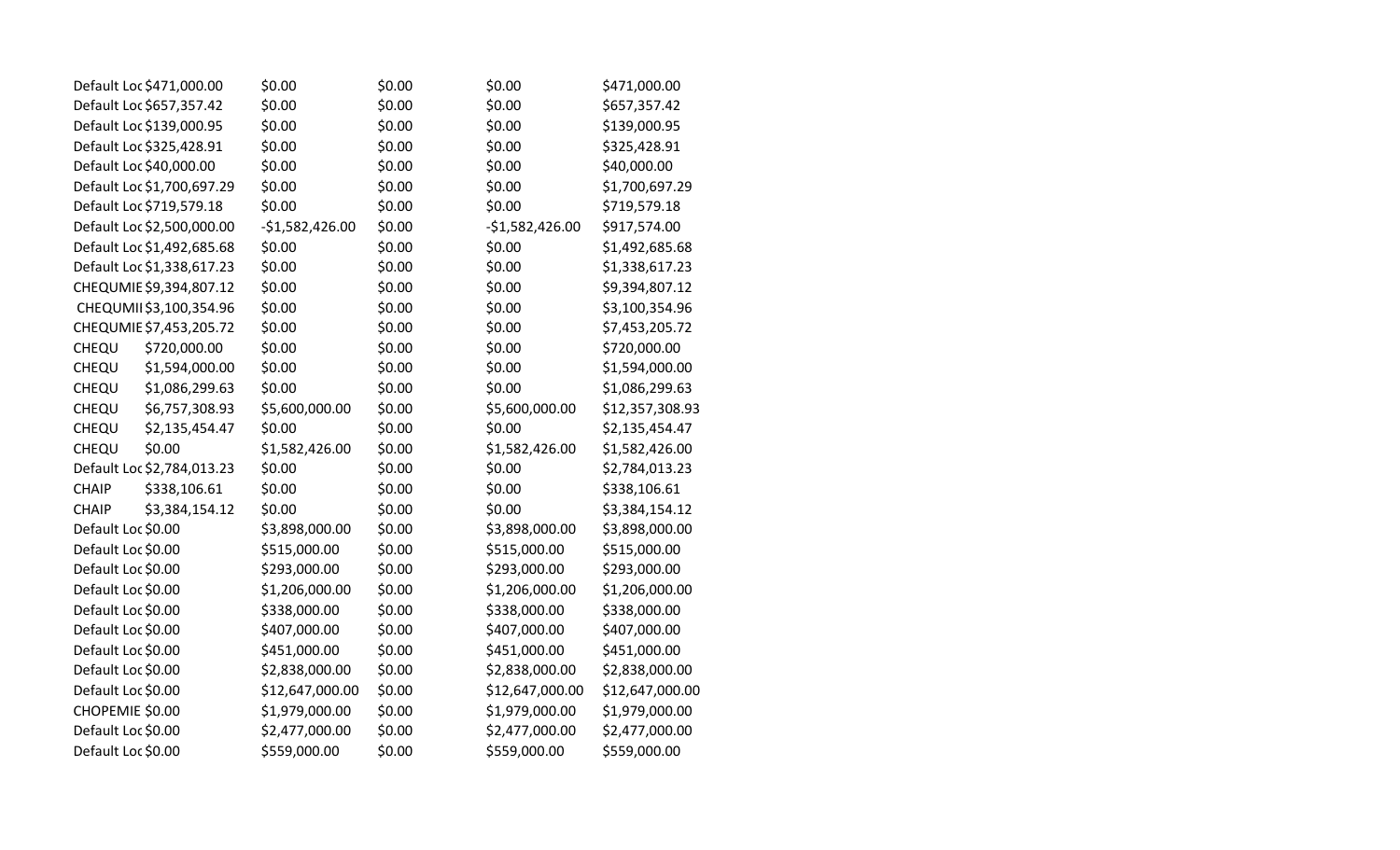| Default Loc \$0.00 | \$221,000.00    | \$0.00 | \$221,000.00    | \$221,000.00    |
|--------------------|-----------------|--------|-----------------|-----------------|
| Default Loc \$0.00 | \$573,000.00    | \$0.00 | \$573,000.00    | \$573,000.00    |
| Default Loc \$0.00 | \$2,065,000.00  | \$0.00 | \$2,065,000.00  | \$2,065,000.00  |
| Default Loc \$0.00 | \$87,000.00     | \$0.00 | \$87,000.00     | \$87,000.00     |
| Default Loc \$0.00 | \$218,000.00    | \$0.00 | \$218,000.00    | \$218,000.00    |
| Default Loc \$0.00 | \$125,000.00    | \$0.00 | \$125,000.00    | \$125,000.00    |
| Default Loc \$0.00 | \$3,343,000.00  | \$0.00 | \$3,343,000.00  | \$3,343,000.00  |
| Default Loc \$0.00 | \$143,000.00    | \$0.00 | \$143,000.00    | \$143,000.00    |
| Default Loc \$0.00 | \$631,000.00    | \$0.00 | \$631,000.00    | \$631,000.00    |
| Default Loc \$0.00 | \$66,000.00     | \$0.00 | \$66,000.00     | \$66,000.00     |
| Default Loc \$0.00 | \$2,072,000.00  | \$0.00 | \$2,072,000.00  | \$2,072,000.00  |
| Default Loc \$0.00 | \$1,278,200.00  | \$0.00 | \$1,278,200.00  | \$1,278,200.00  |
| Default Loc \$0.00 | \$3,665,300.00  | \$0.00 | \$3,665,300.00  | \$3,665,300.00  |
| Default Loc \$0.00 | \$25,000.00     | \$0.00 | \$25,000.00     | \$25,000.00     |
| Default Loc \$0.00 | \$73,132,000.00 | \$0.00 | \$73,132,000.00 | \$73,132,000.00 |
| Default Loc \$0.00 | \$19,520,600.00 | \$0.00 | \$19,520,600.00 | \$19,520,600.00 |
| Default Loc \$0.00 | \$1,524,500.00  | \$0.00 | \$1,524,500.00  | \$1,524,500.00  |
| Default Loc \$0.00 | \$2,272,700.00  | \$0.00 | \$2,272,700.00  | \$2,272,700.00  |
| Default Loc \$0.00 | \$390,300.00    | \$0.00 | \$390,300.00    | \$390,300.00    |
| Default Loc \$0.00 | \$1,658,000.00  | \$0.00 | \$1,658,000.00  | \$1,658,000.00  |
| Default Loc \$0.00 | \$1,086,000.00  | \$0.00 | \$1,086,000.00  | \$1,086,000.00  |
| Default Loc \$0.00 | \$856,000.00    | \$0.00 | \$856,000.00    | \$856,000.00    |
| Default Loc \$0.00 | \$892,000.00    | \$0.00 | \$892,000.00    | \$892,000.00    |
| Default Loc \$0.00 | \$2,074,000.00  | \$0.00 | \$2,074,000.00  | \$2,074,000.00  |
| Default Loc \$0.00 | \$122,000.00    | \$0.00 | \$122,000.00    | \$122,000.00    |
| Default Loc \$0.00 | \$68,678,000.00 | \$0.00 | \$68,678,000.00 | \$68,678,000.00 |
| Default Loc \$0.00 | \$11,962,000.00 | \$0.00 | \$11,962,000.00 | \$11,962,000.00 |
| Default Loc \$0.00 | \$115,000.00    | \$0.00 | \$115,000.00    | \$115,000.00    |
| Default Loc \$0.00 | \$398,000.00    | \$0.00 | \$398,000.00    | \$398,000.00    |
| Default Loc \$0.00 | \$1,858,000.00  | \$0.00 | \$1,858,000.00  | \$1,858,000.00  |
| Default Loc \$0.00 | \$3,453,000.00  | \$0.00 | \$3,453,000.00  | \$3,453,000.00  |
| Default Loc \$0.00 | \$298,000.00    | \$0.00 | \$298,000.00    | \$298,000.00    |
| Default Loc \$0.00 | \$1,351,000.00  | \$0.00 | \$1,351,000.00  | \$1,351,000.00  |
| Default Loc \$0.00 | \$4,154,000.00  | \$0.00 | \$4,154,000.00  | \$4,154,000.00  |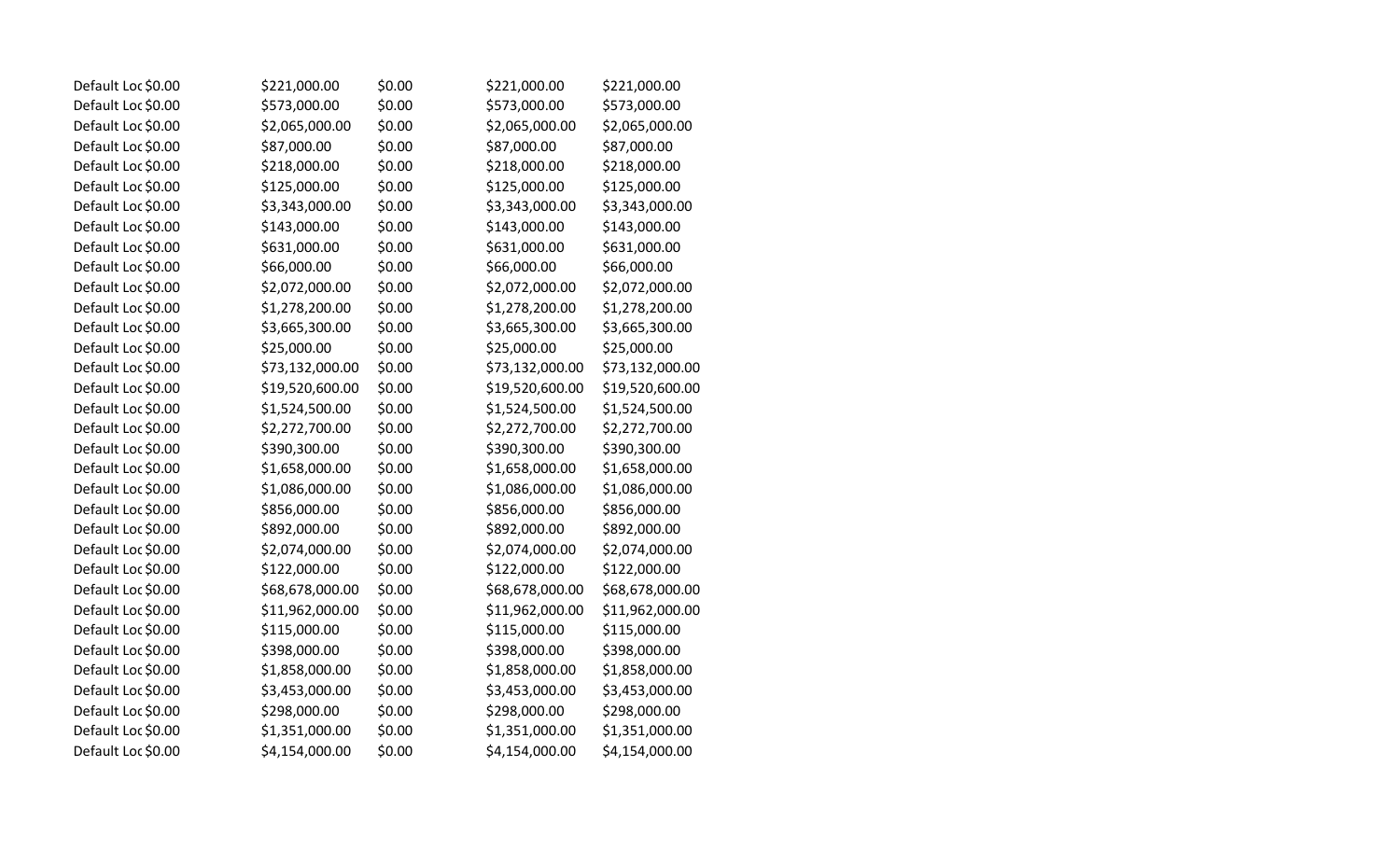| Default Loc \$0.00       | \$716,000.00   | \$0.00         | \$716,000.00   | \$716,000.00   |
|--------------------------|----------------|----------------|----------------|----------------|
| Default Loc \$0.00       | \$748,000.00   | \$0.00         | \$748,000.00   | \$748,000.00   |
| Default Loc \$0.00       | \$1,395,000.00 | \$0.00         | \$1,395,000.00 | \$1,395,000.00 |
| Default Loc \$0.00       | \$730,000.00   | \$0.00         | \$730,000.00   | \$730,000.00   |
| Default Loc \$0.00       | \$450,000.00   | \$0.00         | \$450,000.00   | \$450,000.00   |
| Default Loc \$0.00       | \$1,050,000.00 | \$0.00         | \$1,050,000.00 | \$1,050,000.00 |
| Default Loc \$0.00       | \$140,000.00   | \$0.00         | \$140,000.00   | \$140,000.00   |
| Default Loc \$0.00       | \$0.00         | \$220,000.00   | \$220,000.00   | \$220,000.00   |
| Default Loc \$0.00       | \$432,000.00   | \$0.00         | \$432,000.00   | \$432,000.00   |
| Default Loc \$0.00       | \$1,444,000.00 | \$0.00         | \$1,444,000.00 | \$1,444,000.00 |
| Default Loc \$0.00       | \$2,930,000.00 | \$0.00         | \$2,930,000.00 | \$2,930,000.00 |
| Default Loc \$0.00       | \$146,000.00   | \$0.00         | \$146,000.00   | \$146,000.00   |
| Default Loc \$0.00       | \$691,000.00   | \$0.00         | \$691,000.00   | \$691,000.00   |
| CHEQUMIE \$0.00          | \$4,520,000.00 | \$0.00         | \$4,520,000.00 | \$4,520,000.00 |
| CHEQUMII \$0.00          | \$0.00         | \$2,000,000.00 | \$2,000,000.00 | \$2,000,000.00 |
| CHEQU<br>\$0.00          | \$750,000.00   | \$0.00         | \$750,000.00   | \$750,000.00   |
| CHEQU<br>\$0.00          | \$610,900.00   | \$0.00         | \$610,900.00   | \$610,900.00   |
| CHEQU<br>\$0.00          | \$1,507,700.00 | \$0.00         | \$1,507,700.00 | \$1,507,700.00 |
| Default Loc \$0.00       | \$3,050,000.00 | \$0.00         | \$3,050,000.00 | \$3,050,000.00 |
| \$0.00<br><b>CHAIP</b>   | \$667,000.00   | \$0.00         | \$667,000.00   | \$667,000.00   |
| \$0.00<br><b>CHAIP</b>   | \$1,322,800.00 | \$0.00         | \$1,322,800.00 | \$1,322,800.00 |
| Default Loc \$7,384.70   | $-57,384.70$   | \$0.00         | $-57,384.70$   | \$0.00         |
| Default Loc \$6,782.16   | \$0.00         | \$0.00         | \$0.00         | \$6,782.16     |
| Default Loc \$223.96     | \$0.00         | \$0.00         | \$0.00         | \$223.96       |
| Default Loc \$90,913.13  | \$0.00         | \$0.00         | \$0.00         | \$90,913.13    |
| Default Loc \$127,652.31 | \$0.00         | \$0.00         | \$0.00         | \$127,652.31   |
| Default Loc \$34,951.46  | \$0.00         | \$0.00         | \$0.00         | \$34,951.46    |
| Default Loc \$211,230.10 | \$0.00         | \$0.00         | \$0.00         | \$211,230.10   |
| Default Loc \$0.08       | \$0.00         | \$0.00         | \$0.00         | \$0.08         |
| Default Loc \$7,979.17   | \$0.00         | \$0.00         | \$0.00         | \$7,979.17     |
| Default Loc \$75,000.00  | \$0.00         | \$0.00         | \$0.00         | \$75,000.00    |
| Default Loc \$0.00       | \$93,734.97    | \$33,980.59    | \$127,715.56   | \$127,715.56   |
| Default Loc \$0.00       | \$72,815.53    | \$0.00         | \$72,815.53    | \$72,815.53    |
| Default Loc \$9,492.10   | \$0.00         | \$0.00         | \$0.00         | \$9,492.10     |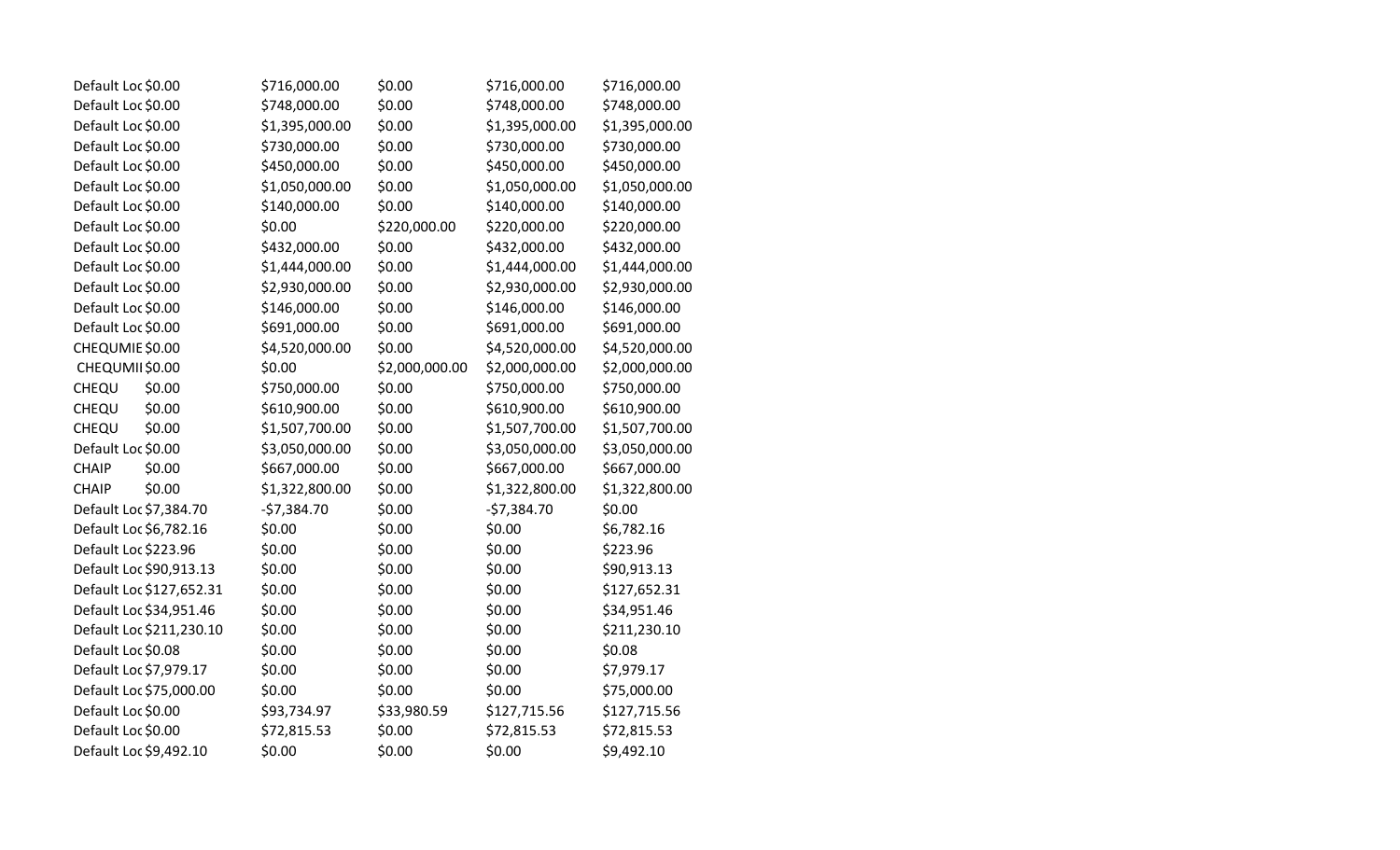| Default Loc \$238,428.09 | \$0.00        | \$0.00       | \$0.00        | \$238,428.09 |
|--------------------------|---------------|--------------|---------------|--------------|
| Default Loc \$1,701.35   | $-$1,701.35$  | \$0.00       | $-$1,701.35$  | \$0.00       |
| Default Loc \$14,199.38  | \$0.00        | \$0.00       | \$0.00        | \$14,199.38  |
| Default Loc \$11,542.04  | \$0.00        | \$0.00       | \$0.00        | \$11,542.04  |
| Default Loc \$1,002.84   | \$0.00        | $-$1,002.84$ | $-$1,002.84$  | \$0.00       |
| Default Loc \$2,163.30   | \$0.00        | \$0.00       | \$0.00        | \$2,163.30   |
| Default Loc \$20,689.98  | \$0.00        | \$0.00       | \$0.00        | \$20,689.98  |
| Default Loc \$70,279.39  | $-$20,540.93$ | \$0.00       | $-$20,540.93$ | \$49,738.46  |
| Default Loc \$60,105.55  | \$0.00        | \$0.00       | \$0.00        | \$60,105.55  |
| Default Loc \$3,496.65   | $-$3,496.65$  | \$0.00       | $-$3,496.65$  | \$0.00       |
| Default Loc \$20,850.43  | \$0.00        | \$0.00       | \$0.00        | \$20,850.43  |
| Default Loc \$3,348.85   | \$0.00        | \$0.00       | \$0.00        | \$3,348.85   |
| Default Loc \$3,753.21   | \$0.00        | \$0.00       | \$0.00        | \$3,753.21   |
| Default Loc \$13,578.50  | \$0.00        | \$0.00       | \$0.00        | \$13,578.50  |
| Default Loc \$24,660.64  | $-$24,660.64$ | \$0.00       | $-$24,660.64$ | \$0.00       |
| Default Loc \$3,397.00   | \$0.00        | \$0.00       | \$0.00        | \$3,397.00   |
| Default Loc \$327.03     | \$0.00        | $-5327.03$   | $-5327.03$    | \$0.00       |
| Default Loc \$7,832.17   | \$0.00        | $-$1,533.21$ | $-$1,533.21$  | \$6,298.96   |
| Default Loc \$3,767.67   | \$0.00        | \$0.00       | \$0.00        | \$3,767.67   |
| Default Loc \$40,366.79  | \$0.00        | \$0.00       | \$0.00        | \$40,366.79  |
| Default Loc \$908.26     | \$0.00        | \$0.00       | \$0.00        | \$908.26     |
| Default Loc \$2,034.98   | \$0.00        | \$0.00       | \$0.00        | \$2,034.98   |
| Default Loc \$2,111.25   | \$0.00        | \$0.00       | \$0.00        | \$2,111.25   |
| Default Loc \$0.04       | \$0.00        | \$0.00       | \$0.00        | \$0.04       |
| Default Loc \$6,865.03   | \$0.00        | \$0.00       | \$0.00        | \$6,865.03   |
| Default Loc \$375,478.83 | \$0.00        | \$0.00       | \$0.00        | \$375,478.83 |
| Default Loc \$8,509.56   | \$0.00        | \$0.00       | \$0.00        | \$8,509.56   |
| Default Loc \$70,958.66  | \$0.00        | \$0.00       | \$0.00        | \$70,958.66  |
| Default Loc \$71,848.46  | $-526,593.12$ | \$0.00       | $-526,593.12$ | \$45,255.34  |
| Default Loc \$548.42     | $-5548.42$    | \$0.00       | $-5548.42$    | \$0.00       |
| Default Loc \$42,584.48  | \$0.00        | \$0.00       | \$0.00        | \$42,584.48  |
| Default Loc \$46,830.12  | \$0.00        | \$0.00       | \$0.00        | \$46,830.12  |
| Default Loc \$20,444.14  | \$0.00        | \$0.00       | \$0.00        | \$20,444.14  |
| Default Loc \$3,072.52   | $-53,072.52$  | \$0.00       | $-53,072.52$  | \$0.00       |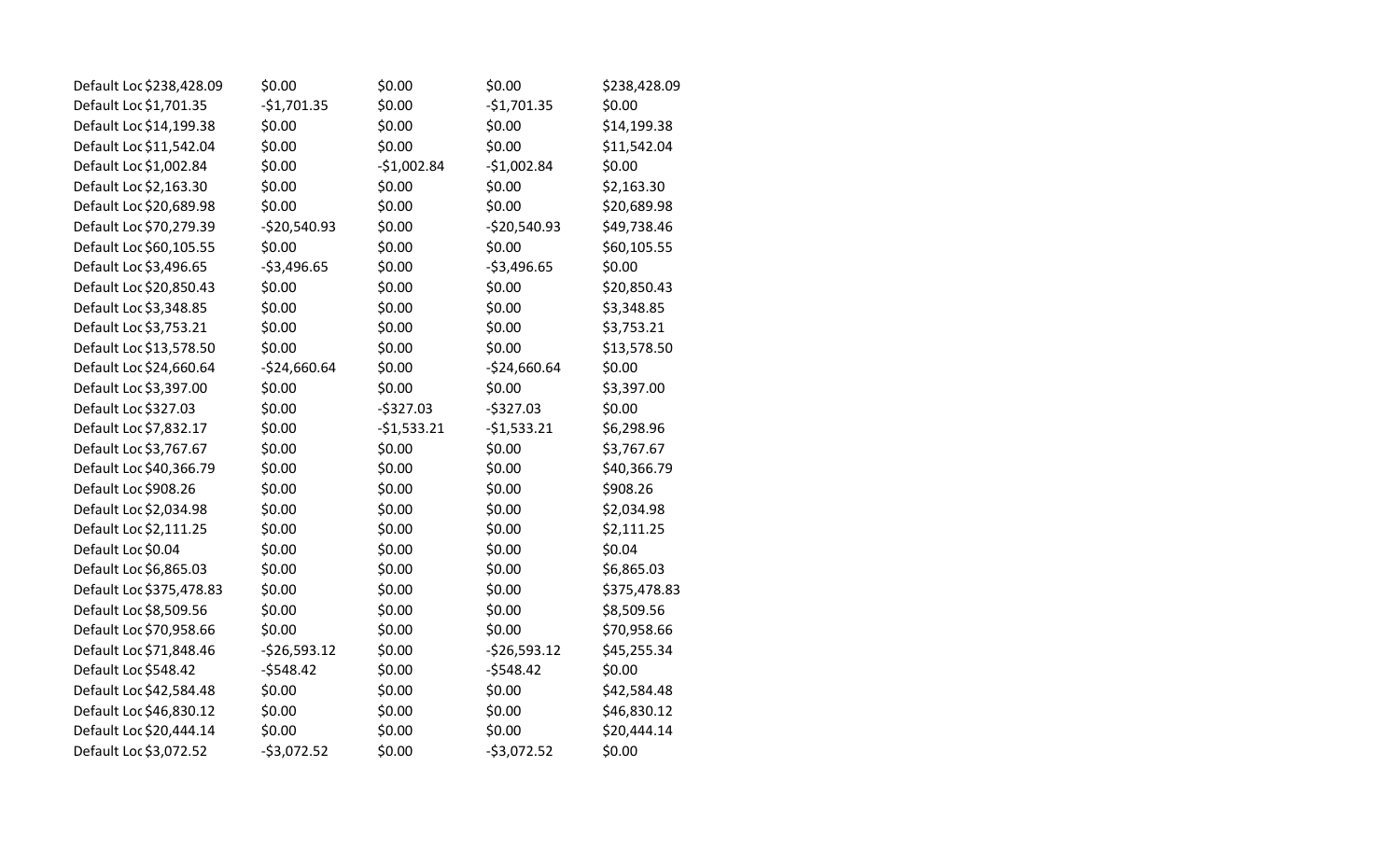| Default Loc \$11,474.22  | \$0.00        | \$0.00      | \$0.00        | \$11,474.22  |
|--------------------------|---------------|-------------|---------------|--------------|
| Default Loc \$0.02       | \$0.00        | \$0.00      | \$0.00        | \$0.02       |
| Default Loc \$2,473.53   | \$0.00        | \$0.00      | \$0.00        | \$2,473.53   |
| Default Loc \$120.20     | \$0.00        | \$0.00      | \$0.00        | \$120.20     |
| Default Loc \$51,066.81  | $-$50,000.00$ | \$0.00      | $-$50,000.00$ | \$1,066.81   |
| Default Loc \$104,046.13 | \$0.00        | \$0.00      | \$0.00        | \$104,046.13 |
| Default Loc \$15,000.00  | \$0.00        | \$0.00      | \$0.00        | \$15,000.00  |
| Default Loc \$39,948.28  | \$0.00        | \$0.00      | \$0.00        | \$39,948.28  |
| Default Loc \$83,388.97  | \$0.00        | \$0.00      | \$0.00        | \$83,388.97  |
| Default Loc \$1,904.38   | \$0.00        | \$0.00      | \$0.00        | \$1,904.38   |
| Default Loc \$15,420.15  | \$0.00        | \$0.00      | \$0.00        | \$15,420.15  |
| Default Loc \$18,066.55  | \$0.00        | \$0.00      | \$0.00        | \$18,066.55  |
| Default Loc \$113,277.89 | \$0.00        | \$0.00      | \$0.00        | \$113,277.89 |
| Default Loc \$1,845.92   | \$0.00        | \$0.00      | \$0.00        | \$1,845.92   |
| Default Loc \$35,369.90  | \$0.00        | \$0.00      | \$0.00        | \$35,369.90  |
| Default Loc \$814.13     | \$0.00        | \$0.00      | \$0.00        | \$814.13     |
| Default Loc \$6,176.33   | $-56,176.33$  | \$0.00      | $-56,176.33$  | \$0.00       |
| Default Loc \$40,638.41  | \$0.00        | \$0.00      | \$0.00        | \$40,638.41  |
| Default Loc \$2,812.51   | \$0.00        | \$0.00      | \$0.00        | \$2,812.51   |
| Default Loc \$2,632.19   | \$0.00        | \$0.00      | \$0.00        | \$2,632.19   |
| Default Loc \$4.30       | \$0.00        | \$0.00      | \$0.00        | \$4.30       |
| Default Loc \$2,475.82   | \$0.00        | \$0.00      | \$0.00        | \$2,475.82   |
| Default Loc \$26,257.02  | \$0.00        | \$0.00      | \$0.00        | \$26,257.02  |
| Default Loc \$0.00       | \$0.00        | \$10,261.54 | \$10,261.54   | \$10,261.54  |
| Default Loc \$0.00       | \$19,969.11   | \$14,499.05 | \$34,468.16   | \$34,468.16  |
| Default Loc \$0.00       | \$41,429.71   | \$0.00      | \$41,429.71   | \$41,429.71  |
| Default Loc \$0.00       | \$4,172.21    | \$0.00      | \$4,172.21    | \$4,172.21   |
| Default Loc \$0.00       | \$4,771.04    | \$1,634.91  | \$6,405.95    | \$6,405.95   |
| Default Loc \$0.00       | \$25,232.87   | \$0.00      | \$25,232.87   | \$25,232.87  |
| Default Loc \$0.00       | \$53,169.88   | \$0.00      | \$53,169.88   | \$53,169.88  |
| Default Loc \$0.00       | \$36,532.04   | \$0.00      | \$36,532.04   | \$36,532.04  |
| Default Loc \$0.00       | \$95,986.00   | \$0.00      | \$95,986.00   | \$95,986.00  |
| Default Loc \$0.00       | \$14,879.80   | \$1,774.02  | \$16,653.82   | \$16,653.82  |
| Default Loc \$0.00       | \$140,776.70  | \$0.00      | \$140,776.70  | \$140,776.70 |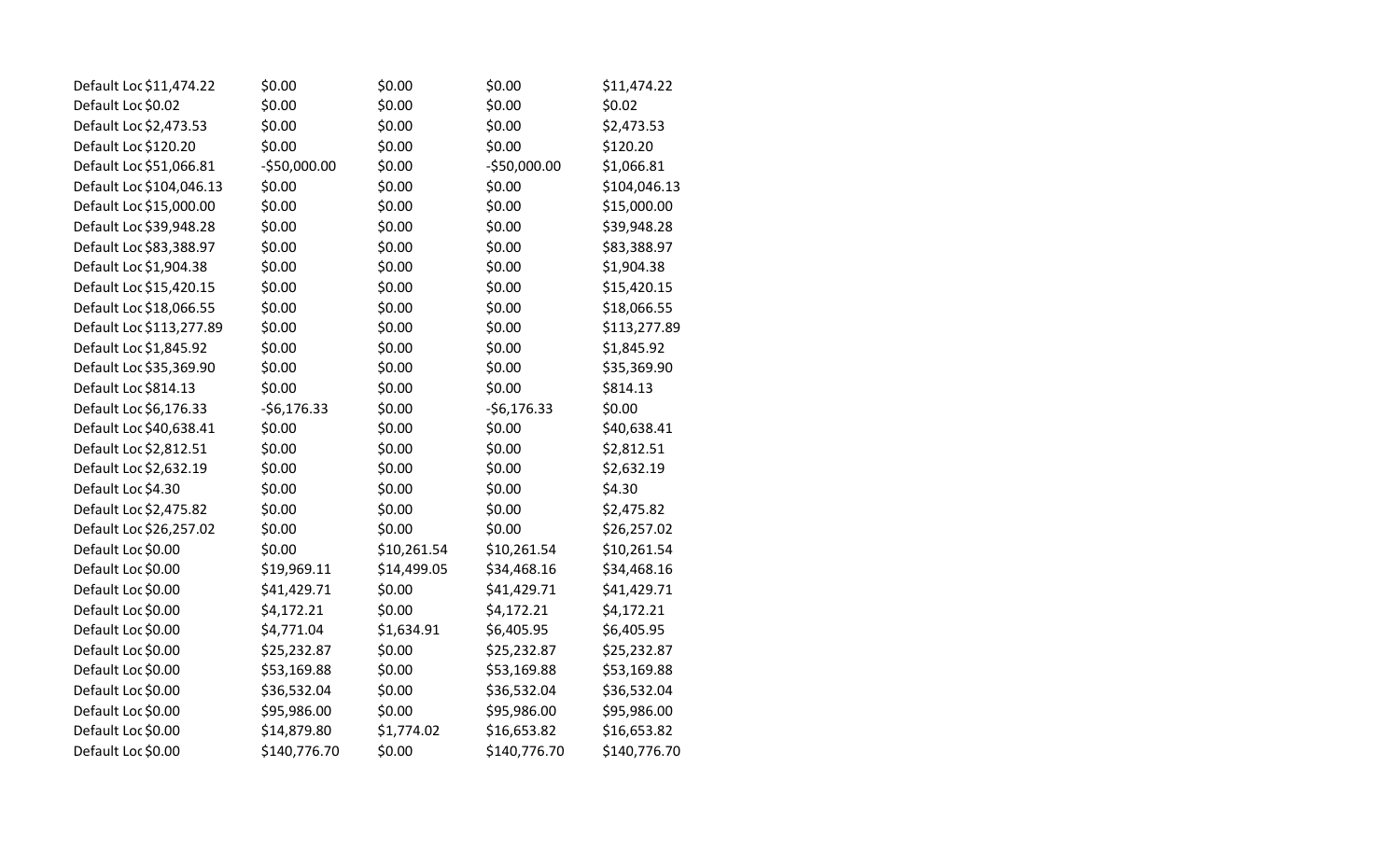| Default Loc \$0.00       | \$7,000.00     | \$0.00         | \$7,000.00     | \$7,000.00     |
|--------------------------|----------------|----------------|----------------|----------------|
| Default Loc \$0.00       | \$35,000.00    | \$0.00         | \$35,000.00    | \$35,000.00    |
| Default Loc \$0.00       | \$8,000.00     | \$0.00         | \$8,000.00     | \$8,000.00     |
| Default Loc \$0.00       | \$21,216.84    | $-$6,895.46$   | \$14,321.38    | \$14,321.38    |
| Default Loc \$0.00       | \$6,009.66     | \$0.00         | \$6,009.66     | \$6,009.66     |
| Default Loc \$0.00       | \$20,000.00    | \$30,000.00    | \$50,000.00    | \$50,000.00    |
| Default Loc \$0.00       | \$15,000.00    | \$0.00         | \$15,000.00    | \$15,000.00    |
| Default Loc \$0.00       | \$2,000,000.00 | \$0.00         | \$2,000,000.00 | \$2,000,000.00 |
| Default Loc \$0.00       | \$90,000.00    | \$0.00         | \$90,000.00    | \$90,000.00    |
| Default Loc \$0.00       | \$97,087.38    | \$0.00         | \$97,087.38    | \$97,087.38    |
| Default Loc \$0.00       | \$38,714.56    | \$0.00         | \$38,714.56    | \$38,714.56    |
| Default Loc \$0.00       | \$8,127.01     | \$34,492.97    | \$42,619.98    | \$42,619.98    |
| Default Loc \$0.00       | \$7,905.28     | \$2,941.27     | \$10,846.55    | \$10,846.55    |
| Default Loc \$0.00       | \$74,857.39    | \$0.00         | \$74,857.39    | \$74,857.39    |
| Default Loc \$0.00       | \$74,314.20    | \$0.00         | \$74,314.20    | \$74,314.20    |
| Default Loc \$0.00       | \$20,005.07    | \$0.00         | \$20,005.07    | \$20,005.07    |
| Default Loc \$0.00       | \$0.00         | \$2,217,330.10 | \$2,217,330.10 | \$2,217,330.10 |
| Default Loc \$53,343.14  | \$0.00         | \$0.00         | \$0.00         | \$53,343.14    |
| Default Loc \$23,465.53  | \$0.00         | \$0.00         | \$0.00         | \$23,465.53    |
| Default Loc \$200,083.97 | \$0.00         | \$0.00         | \$0.00         | \$200,083.97   |
| Climate REI\$40,000.00   | \$0.00         | \$0.00         | \$0.00         | \$40,000.00    |
| Default Loc \$54,145.26  | \$0.00         | \$0.00         | \$0.00         | \$54,145.26    |
| Default Loc \$17,728.79  | \$0.00         | \$0.00         | \$0.00         | \$17,728.79    |
| Default Loc \$2,310.04   | \$0.00         | \$0.00         | \$0.00         | \$2,310.04     |
| Default Loc \$2,057.91   | \$0.00         | \$0.00         | \$0.00         | \$2,057.91     |
| Default Loc \$0.01       | \$0.00         | \$0.00         | \$0.00         | \$0.01         |
| Default Loc \$256.73     | \$0.00         | \$0.00         | \$0.00         | \$256.73       |
| Default Loc \$1,659.63   | \$0.00         | \$0.00         | \$0.00         | \$1,659.63     |
| Default Loc \$50,000.00  | \$0.00         | \$0.00         | \$0.00         | \$50,000.00    |
| Default Loc \$28,101.77  | \$0.00         | \$0.00         | \$0.00         | \$28,101.77    |
| Default Loc \$0.00       | \$124,265.00   | \$0.00         | \$124,265.00   | \$124,265.00   |
| Default Loc \$252.20     | \$0.00         | \$0.00         | \$0.00         | \$252.20       |
| Default Loc \$90.80      | \$0.00         | \$0.00         | \$0.00         | \$90.80        |
| Default Loc \$40.30      | \$0.00         | \$0.00         | \$0.00         | \$40.30        |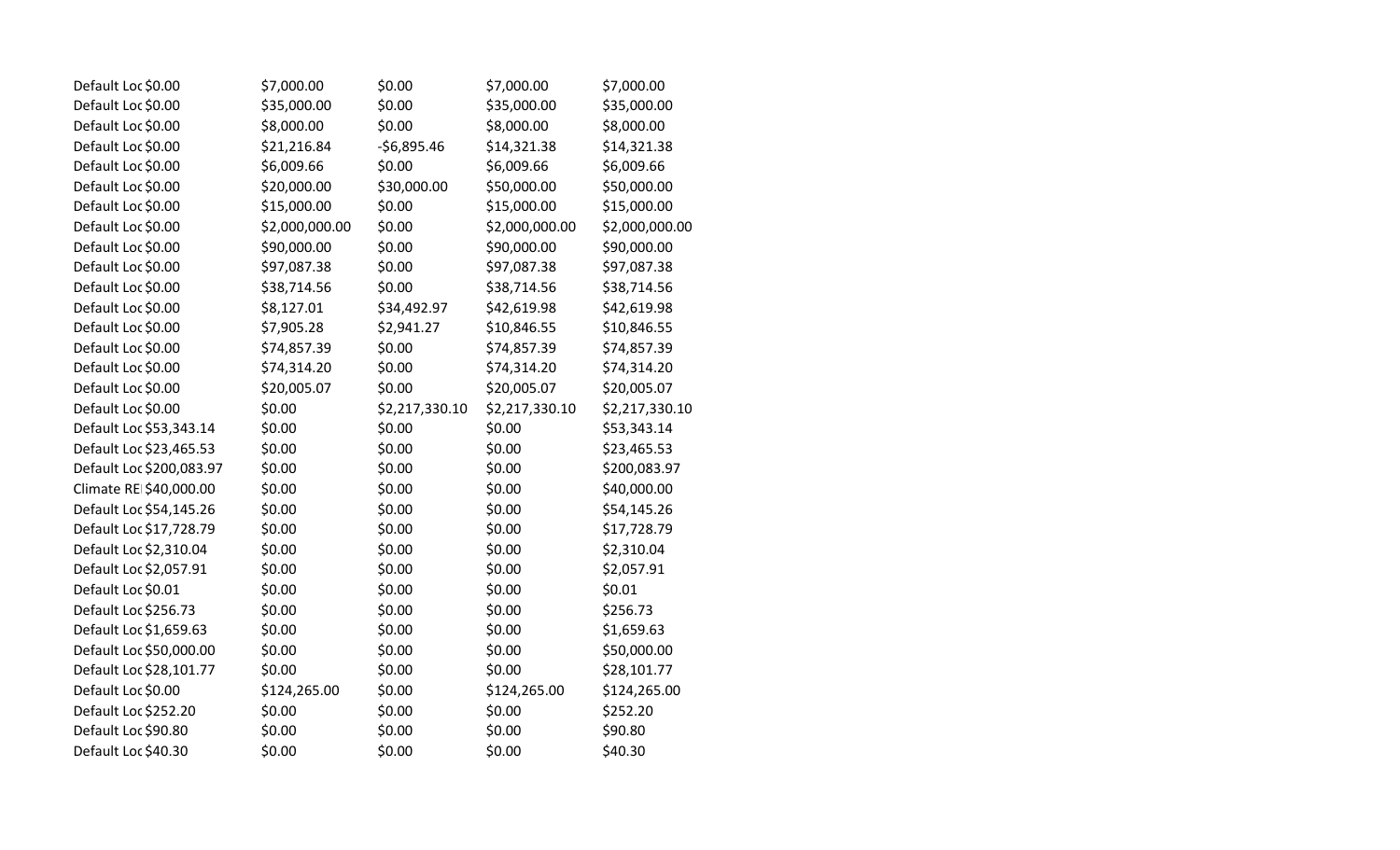| Default Loc \$2,468.42   | \$0.00       | \$0.00      | \$0.00       | \$2,468.42   |
|--------------------------|--------------|-------------|--------------|--------------|
| Default Loc \$9,500.40   | \$0.00       | \$0.00      | \$0.00       | \$9,500.40   |
| Default Loc \$516.93     | \$0.00       | \$0.00      | \$0.00       | \$516.93     |
| Default Loc \$759.55     | \$0.00       | \$0.00      | \$0.00       | \$759.55     |
| Default Loc \$121.67     | \$0.00       | \$0.00      | \$0.00       | \$121.67     |
| Default Loc \$1,977.80   | \$0.00       | \$0.00      | \$0.00       | \$1,977.80   |
| Default Loc \$43.04      | \$0.00       | \$0.00      | \$0.00       | \$43.04      |
| Default Loc \$8.15       | \$0.00       | \$0.00      | \$0.00       | \$8.15       |
| Default Loc \$199,247.13 | \$0.00       | \$0.00      | \$0.00       | \$199,247.13 |
| Default Loc \$1,650.49   | \$0.00       | \$0.00      | \$0.00       | \$1,650.49   |
| Default Loc \$16,850.98  | \$0.00       | \$0.00      | \$0.00       | \$16,850.98  |
| Default Loc \$4,212.25   | \$0.00       | \$0.00      | \$0.00       | \$4,212.25   |
| Default Loc \$3,429.15   | \$0.00       | \$0.00      | \$0.00       | \$3,429.15   |
| Default Loc \$15,314.81  | \$0.00       | \$0.00      | \$0.00       | \$15,314.81  |
| Default Loc \$97,087.38  | \$0.00       | \$0.00      | \$0.00       | \$97,087.38  |
| Default Loc \$33,978.70  | \$0.00       | \$0.00      | \$0.00       | \$33,978.70  |
| Default Loc \$13,885.65  | \$0.00       | \$0.00      | \$0.00       | \$13,885.65  |
| Default Loc \$0.00       | \$0.00       | \$20,000.00 | \$20,000.00  | \$20,000.00  |
| Default Loc \$38,022.43  | \$0.00       | \$0.00      | \$0.00       | \$38,022.43  |
| Default Loc \$95,177.67  | \$0.00       | \$0.00      | \$0.00       | \$95,177.67  |
| Default Loc \$620,975.87 | \$0.00       | \$0.00      | \$0.00       | \$620,975.87 |
| Default Loc \$27,779.43  | \$0.00       | \$0.00      | \$0.00       | \$27,779.43  |
| Default Loc \$284,128.50 | \$0.00       | \$0.00      | \$0.00       | \$284,128.50 |
| Default Loc \$31,971.53  | \$0.00       | \$0.00      | \$0.00       | \$31,971.53  |
| Default Loc \$0.00       | \$219,285.00 | \$0.00      | \$219,285.00 | \$219,285.00 |
| Default Loc \$0.00       | \$940,691.00 | \$0.00      | \$940,691.00 | \$940,691.00 |
| Default Loc \$0.00       | \$25,765.00  | \$0.00      | \$25,765.00  | \$25,765.00  |
| Default Loc \$0.00       | \$496,969.00 | \$0.00      | \$496,969.00 | \$496,969.00 |
| Default Loc \$0.00       | \$0.00       | \$60,000.00 | \$60,000.00  | \$60,000.00  |
| Default Loc \$0.00       | \$214,723.00 | \$0.00      | \$214,723.00 | \$214,723.00 |
| Default Loc \$173,407.96 | \$0.00       | \$0.00      | \$0.00       | \$173,407.96 |
| Default Loc \$7,926.55   | \$0.00       | \$0.00      | \$0.00       | \$7,926.55   |
| Default Loc \$109,686.53 | \$0.00       | $-5278.80$  | $-5278.80$   | \$109,407.73 |
| Default Loc \$240,667.55 | \$0.00       | \$0.00      | \$0.00       | \$240,667.55 |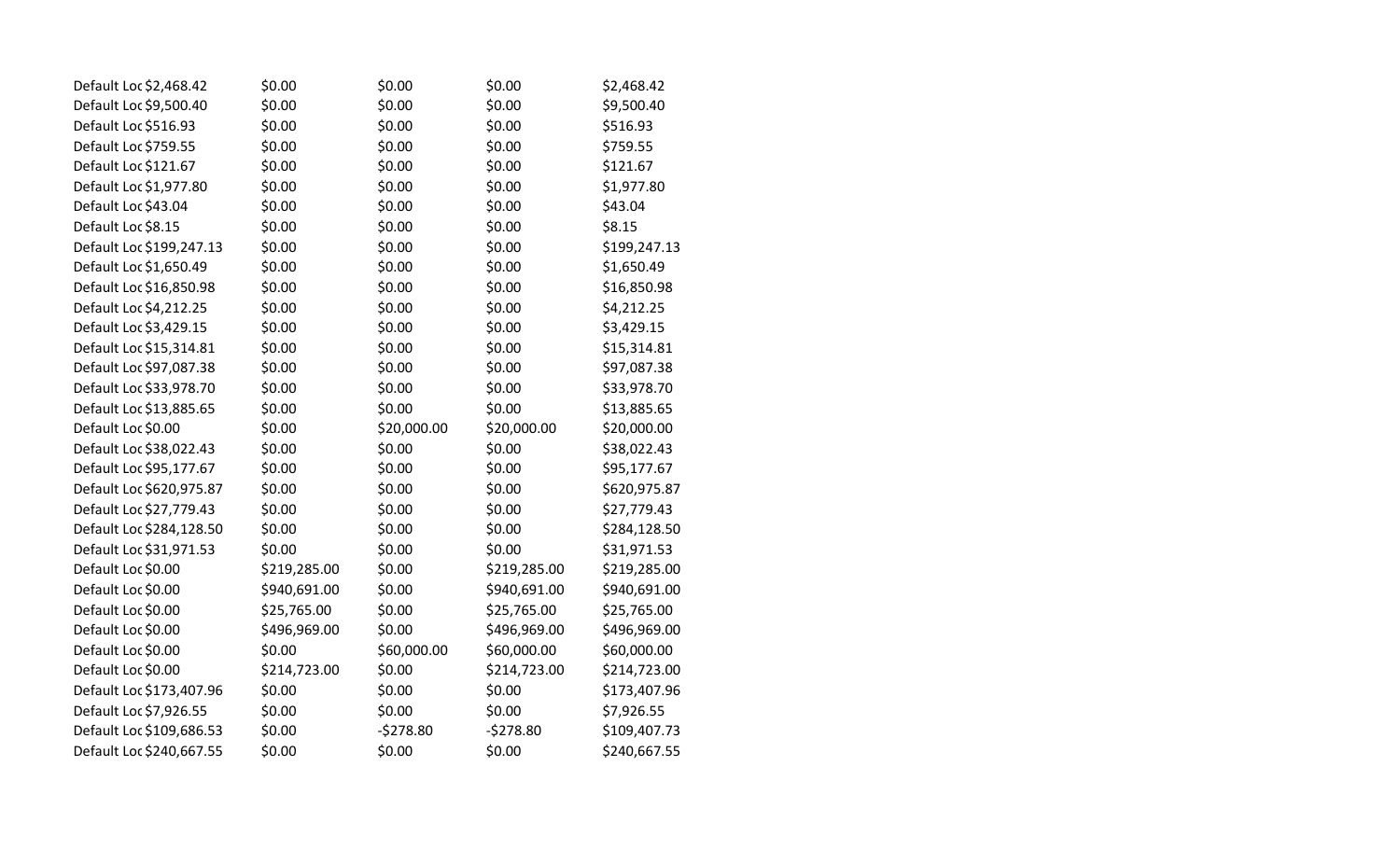| Default Loc \$2,868.79     | \$0.00        | \$0.00        | \$0.00        | \$2,868.79     |
|----------------------------|---------------|---------------|---------------|----------------|
| Default Loc \$5,882.97     | \$0.00        | \$0.00        | \$0.00        | \$5,882.97     |
| Default Loc \$3,898.41     | \$0.00        | \$0.00        | \$0.00        | \$3,898.41     |
| Default Loc \$1,797,650.48 | \$0.00        | \$0.00        | \$0.00        | \$1,797,650.48 |
| Default Loc \$118,720.00   | \$0.00        | \$0.00        | \$0.00        | \$118,720.00   |
| Default Loc \$303,914.10   | \$0.00        | \$0.00        | \$0.00        | \$303,914.10   |
| Default Loc \$4.97         | \$0.00        | $-54.97$      | $-54.97$      | \$0.00         |
| Default Loc \$12,375.31    | \$0.00        | \$0.00        | \$0.00        | \$12,375.31    |
| Default Loc \$27,382.94    | \$0.00        | \$0.00        | \$0.00        | \$27,382.94    |
| Default Loc \$51,312.90    | \$0.00        | $-551,312.90$ | $-551,312.90$ | \$0.00         |
| Default Loc \$5,557.99     | \$0.00        | \$0.00        | \$0.00        | \$5,557.99     |
| Default Loc \$40,296.10    | \$0.00        | \$0.00        | \$0.00        | \$40,296.10    |
| Default Loc \$90,568.64    | \$0.00        | \$0.00        | \$0.00        | \$90,568.64    |
| Default Loc \$115,983.55   | \$0.00        | \$0.00        | \$0.00        | \$115,983.55   |
| Default Loc \$28,488.59    | $-$18,567.08$ | $-50.23$      | $-$18,567.31$ | \$9,921.28     |
| Default Loc \$0.03         | \$0.00        | \$0.00        | \$0.00        | \$0.03         |
| Default Loc \$12,700.54    | \$0.00        | \$0.00        | \$0.00        | \$12,700.54    |
| Default Loc \$15,681.30    | \$0.00        | \$0.00        | \$0.00        | \$15,681.30    |
| Default Loc \$3,279.15     | \$0.00        | \$0.00        | \$0.00        | \$3,279.15     |
| Default Loc \$91,216.46    | \$0.00        | \$0.00        | \$0.00        | \$91,216.46    |
| Default Loc \$1,170,606.82 | \$0.00        | \$0.00        | \$0.00        | \$1,170,606.82 |
| Default Loc \$612,798.16   | \$0.00        | \$0.00        | \$0.00        | \$612,798.16   |
| Default Loc \$153,515.04   | \$0.00        | \$0.00        | \$0.00        | \$153,515.04   |
| Default Loc \$29.25        | \$0.00        | \$0.00        | \$0.00        | \$29.25        |
| Default Loc \$234,731.14   | \$0.00        | \$0.00        | \$0.00        | \$234,731.14   |
| Default Loc \$80,517.16    | \$0.00        | \$0.00        | \$0.00        | \$80,517.16    |
| Default Loc \$1,148.73     | \$0.00        | \$0.00        | \$0.00        | \$1,148.73     |
| Default Loc \$15,000.00    | \$0.00        | \$0.00        | \$0.00        | \$15,000.00    |
| Default Loc \$4,283.61     | \$0.00        | \$0.00        | \$0.00        | \$4,283.61     |
| Default Loc \$50,000.00    | \$0.00        | \$0.00        | \$0.00        | \$50,000.00    |
| Default Loc \$55,526.01    | \$0.00        | \$0.00        | \$0.00        | \$55,526.01    |
| Default Loc \$75,498.15    | \$0.00        | \$0.00        | \$0.00        | \$75,498.15    |
| Default Loc \$101,821.47   | \$0.00        | \$0.00        | \$0.00        | \$101,821.47   |
| Default Loc \$4,200.90     | \$0.00        | $-$2,702.38$  | $-52,702.38$  | \$1,498.52     |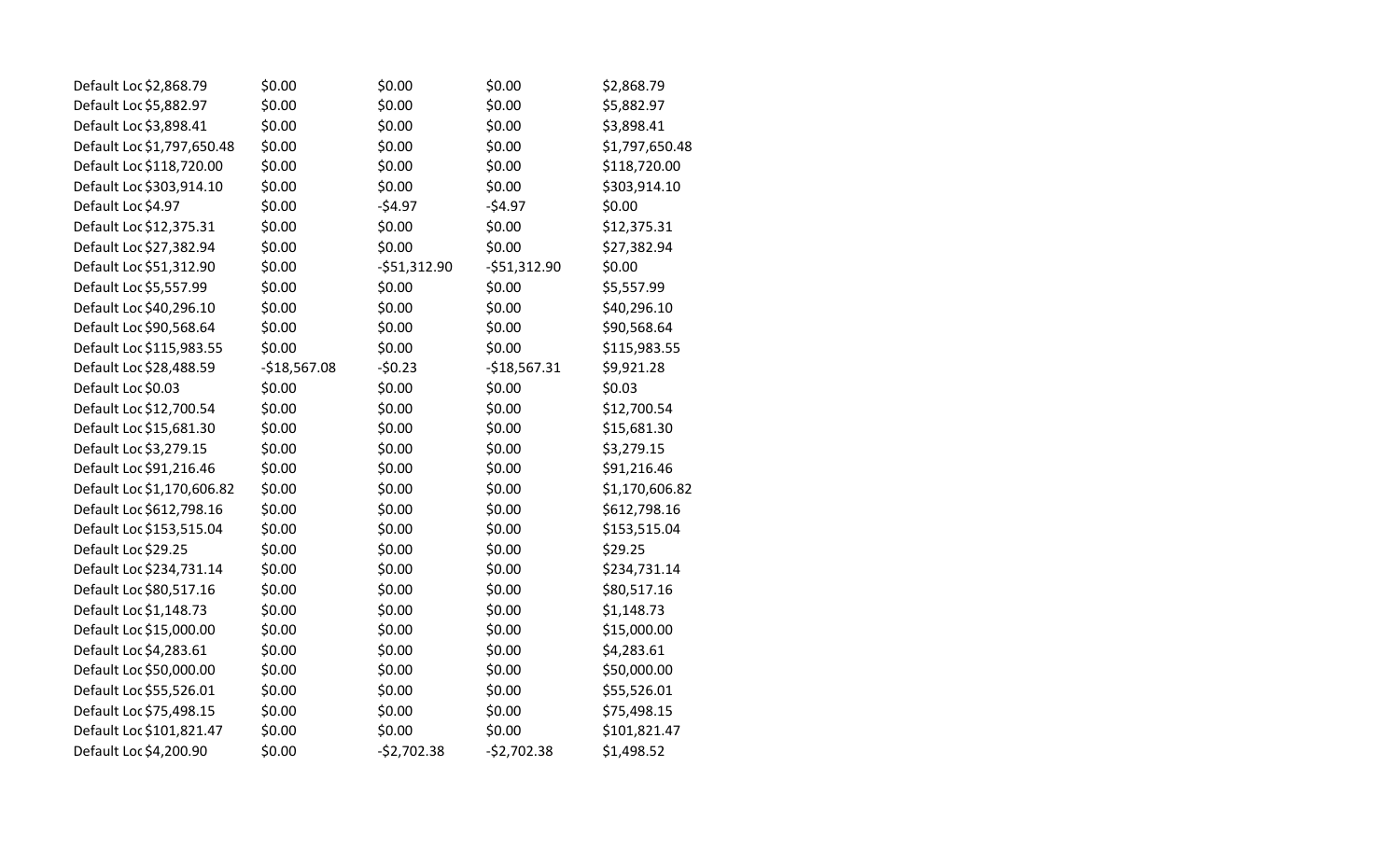| Default Loc \$231,051.41     | \$0.00       | \$0.00       | \$0.00         | \$231,051.41   |
|------------------------------|--------------|--------------|----------------|----------------|
| Default Loc \$704,027.86     | \$0.00       | \$0.00       | \$0.00         | \$704,027.86   |
| Default Loc \$40,000.00      | \$0.00       | \$0.00       | \$0.00         | \$40,000.00    |
| Default Loc \$367,968.12     | \$0.00       | \$0.00       | \$0.00         | \$367,968.12   |
| Default Loc \$130,977.11     | \$0.00       | \$0.00       | \$0.00         | \$130,977.11   |
| Default Loc \$333,801.45     | \$0.00       | \$0.00       | \$0.00         | \$333,801.45   |
| Default Loc \$543,679.17     | \$0.00       | $-52,196.00$ | $-52,196.00$   | \$541,483.17   |
| Default Loc \$24,431.56      | \$0.00       | \$0.00       | \$0.00         | \$24,431.56    |
| Default Loc \$18,664.46      | \$0.00       | \$0.00       | \$0.00         | \$18,664.46    |
| Default Loc \$119,435.40     | \$0.00       | \$0.00       | \$0.00         | \$119,435.40   |
| Default Loc \$134,656.26     | \$0.00       | \$0.00       | \$0.00         | \$134,656.26   |
| Default Loc \$131,792.22     | \$0.00       | \$0.00       | \$0.00         | \$131,792.22   |
| Default Loc \$0.00           | \$34,042.00  | \$0.00       | \$34,042.00    | \$34,042.00    |
| Default Loc \$0.00           | \$953,172.00 | \$0.00       | \$953,172.00   | \$953,172.00   |
| Default Loc \$0.00           | \$135,600.00 | \$0.00       | \$135,600.00   | \$135,600.00   |
| Default Loc \$0.00           | \$11,347.00  | \$0.00       | \$11,347.00    | \$11,347.00    |
| Default Loc \$0.00           | \$140,000.00 | \$0.00       | \$140,000.00   | \$140,000.00   |
| Default Loc \$0.00           | \$484,231.00 | \$971,439.00 | \$1,455,670.00 | \$1,455,670.00 |
| Default Loc \$0.00           | \$458,450.00 | \$0.00       | \$458,450.00   | \$458,450.00   |
| Default Loc \$0.00           | \$20,000.00  | \$0.00       | \$20,000.00    | \$20,000.00    |
| Default Loc \$0.00           | \$513,447.30 | \$0.00       | \$513,447.30   | \$513,447.30   |
| Default Loc \$0.00           | \$904,402.07 | \$0.00       | \$904,402.07   | \$904,402.07   |
| Default Loc \$0.00           | \$219,228.79 | \$0.00       | \$219,228.79   | \$219,228.79   |
| Default Loc \$0.00           | \$256,426.81 | \$0.00       | \$256,426.81   | \$256,426.81   |
| Default Loc \$0.00           | \$46,330.03  | \$0.00       | \$46,330.03    | \$46,330.03    |
| Default Loc \$50,324.10      | \$0.00       | \$0.00       | \$0.00         | \$50,324.10    |
| Default Loc \$38,795.51      | \$0.00       | \$0.00       | \$0.00         | \$38,795.51    |
| Default Loc \$2,019.15       | \$0.00       | \$0.00       | \$0.00         | \$2,019.15     |
| Default Loc \$522,109.05     | \$0.00       | \$0.00       | \$0.00         | \$522,109.05   |
| Default Loc \$47.62          | \$0.00       | \$0.00       | \$0.00         | \$47.62        |
| Default Loc \$506,852.52     | \$0.00       | \$0.00       | \$0.00         | \$506,852.52   |
| Default Loc \$107,238.58     | \$0.00       | \$0.00       | \$0.00         | \$107,238.58   |
| \$378,714.95<br><b>CHAIP</b> |              |              |                |                |
|                              | \$0.00       | \$0.00       | \$0.00         | \$378,714.95   |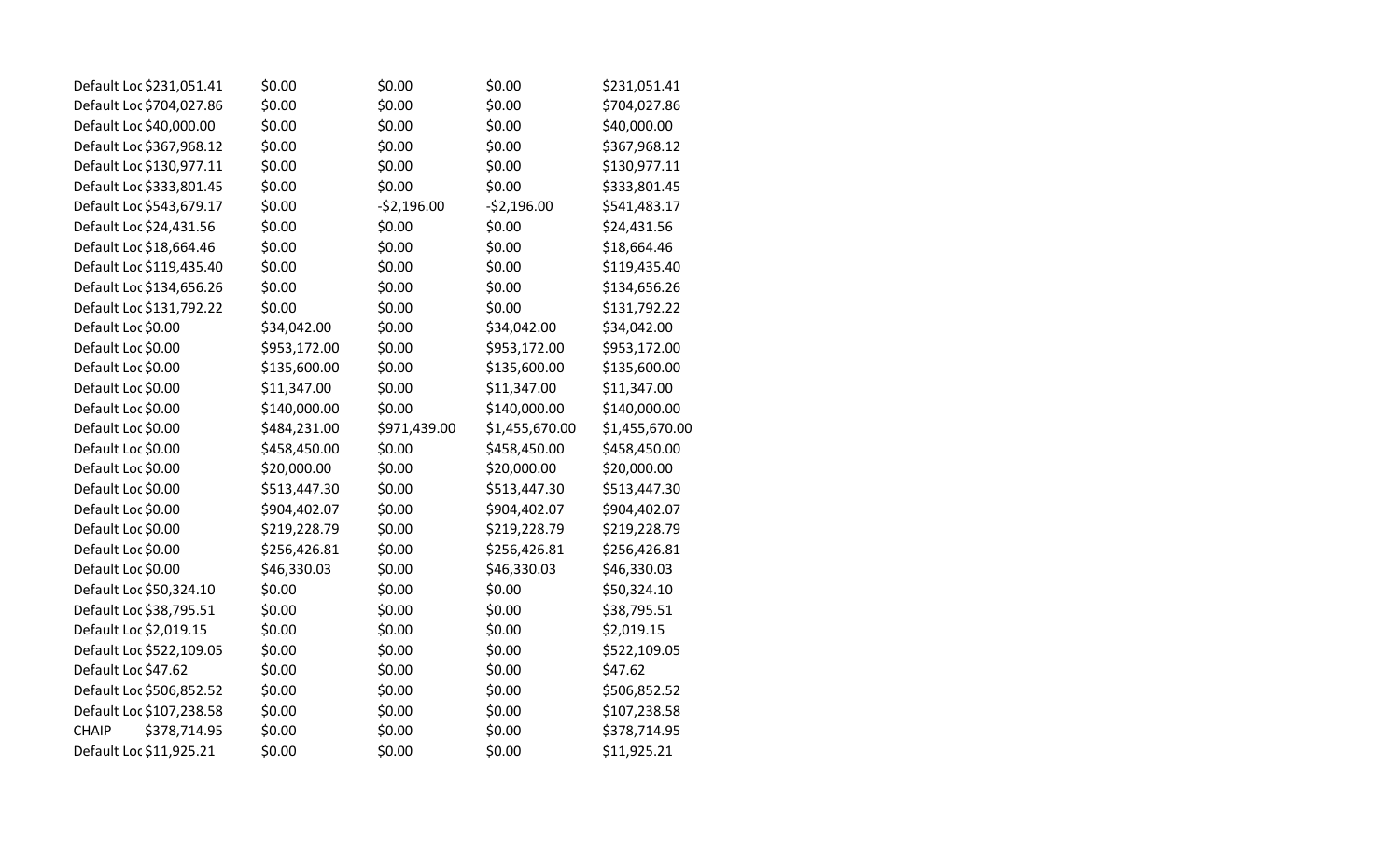| Default Loc \$49,875.62      | \$0.00       | \$0.00    | \$0.00       | \$49,875.62    |
|------------------------------|--------------|-----------|--------------|----------------|
| \$152,000.00<br><b>CHAIP</b> | \$0.00       | \$0.00    | \$0.00       | \$152,000.00   |
| Default Loc \$220,833.12     | \$185,000.00 | \$0.00    | \$185,000.00 | \$405,833.12   |
| Default Loc \$147,084.32     | \$0.00       | \$0.00    | \$0.00       | \$147,084.32   |
| Default Loc \$234,931.66     | \$140,000.00 | \$0.00    | \$140,000.00 | \$374,931.66   |
| Default Loc \$1,427,585.71   | \$600,000.00 | \$0.00    | \$600,000.00 | \$2,027,585.71 |
| Default Loc \$20,289.84      | \$0.00       | \$0.00    | \$0.00       | \$20,289.84    |
| Default Loc \$2,217,227.76   | \$0.00       | \$0.00    | \$0.00       | \$2,217,227.76 |
| Default Loc \$0.00           | \$100,000.00 | \$0.00    | \$100,000.00 | \$100,000.00   |
| Default Loc \$0.00           | \$850,000.00 | \$0.00    | \$850,000.00 | \$850,000.00   |
| Default Loc \$8,661.50       | \$0.00       | \$0.00    | \$0.00       | \$8,661.50     |
| Default Loc \$31,959.55      | \$0.00       | \$0.00    | \$0.00       | \$31,959.55    |
| Default Loc \$20,611.00      | \$0.00       | \$0.00    | \$0.00       | \$20,611.00    |
| Default Loc \$26,357.24      | \$0.00       | \$0.00    | \$0.00       | \$26,357.24    |
| Default Loc \$56.79          | \$0.00       | \$0.00    | \$0.00       | \$56.79        |
| Default Loc \$63.25          | \$0.00       | \$0.00    | \$0.00       | \$63.25        |
| Default Loc \$67,432.00      | \$0.00       | \$0.00    | \$0.00       | \$67,432.00    |
| Default Loc \$7,976.36       | \$0.00       | \$0.00    | \$0.00       | \$7,976.36     |
| Default Loc \$250,799.93     | \$0.00       | \$0.00    | \$0.00       | \$250,799.93   |
| Default Loc \$2,347.00       | \$0.00       | \$0.00    | \$0.00       | \$2,347.00     |
| Default Loc \$276.08         | \$0.00       | \$0.00    | \$0.00       | \$276.08       |
| Default Loc \$2,804.90       | \$0.00       | \$0.00    | \$0.00       | \$2,804.90     |
| Default Loc \$83,643.81      | \$0.00       | \$0.00    | \$0.00       | \$83,643.81    |
| Default Loc \$45,945.00      | \$0.00       | \$0.00    | \$0.00       | \$45,945.00    |
| Default Loc \$32,823.22      | \$0.00       | $-558.76$ | $-558.76$    | \$32,764.46    |
| Default Loc \$8,312.99       | \$0.00       | \$0.00    | \$0.00       | \$8,312.99     |
| Default Loc \$49,649.35      | \$0.00       | \$0.00    | \$0.00       | \$49,649.35    |
| Default Loc \$3,750.00       | \$0.00       | \$0.00    | \$0.00       | \$3,750.00     |
| Default Loc \$4,790.55       | \$0.00       | \$0.00    | \$0.00       | \$4,790.55     |
| Default Loc \$98,115.68      | \$0.00       | \$0.00    | \$0.00       | \$98,115.68    |
| CHNE-0301\$2,668.83          | \$0.00       | \$0.00    | \$0.00       | \$2,668.83     |
| Default Loc \$5,184.83       | \$0.00       | \$0.00    | \$0.00       | \$5,184.83     |
| Default Loc \$46,642.43      | \$0.00       | \$0.00    | \$0.00       | \$46,642.43    |
| Default Loc \$168,682.35     | \$0.00       | \$0.00    | \$0.00       | \$168,682.35   |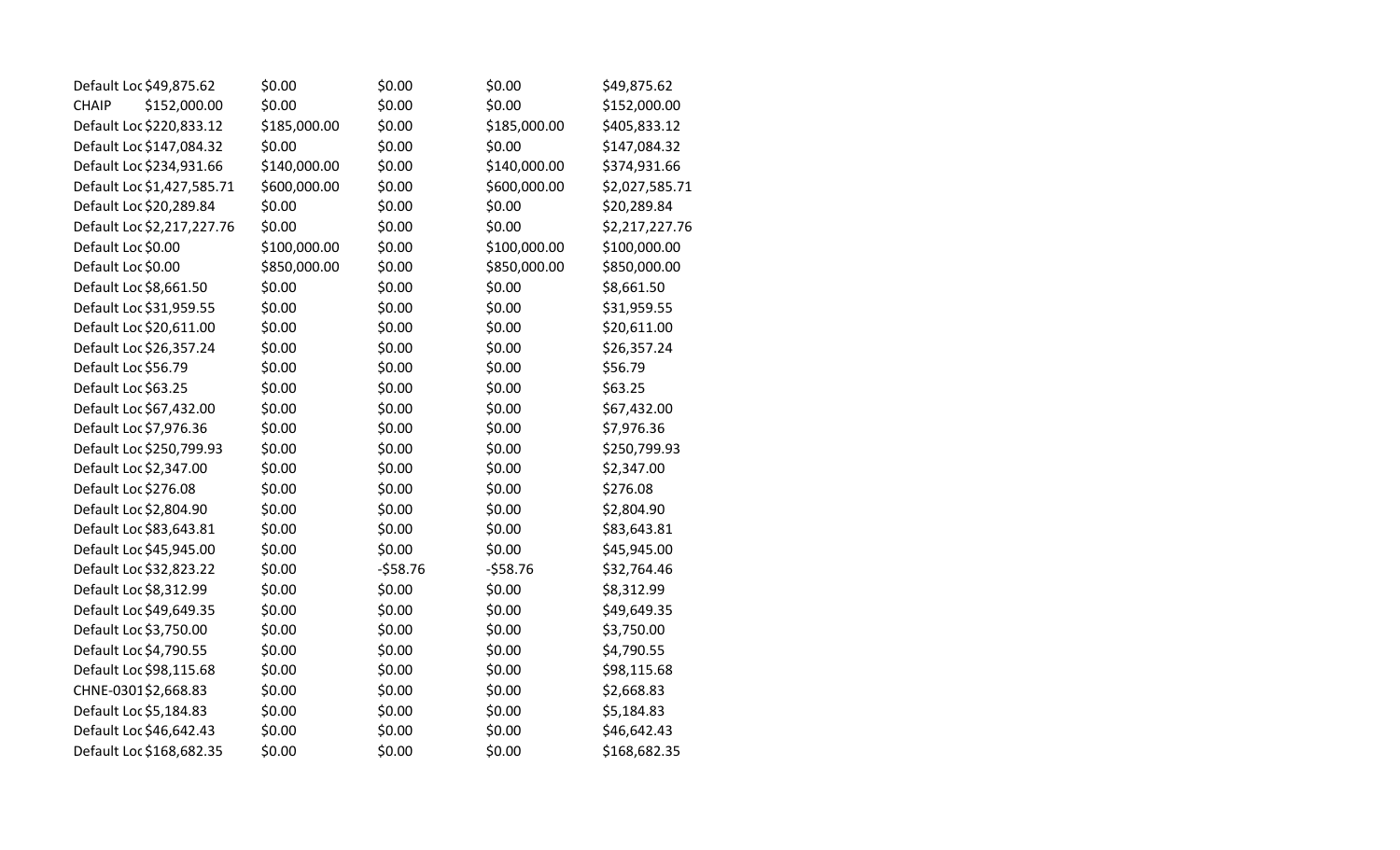| \$161,783,590.15           | \$271,142,491.88 | \$4,300,998.48 | \$275,443,490.36 | \$437,227,080.51 |
|----------------------------|------------------|----------------|------------------|------------------|
| \$2,888,957.51             | \$2,982,532.59   | \$2,337,155.91 | \$5,319,688.50   | \$8,208,646.01   |
|                            |                  |                |                  |                  |
| CHARPA-00\$241,490.09      | \$0.00           | \$0.00         | \$0.00           | \$241,490.09     |
| CHARPA-00 \$561,053.77     | \$0.00           | \$0.00         | \$0.00           | \$561,053.77     |
| Default Loc \$36,666.49    | \$0.00           | \$0.00         | \$0.00           | \$36,666.49      |
| Default Loc \$193,203.88   | \$0.00           | \$0.00         | \$0.00           | \$193,203.88     |
| Default Loc \$56,623.76    | \$0.00           | \$0.00         | \$0.00           | \$56,623.76      |
| Default Loc \$0.00         | \$320,000.00     | \$720,000.00   | \$1,040,000.00   | \$1,040,000.00   |
| Default Loc \$0.00         | \$300,000.00     | \$400,000.00   | \$700,000.00     | \$700,000.00     |
| Default Loc \$0.00         | \$130,000.00     | \$0.00         | \$130,000.00     | \$130,000.00     |
| Default Loc \$167,675.00   | \$0.00           | \$0.00         | \$0.00           | \$167,675.00     |
| Default Loc \$1,470,704.46 | \$0.00           | $-5220.67$     | $-5220.67$       | \$1,470,483.79   |
| Default Loc \$85,000.00    | \$0.00           | \$0.00         | \$0.00           | \$85,000.00      |
| Default Loc \$46,852.96    | \$0.00           | \$0.00         | \$0.00           | \$46,852.96      |
| TCF Fundin \$200,000.00    | \$0.00           | \$0.00         | \$0.00           | \$200,000.00     |
| Default Loc \$300,000.00   | \$0.00           | \$0.00         | \$0.00           | \$300,000.00     |
| Default Loc \$142,653.99   | \$0.00           | \$0.00         | \$0.00           | \$142,653.99     |
| Default Loc \$7,101.82     | \$0.00           | \$0.00         | \$0.00           | \$7,101.82       |
| Default Loc \$7,158.23     | \$0.00           | \$0.00         | \$0.00           | \$7,158.23       |
| Default Loc \$6,683.36     | \$0.00           | \$0.00         | \$0.00           | \$6,683.36       |
| Default Loc \$338.96       | \$0.00           | \$0.00         | \$0.00           | \$338.96         |
| Default Loc \$6,318.43     | \$0.00           | \$0.00         | \$0.00           | \$6,318.43       |
| Default Loc \$2,556.10     | \$0.00           | \$0.00         | \$0.00           | \$2,556.10       |
| Default Loc \$118,016.25   | \$0.00           | \$0.00         | \$0.00           | \$118,016.25     |
| Default Loc \$0.00         | \$75,000.00      | \$0.00         | \$75,000.00      | \$75,000.00      |
| Default Loc \$0.00         | \$32,739.00      | \$0.00         | \$32,739.00      | \$32,739.00      |
| Default Loc \$0.00         | \$315,697.50     | \$0.00         | \$315,697.50     | \$315,697.50     |
| Default Loc \$0.00         | \$623,600.00     | \$0.00         | \$623,600.00     | \$623,600.00     |
| Default Loc \$0.00         | \$77,950.00      | \$0.00         | \$77,950.00      | \$77,950.00      |
| Default Loc \$0.00         | \$10,000.00      | \$0.00         | \$10,000.00      | \$10,000.00      |
| Default Loc \$22,642.70    | \$0.00           | \$0.00         | \$0.00           | \$22,642.70      |
| Default Loc \$214,496.04   | \$0.00           | \$0.00         | \$0.00           | \$214,496.04     |
| Default Loc \$95,188.31    | \$0.00           | \$0.00         | \$0.00           | \$95,188.31      |